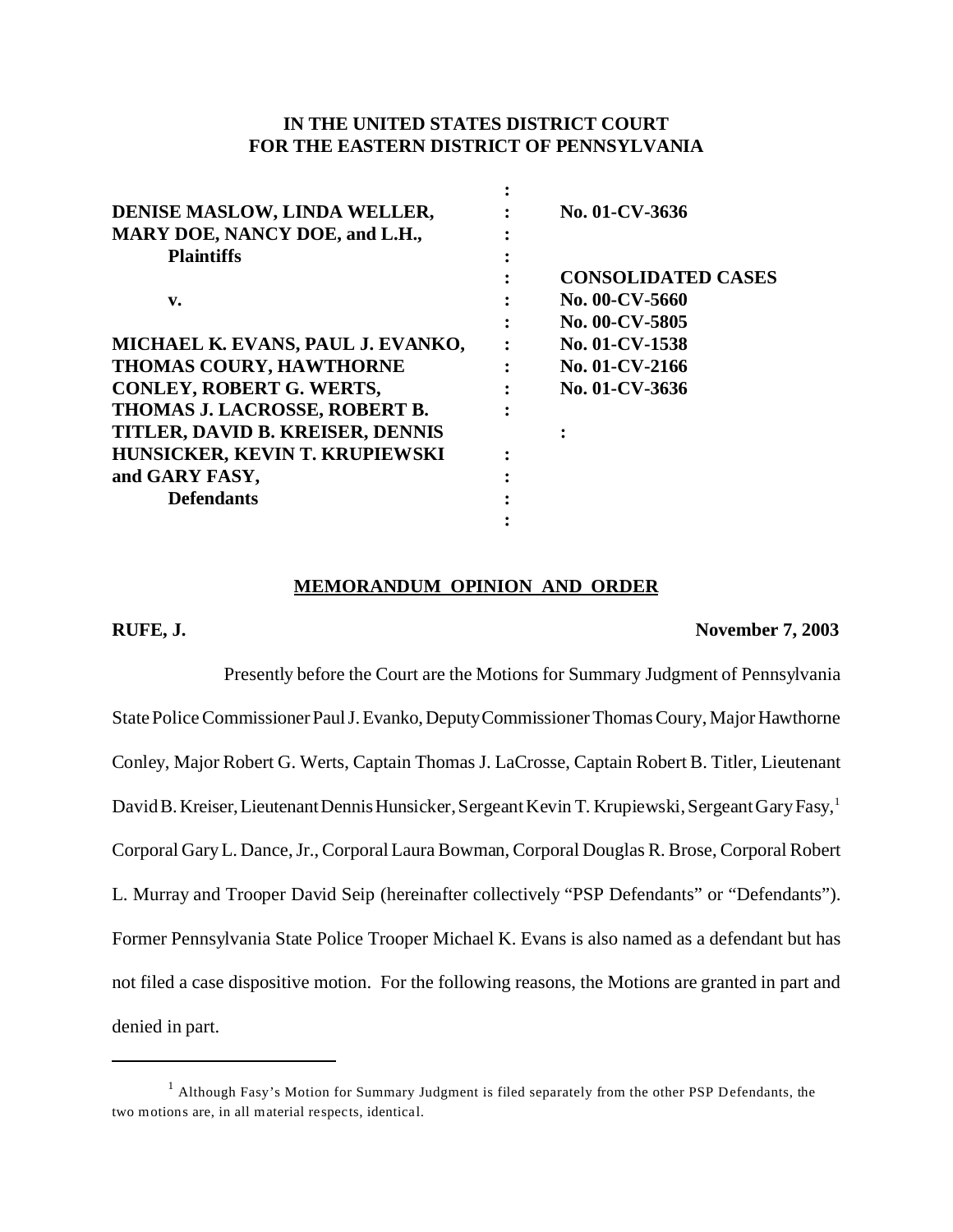This consolidated action<sup>2</sup> stems from the civil rights claims of several female citizens against the PSP Defendants as the result of the sexual misconduct of former Pennsylvania State Police Trooper Michael K. Evans between July 1997 and September 1999. On October 3, 2000, Evans pleaded guilty to eleven counts of criminal conduct, including solicitation to promote prostitution, corruption of morals of a minor, indecent assault, indecent exposure and official oppression as the result of his on-duty sexual misconduct with six female victims.<sup>3</sup> Before the Court are the PSP Defendants' Motions for Summary Judgment with respect to the claims of Plaintiffs Denise Maslow, Linda Weller and Nancy Doe.<sup>4</sup> The PSP Defendants assert that qualified immunity bars Plaintiffs' constitutional claims and that the doctrine of sovereign immunity bars all state law claims against them. Plaintiffs counter that the PSP Defendants were repeatedly put on notice of Trooper Evans' sexual misconduct and that they acted with deliberate indifference in failing to properly supervise, instruct, train, counsel and discipline him. Because the PSP Defendants' legal obligations were clearly established, Plaintiffs argue, they are not entitled to any immunity. Plaintiffs

 $^2$  By Order dated August 10, 2001, the Court consolidated for all purposes <u>Weller v. Evanko</u>, No. 00-CV-5660; L.H. v. Evanko, No. 00-CV5805; Mary Doe v. Evanko, 01-CV-1538; and Nancy Doe v. Evans, No. 01-CV-2166 with Maslow v. Evans, 01-CV-3636. On June 14, 2002, all five cases were reassigned to the undersigned in accordance with the Eastern District of Pennsylvania's procedure for random reassignment of cases.

 $^3$  Evans is currently serving a five-to-ten year sentence at the State Correctional Institute at Waymart as a result of those convictions. Evans' guilty plea precludes him from disputing liability in this case under the principles of *res judicata* and collateral estoppel.

<sup>&</sup>lt;sup>4</sup> Plaintiffs filed a Consolidated Response to Defendants' Motion for Summary Judgment in which all five opposed the entry of judgment in favor of the PSP Defendants. Since then, Plaintiffs Mary Doe and L.H. have settled with Defendants, and the Court has entered orders dismissing with prejudice Case Nos. 01-CV-1538 and 00- CV-5805. Thus, to the extent that the pending motions relate to the claims advanced by Mary Doe and L.H., the Motions are denied, in relevant part, as moot.

In their consolidated response to Defendants' Motions, Plaintiffs stipulate to the dismissal of all claims advanced pursuant to 42 U.S.C. §§ 1985(3) and 1986. They further agree to voluntarily dismiss all claims against Corporal Laura Bowman, Corporal Gary Dance, Corporal Robert Murray, Trooper David Seip and Captain Robert B. Titler. Accordingly, the § 1985 and § 1986 claims and the claims against said Defendants shall be voluntarily dismissed in accordance with Federal Rule of Civil Procedure 41(a)(2).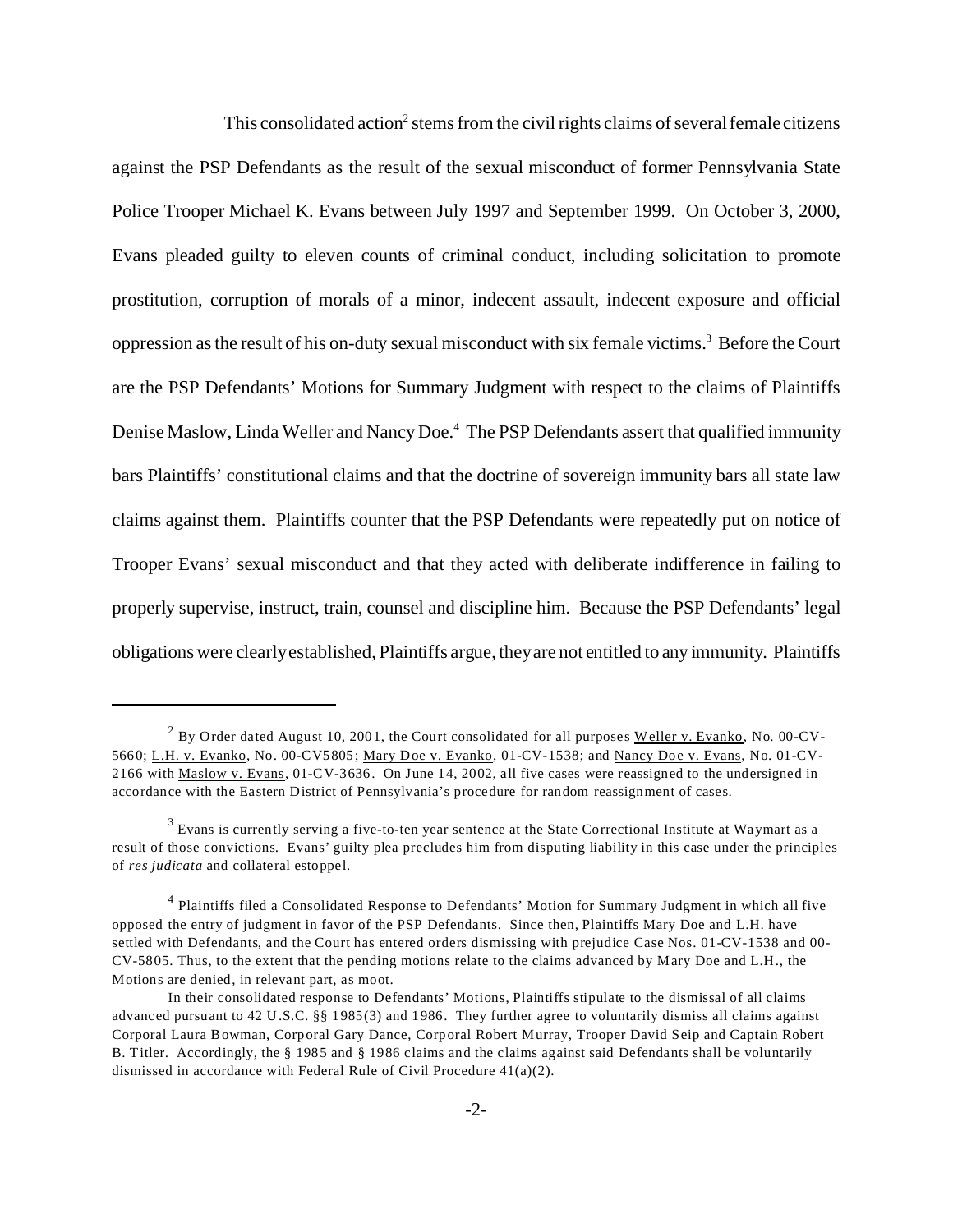further assert that the Pennsylvania State Police (the "PSP") had official customs and policies, including internal hiring and investigation procedures, that demonstrate deliberate indifference to the constitutional rights of persons such as Plaintiffs. Plaintiffs also allege a civil conspiracy.<sup>5</sup>

# **MOTION TO SUPPLEMENT THE RECORD**

Before the Court sets forth the factual background, it is appropriate to address Plaintiffs' Motion to Supplement the Record. Plaintiffs Denise Maslow, Linda Weller, and Nancy Doe ask for permission to supplement the record with 47 Bureau of Professional Responsibility ("BPR") General Investigation Reports that were not included in the five volumes of exhibits submitted with Plaintiffs' Consolidated Response to Defendants' Motion for Summary Judgment. This Court recently discussed the subject BPR reports in a challenge to an order temporarily sealing them in Haber v. Evans, 268 F. Supp. 2d 507 (E.D. Pa. 2003). Plaintiffs submit that the BPR reports are directly relevant to their § 1983 claims and that they provide additional factual support for the positions asserted in opposition to the PSP Defendants' Motions for Summary Judgment.

The BPR reports may be relevant to the supervisory liability claims against officials at the top of the chain of command, namely Commissioner Evanko, Deputy Commissioner Coury and Major Conley, if Plaintiffs can establish a pattern of lenient distribution of punishment against troopers who perpetrated sexual misconduct. On the other hand, if complaints of sexual misconduct

 $^5$  In a Memorandum and Order dated March 22, 2001, in Weller v. Evanko, No. 00-CV-5660, the Honorable Stewart Dalzell dismissed Weller's false arrest claims to the extent that they sought relief under the Fifth and Fourteenth Amendments. Judge Dalzell also dismissed all claims against the PSP Defendants in their official capacities, marked as withdrawn a Violence Against Women Act claim and dismissed with prejudice a § 1983 claim advanced on behalf of Weller's minor child. See Doe v. Evanko, No. Civ.A.00-5660, 2001 WL 283170 (E.D. Pa. Mar. 22, 2001). In a Memorandum and Order in L.H. v. Evanko, 00-CV-5805, the Honorable James T. Giles similarly dismissed all claims against Defendants in their official capacities and an implied First Amendment claim asserted by L.H. See L.H. v. Evanko, No. Civ.A.00-5805, 2001 WL 605214 (E.D. Pa. May 6, 2001). These prior rulings constitute the law of this case and therefore shall apply with equal force to the claims in each of the consolidated cases.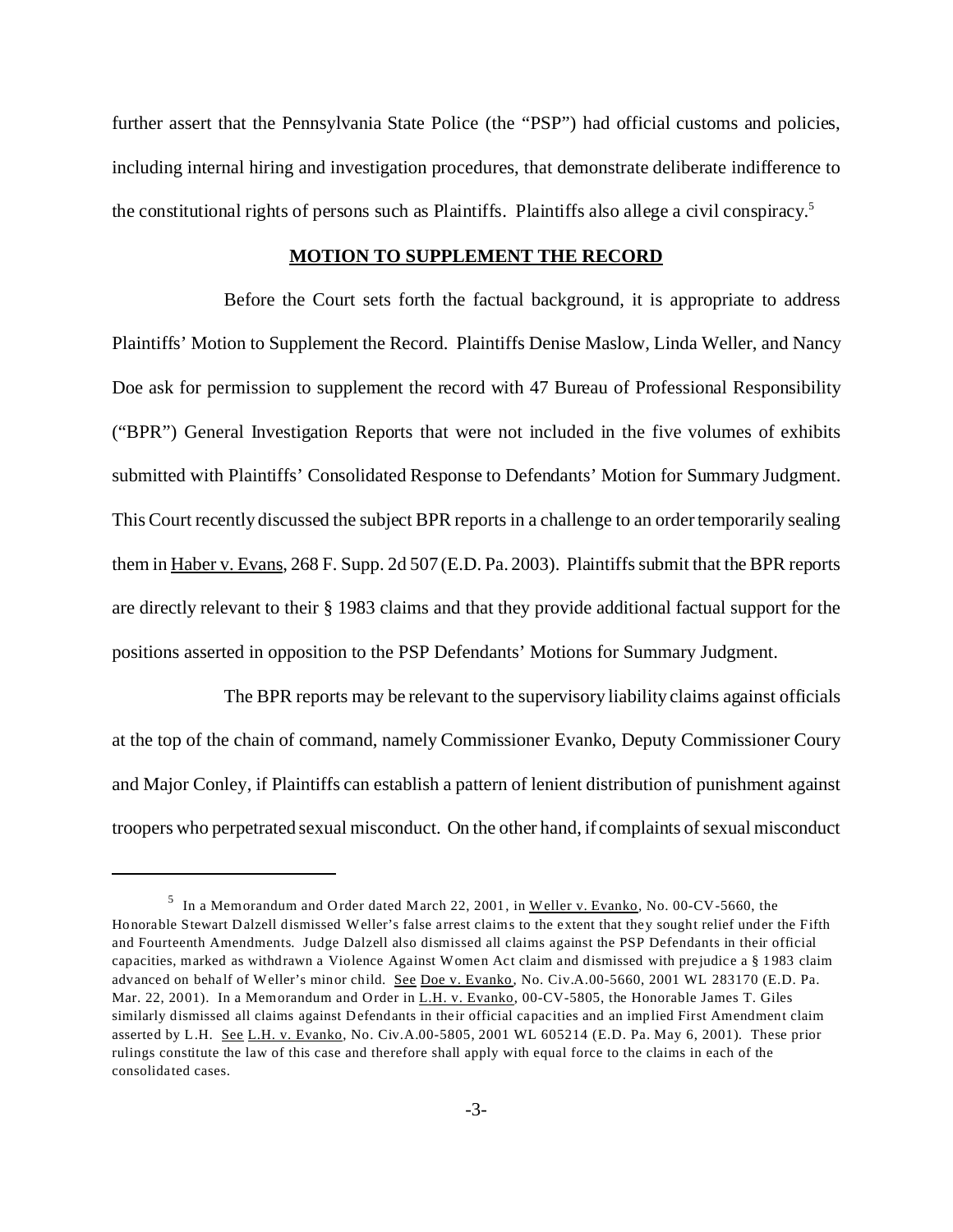were properly investigated and duly adjudicated, the allegations of PSP trooper misconduct referenced in the 47 BPR reports will have little, if any, relevance to the claims advanced by Plaintiffs in this case. In any event, it is unnecessary to make any determination on those issues at this time. Thus, in addition to granting Plaintiffs' Motion to Supplement, the Court will deny without prejudice the Motion for Summary Judgment as to the claims against any and all PSP Defendants whose liability may be predicated upon the information contained in the 47 BPR reports that were filed in the *Haber* case.<sup>6</sup> The June 17, 2003 redaction order entered in the *Haber* case applies with equal force to all of the consolidated cases.<sup>7</sup>

#### **FACTUAL BACKGROUND**<sup>8</sup>

## **A. EVANS' HIRING (March 1996)**

In 1995, Evans applied to become a PSP trooper. As part of the hiring process, another trooper conducted an investigation into Evans' background. David Seip Dep. at 21. During that process, the investigating trooper learned that Evans had a questionable past employment history, including an allegation by a former supervisor that, as a city police officer, Evans made racist remarks and was overly aggressive in the performance of his duties. There were also allegations that Evans had sexually harassed a female on campus at the Police Training Institute of the University

<sup>&</sup>lt;sup>6</sup> While it is true that Plaintiffs fail to articulate "excusable neglect" for their failure to submit the additional BPR reports in a timely manner along with their original, voluminous response to Defendants' Motions as required by Federal Rule of Civil Procedure 6(b), the decision to allow supplementation is based primarily upon the pendency of the recently filed Haber case.

 $<sup>7</sup>$  In the event that additional case dispositive motions are filed, the parties need not re-file the BPR reports</sup> and other documents that were previously filed with the Court. It will be sufficient for the parties to incorporate by reference the previously filed documents.

 $8$  The facts presented in this section provide only an overview of the case. The particular facts as they relate to the claims against each Defendant are set forth more fully infra.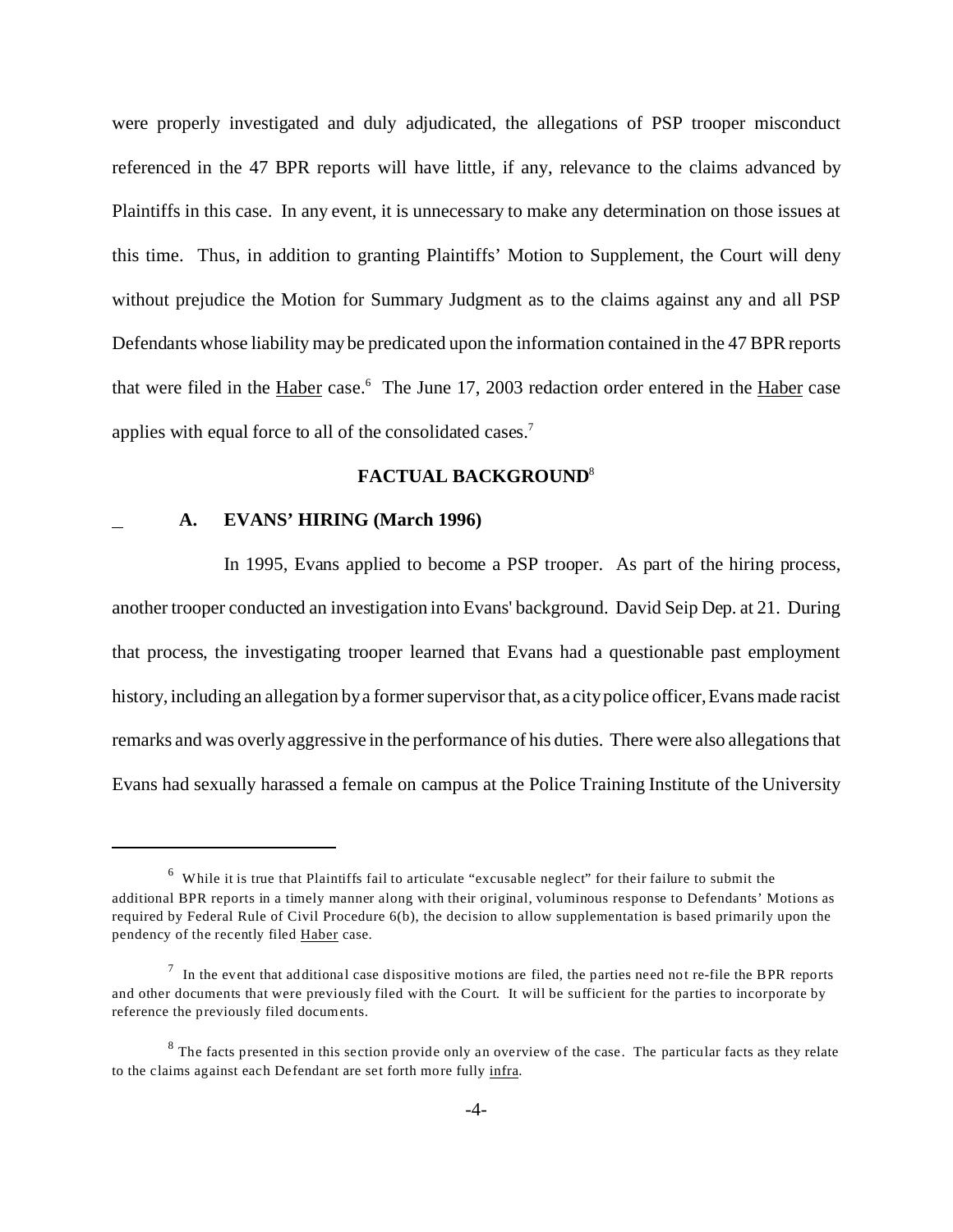of Illinois in 1989. Finally, there was an unsubstantiated charge from an Allentown police officer that Evans was "f---ed up sexually." Based upon what he learned about Evans, the investigating trooper believed that Evans should not be hired. However, under procedures in place at the time, the investigator's opinions were not to be considered by the committee that made the hiring decisions. Additionally, only allegations that could be substantiated were permitted to be included in the background report presented to the PSP Hiring Committee.<sup>9</sup> In March 1996, Evans was hired and subsequently enrolled in the PSP Academy. Upon graduation in October 1996, he was assigned to the Limerick Barracks in Montgomery County, Pennsylvania and thereafter to the Skippack Barracks when the Limerick Barracks relocated in 1997.<sup>10</sup>

### **B. EARLY ALLEGATIONS OF SEXUAL MISCONDUCT**

# **1. A.B. Incident (July 1997**) 11

On July 10, 1997, only nine months after he graduated from the PSP Academy and while on probationary status, Trooper Evans responded to a burglary at the residence of H.B. and T.B. in Lower Frederick Township, Montgomery County, Pennsylvania. Upon arriving at the scene, Evans spoke with H.B. and T.B., and also requested the opportunity to interview their 16-year-old

 $9$  The PSP guidelines for background investigations provided that investigators were not to express personal opinions either in the report or to those persons interviewed in the course of the investigation. Cynthia Transue Dep. at 32-33. The guidelines provided that the investigating trooper should attempt to verify or refute any derogatory information about the applicant. Cadet Application Procedures at 19-20. The trooper conducting the Evans background investigation was specifically advised that he should not include in the report any information that could not be substantiated. Seip Dep. at 90-99; Transue Dep. at 55-57. When the investigator attempted to follow a lead by interviewing a female whose name was provided to him by the Allentown police officer who alleged that Evans was "f---ed up sexually," she refused to cooperate. Because the female refused to speak with the investigating trooper, he could not substantiate the charge and did not include it in the background investigation report.

 $^{10}$  The Skippack and Limerick barracks are collectively referred to as "Troop K."

<sup>&</sup>lt;sup>11</sup> In order to protect the privacy of alleged victims of sexual misconduct perpetrated by Evans, the Court has used their initials to designate those individuals throughout this Memorandum Opinion. The Court, however, has used the actual names of those Plaintiffs who commenced civil action without using pseudonyms.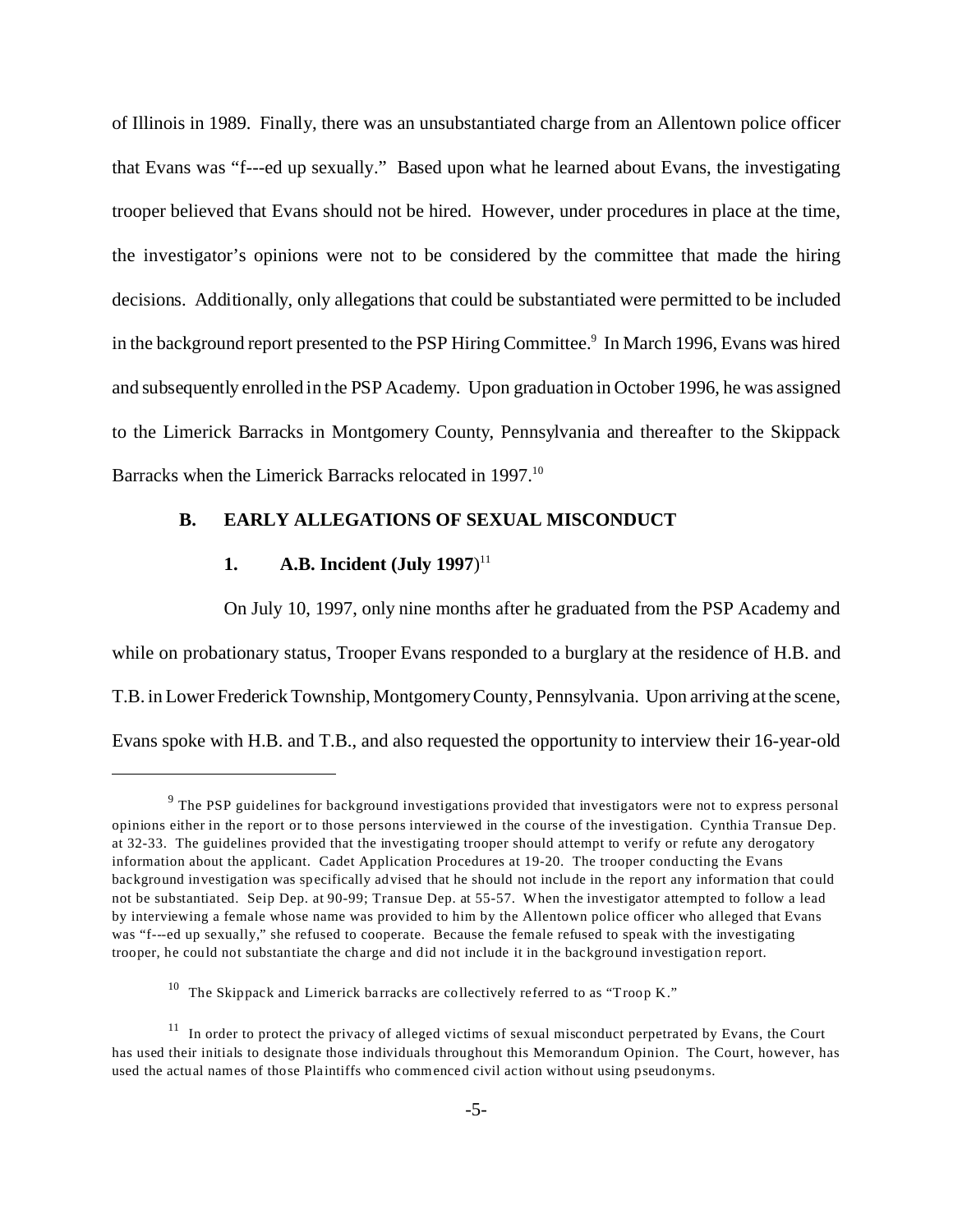daughter, A.B., about the burglary. While alone with A.B., Evans became sexually suggestive, asking her about her sexual history and requesting that she pose in a leopard skin bra and panties so that she could be a Polaroid locker girl. The General Investigation Report, prepared in response to a complaint lodged by A.B.'s mother, contained allegations that Evans stuck his hands down his pants and rubbed his crotch as he asked A.B. to unzip her shirt. See General Investigation Report, BPR 10212, dated Jan. 12, 1998.

Because there were no witnesses, Lieutenant Susan Lysek directed Corporal Robert Murray to ask A.B. to submit to a polygraph test. Robert Murray Dep. at 65. She agreed, and Trooper Lynn H. Eshleman administered the test on September 24, 1997. Eshleman, who had administered more than 600 polygraphs over the course of ten years, concluded that A.B. was being truthful about the incident and that the test results showed no evidence of deception. Lynn Eshleman Dep. at 106. However, for quality control purposes the test results were later reviewed by a second polygraph expert, Corporal Douglas R. Brose, who found deception in A.B.'s negative responses. Corporal Brose thereafter referred the results to Lieutenant Dennis Hunsicker, who also reported a finding of deception.<sup>12</sup>

Due to the inconsistent findings, Brose met with Eshleman to review the polygraphs. During that meeting Brose criticized Eshleman's question formulations and urged him to modify his opinion that A.B. had been "truthful." While Eshleman acknowledged that one might conclude that the test results were "inconclusive," he refused to change his original findings. Moreover, Eshleman

 $12$  During their depositions, both Brose and Hunsicker testified that they believed that the A.B. polygraph test should have been invalidated and that their respective opinions that there was deception should not have been relied upon by Captain LaCrosse in adjudicating the A.B. complaint. Douglas Brose Dep. at 474, 481-82; Dennis Hunsicker Dep. at 275-76. However, the record reflects that LaCrosse did, in fact, rely upon Brose and Hunsicker's opinions of deception in finding that the charges against Evans were not founded. Thomas LaCrosse Dep. at 516.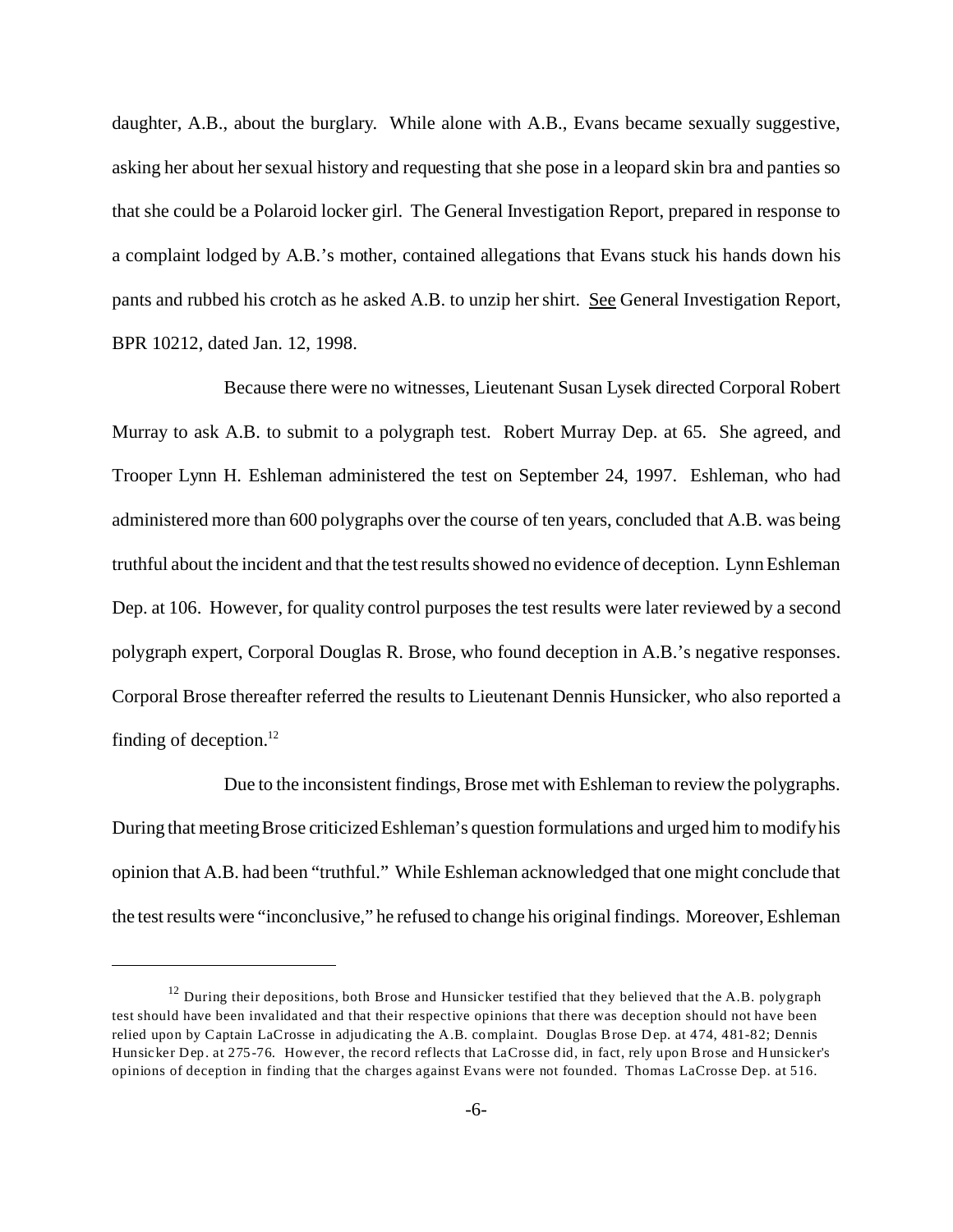made clear to Brose that he did not see anything in the polygraphs that showed deception on A.B.'s part. Eshleman Dep. at 159-69. The polygraph results were then reviewed by a fourth polygraph expert, Raymond Solt, a former colleague and friend of Brose and Hunsicker, who allegedly reported to the internal affairs investigator in a telephone conversation that he, too, detected deception in A.B.'s responses. Murray Dep. at 163; Raymond Solt Dep. at 22-26.<sup>13</sup> As a result of the findings of Brose and Hunsicker, the PSP asked A.B. to submit to a second polygraph, a request that her parents refused.

Although A.B. passed her lie detector test initially, due to the reinterpretation of the test results, Captain Thomas J. LaCrosse, the adjudicator for the BPR, after conferring with Hunsicker, ultimately concluded that the charges against Evans were unfounded.<sup>14</sup> In a February 9, 1998 memorandum that disclosed his findings to Evans, LaCrosse stated that his determination was based, in part, upon Evans' "integrity, character, and professional demeanor," even though Evans had been a trooper for only a short period and was on probationary status at the time. Personnel

 $13$  At his deposition, Solt had no personal recollection of having performed a review of the A.B. polygraph charts. Solt Dep. at 20. Corporal Murray, who conducted the internal affairs investigation, testified that he received a telephone call from a person who identified himself as Solt and stated that the A.B. polygraph showed deceit. Murray Dep. at 163. Plaintiffs suggest that Hunsicker was responsible for having another individual call Murray and impersonate Solt.

<sup>&</sup>lt;sup>14</sup> A.B. claimed that while Evans was making advances at her, he twice communicated with a dispatcher, falsely stating that he was on his way to an automobile accident. A PSP investigation suggested that based upon Evans' prompt response to his next radio call, A.B.'s assertion was false. However, a subsequent investigation by the Montgomery County District Attorney's Office after Evans was arrested revealed that Evans could have reported to the automobile accident in approximately five minutes, affording him sufficient time to harass A.B. and then report to the scene of the accident.

It should also be noted that Captain LaCrosse stated in his report adjudicating the A.B. incident that he had discussed the polygraph with Hunsicker while the investigation was pending. See General Investigation Report Memorandum, BPR-10212, dated Feb. 9, 1998. Because Hunsicker was Vice-President of the Pennsylvania State Troopers Association and had an interest in seeing that Evans, a member of the union, was not found guilty of any wrongdoing, there existed a conflict of interest. The LaCrosse report also inaccurately noted that Eshleman had changed his opinion concerning the polygraph results from truthful to inconclusive. See Eshleman Dep. at 162-71, 204; see also General Investigation Report at 1.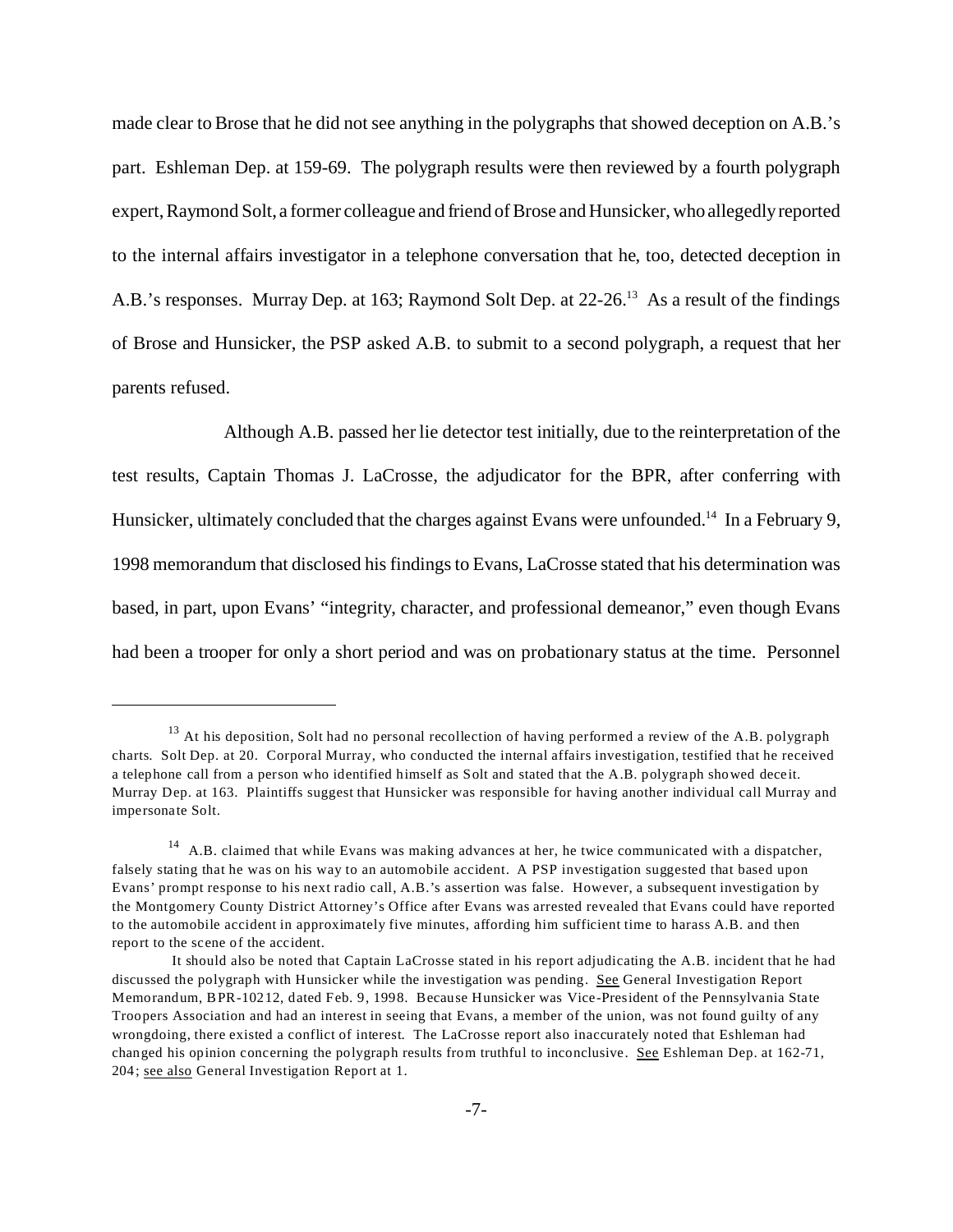Investigation Memorandum. At no point during the process was Evans required or even requested to submit to a polygraph test.

There is record evidence that Brose, Hunsicker, and LaCrosse may have manipulated an earlier polygraph test in 1996 to protect another PSP trooper under investigation for misconduct. See LaCrosse Dep. at 706; Murray Dep. at 411-428; Hunsicker Dep. at 596-97. Additionally, the score sheets prepared by Brose and Hunsicker in re-evaluating the A.B. polygraph test are missing, even though the PSP regulations require that records be retained for a period of ten years. Brose Dep. at 159-60; Hunsicker Dep. at 23-25.

Further, a defense expert retained by the PSP Defendants in conjunction with the instant litigation concluded that it was inappropriate for Brose and Hunsicker to report that deception was indicated. Instead, he said that the more reasonable conclusion would have been to have ruled that the polygraph was "inconclusive." Gary Light Dep. at 37-38. Finally, Deputy Chief Montgomery County Detective Edmund Justice, a certified polygraph examiner who reviewed the polygraph during the criminal investigation of Evans, concluded that A.B. passed and that Eshleman properly administered the test. Edmund Justice Dep. at 59-61.

Evans subsequently pleaded guilty to a charge of corrupting the morals of A.B., a minor, and in his guilty plea colloquy specifically admitted that he in fact committed the acts as alleged by A.B. at the outset. Guilty Plea and Sentencing Transcript (Oct. 3, 2000) at 29-30.

#### **2. Nude Photograph Incident (September 1998)**

On September 17, 1998, after reports were made to his PSP supervisors, two Polaroid photographs of a nude female posing in front of a marked Pennsylvania State Police vehicle were seized from Trooper Evans' locker. Fellow troopers reported that Evans claimed that the female was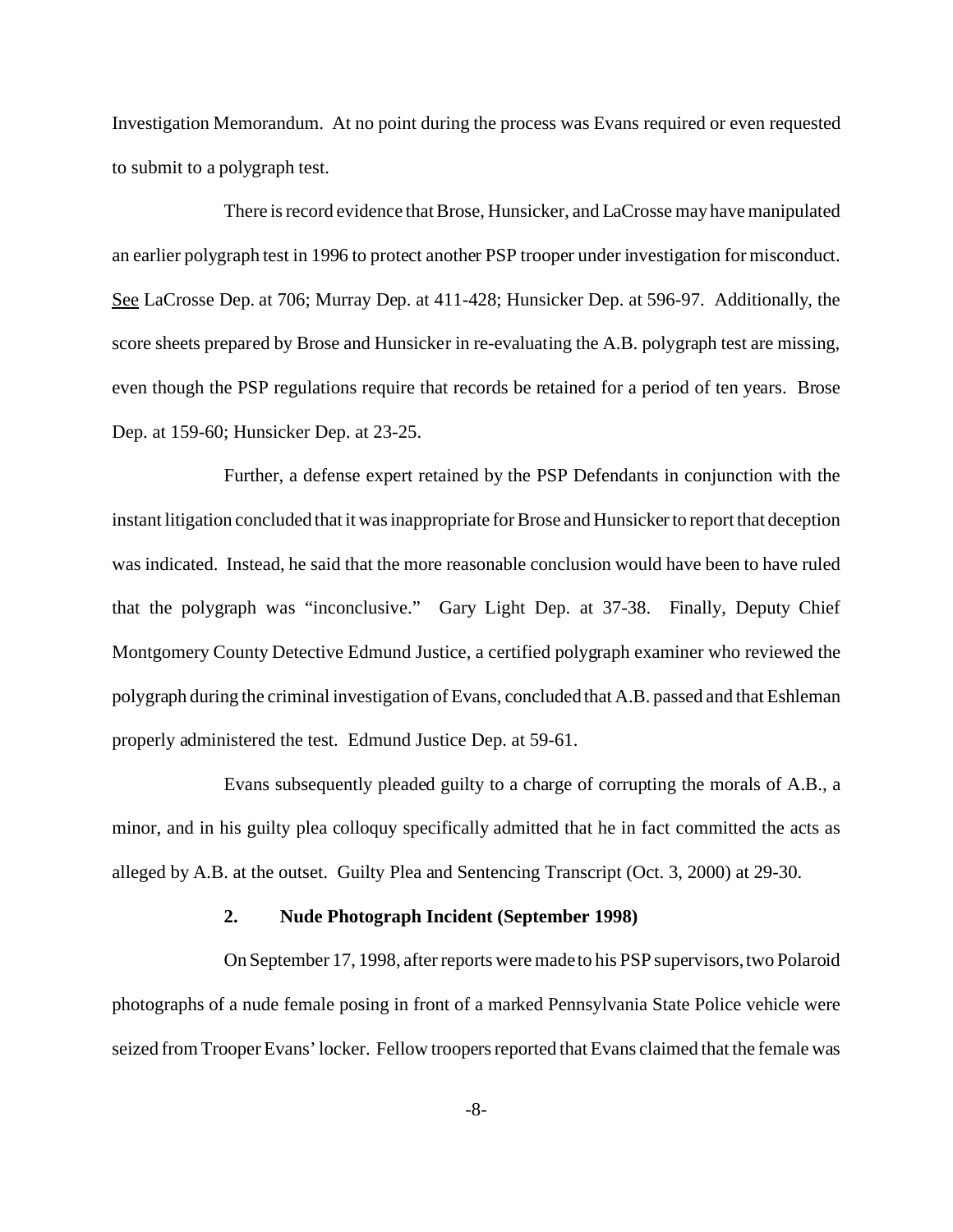a stripper or prostitute whom he had met during a traffic stop.

On November 10, 1998, Lieutenant David B. Kreiser documented the incident as a complaint of misconduct and thereafter a trooper was assigned to conduct an investigation. In the General Investigation Report, the investigating trooper determined that Evans had displayed the nude photographs to numerous troopers, admittedly having improper contact with the female while on duty. More troubling, however, was that fellow troopers interviewed during the investigation noted a pattern of sexual misconduct and improper behavior by Evans. The report contained the following statements:

> Lieutenant Kreiser said he occasionally heard rumors, or matters would be brought to his attention concerning Trooper Evans. Lieutenant Kreiser expressed his concern was that the rumors or matters brought to his attention were always sexual in nature. Lieutenant Kreiser recalled one rumor where Trooper Evans was alleged to have masturbated in the parking lot of an establishment called the Trappe Tavern. That rumor was looked into by the Commanding Officer of Troop K, and was found to have no substance to support it other than rumor status of unknown origin.

> Lieutenant Kreiser also recalled a matter that was brought to his attention in September 1998, by Sergeant Krupiewski. Lieutenant Kreiser said there was an issue raised at a conference before Judge Paul W. Tressler, where the judge was notified that Trooper Evans allegedly made comments to a female passenger. Lieutenant Kreiser said he does not remember what the exact comments were alleged to have been, but he seemed to recall the comments were sexual in nature.

> Lieutenant Kreiser advised this incident was looked into by Sergeant Krupiewski and found to be a misunderstanding. Lieutenant Kreiser provided a copy of correspondence received by Sergeant Krupiewski from the attorney who raised this issue before Judge Paul W. Tressler. (Refer to Attachment # 11.) Lieutenant Kreiser advised after receipt of the letter this matter was considered closed.

> Lieutenant Kreiser also advised he was aware of the first IAD investigation conducted on Trooper Evans relative to Trooper Evans' allegedly making inappropriate comments to a female juvenile. (Refer to IAD Investigation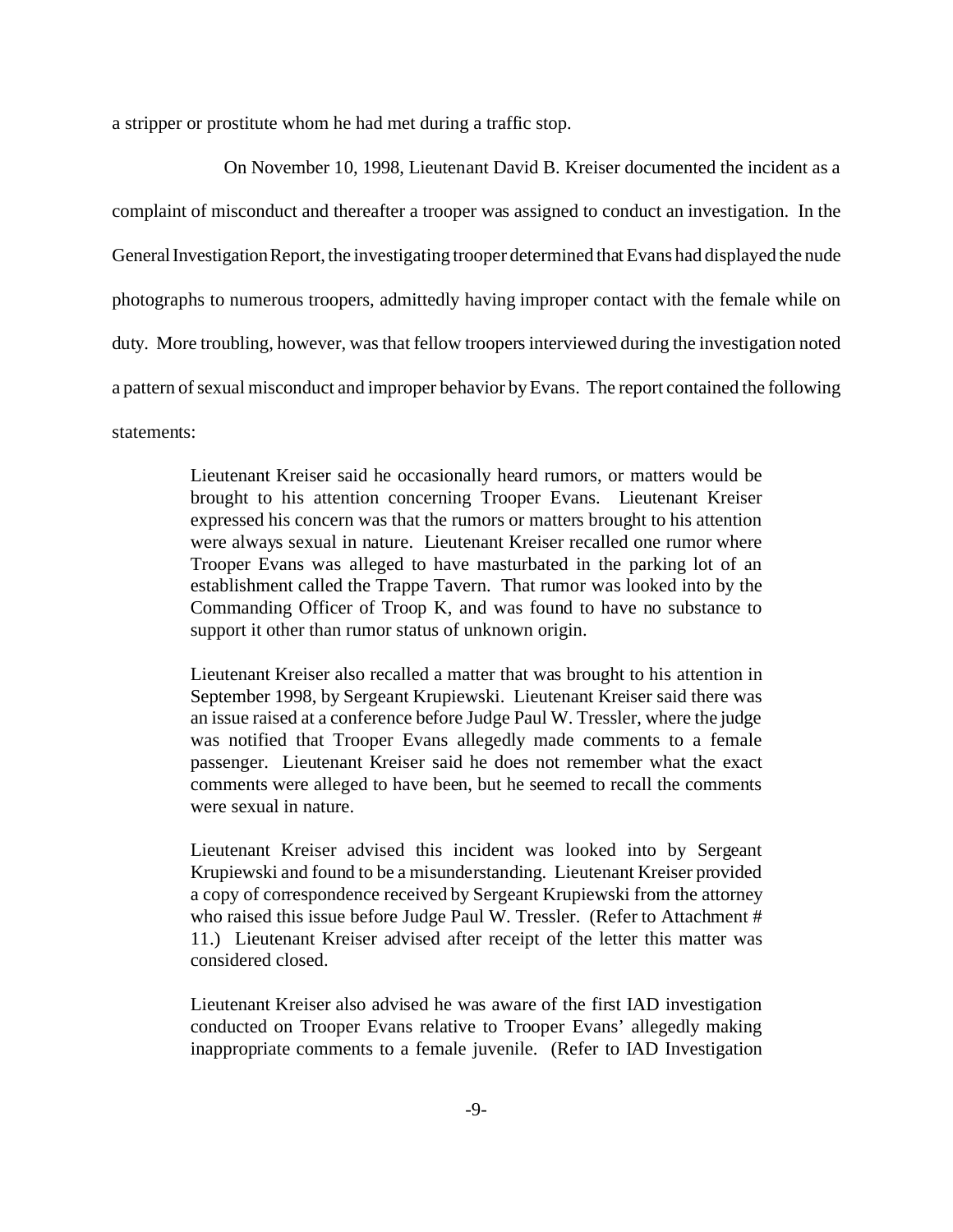10212.) Lieutenant Kreiser said having the knowledge of each of these incidents, in addition with this investigation, it's his opinion that Trooper Evans is building a track record of sexually related complaints.

\* \* \* \*

Corporal Comerer [related] an incident which he did have firsthand knowledge of. Corporal Comerer stated, "I was working on a rape investigation in Norristown in August 1998. We asked for a uniformed officer to assist. It was Evans. We were interviewing some Mexicans. It was hot in the place. We were there for around an hour and a half. A sergeant from Norristown came out to me and said, "You better get your uniformed guy out of there, that girl's boyfriend is ready to fight with him because he's getting too friendly with the guy's girlfriend."

Corporal Comerer said he told one of the other Pennsylvania State Police members on scene to handle the matter and he continued with his investigation of the rape. Corporal Comerer stated, "My priority was the rape, I had no time for a hormonal sex freak trying to pick up young girls." Corporal Comerer said he does not recall who it was who handled it, or what the outcome was. Corporal Comerer expressed his opinion that Trooper Evans' sexual appetite is going to cause the Pennsylvania State Police great embarrassment in the future.

\* \* \* \*

Trooper Altieri said he's heard all the rumors around [the] Skippack Station about Trooper Evans. Trooper Altieri stated, "Evans like to be the big shot. He brags about his escapades with women. Case in point, the photographs. He responds to incidents not to assist, but to talk to girls if there are any around. He tells so many different stories to people it's no wonder there are so many rumors floating around. He was that way in the Academy, big mouth, knew everything, he would correct the instructors, everyone was fed up with him. He's lucky he was assigned to a station where the Sergeant protects him, otherwise his behavior would have been addressed long ago."

Trooper Altieri wanted it noted that he has had no conflicts with Trooper Evans which would serve as a motive for him speaking so candidly about Trooper Evans. Trooper Altieri claimed he feels Trooper Evans needs help. Trooper Altieri stated, "I'm proud of this uniform I wear. I was perturbed and uncomfortable when he showed me those pictures. His sexual fixation is going to get someone hurt. He can't control himself when he's around a female. What's it going to take before someone puts a stop to this kind of stuff he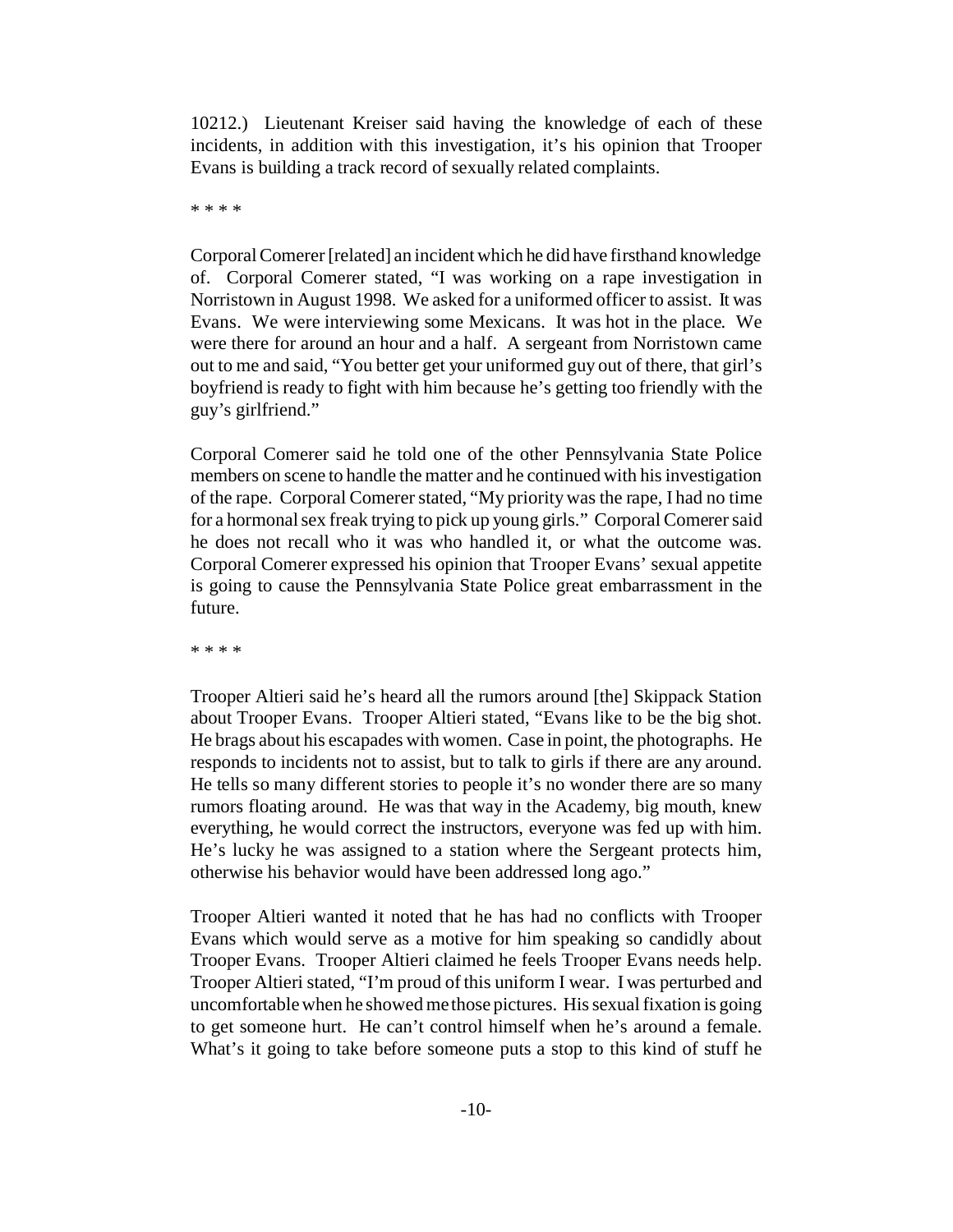continues to get involved in?"

Trooper Altieri, when asked why he did not report to a supervisor that Trooper Evans showed him the photographs of a nude female posing with a Pennsylvania State Police vehicle stated, "Not at first. As I said before, Evans is Sergeant Krupiewski's golden boy.<sup>[15]</sup> Nothing would have been done, and I would have gotten a lot of grief for coming forward. A little later I found out Evans showed Trooper Michael Chambers the same photographs. I talked to Chambers and we decided to approach Corporal Comerer with this problem. Comerer is fair and not afraid to do his job even if it meant taking on Sergeant Krupiewski.

\* \* \* \*

Trooper Chambers, when asked why he did not immediately report this incident to a supervisor, stated, "Three reasons. First, I have to work with this guy. Second, Krupiewski, he favors Evans, nothing would have been done. Evans told me he had got away with the incident where the young girl accused him of masturbating or something while he was alone in the house with her. He thinks he's invincible. Third, he likes to bullshit, so how do you know what's true and what's not? How do you prove it? I don't need the aggravation. I just stay away from him. He's trouble. It's unfortunate this job is going to wait until he hurts some girl."

General Investigation Report, Dec. 22, 1998, BPR 11012, at 7-11.<sup>16</sup>

After reviewing the internal affairs investigation report regarding the nude photograph, Captain LaCrosse sustained the allegations against Evans that, while on duty and in uniform, he took photographs of a nude woman in front of a state police vehicle. LaCrosse

<sup>&</sup>lt;sup>15</sup> Plaintiffs point to evidence that Krupiewski favored Evans and that others, including Kreiser, were aware of this favoritism. Kreiser Dep. at 97; Gary Dance Dep. at 22. Plaintiffs note that both Evans and Krupiewski were Masons. In support of their conspiracy theory that PSP Defendants protected Evans, Plaintiffs call attention to the fact that Evanko, Conley, Coury, Werts, and Hunsicker were also members of the Grand Lodge of Free and Accepted Masons of Pennsylvania. See Plaintiffs' Memorandum of Law in Opposition to Defendants' Motion for Summary Judgment at 162-63.

<sup>&</sup>lt;sup>16</sup> Trooper Chambers subsequently denied making the statement that Evans told him that he got away with the incident where the girl accused him of masturbating. Michael Chambers Dep. at 37-38. However, the investigator who took the statement indicated that the statement was made and was properly attributed. Murray Dep. at 230-32.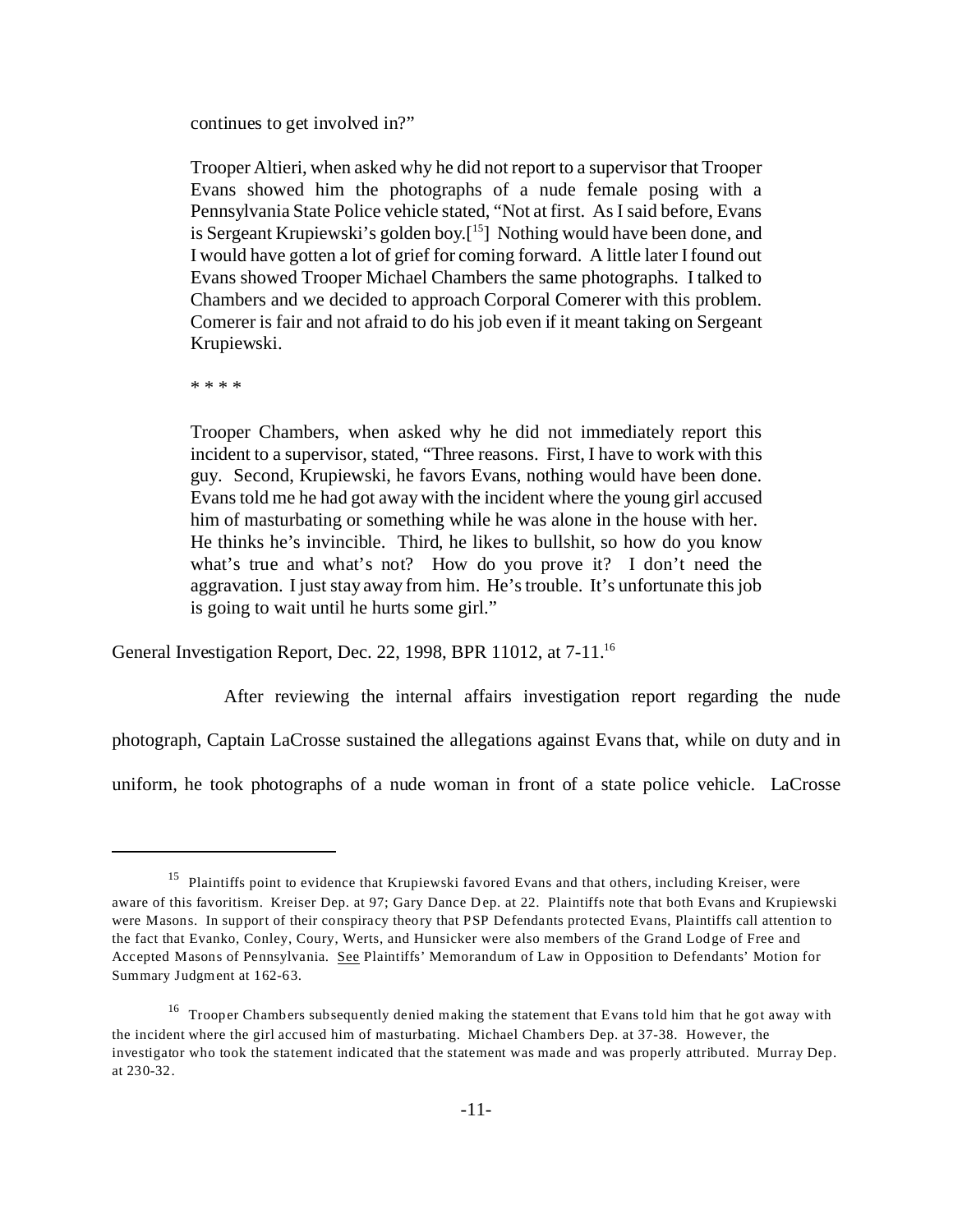subsequently issued a Disciplinary Action Report leading to a three-day suspension, which Evans served on May 3, 4 and 5, 1999.<sup>17</sup>

#### **C. OTHER INSTANCES OF SEXUAL MISCONDUCT**

Plaintiffs point to approximately 30 other incidents of sexual misconduct between 1996 and 1999, some of which various PSP supervisors had notice. Nevertheless, Plaintiffs note that the supervisors failed to file complaints that would have initiated internal investigations for the alleged misconduct.

#### **1. Trappe Tavern Incident (April 1997)**

In April 1997, troopers heard rumors that Evans, while off duty, masturbated in front of a woman, K.P., who was in his parked vehicle in the lot of the Trappe Tavern. When the tavern closed at 2:00 a.m., Evans offered to give K.P. a ride to her vehicle, which was parked in the rear portion of the parking lot. After she entered his Toyota SUV, Evans drove K.P. to the darkest part of the lot, reclined the seats in his vehicle, and displayed a pistol. Evans then began kissing K.P. and caressing her breasts. Thereafter, he exposed his penis and masturbated in front of her. K.P. contends that she did not attempt to flee because she was frightened when she observed the firearm. K.P. Statement, Feb. 24, 2000, at 3-4.

At least one trooper testified that Captain LaCrosse was on notice of the Trappe

 $17$  LaCrosse also sustained a complaint against Sergeant Gary Fasy for failing to report Evans' misconduct. LaCrosse, who also adjudicated the A.B. complaint, testified that he did not correlate the statement that "Evans got away with the incident where the young girl accused him of masturbating or something while he was alone in the house with her" with the A.B. incident. LaCrosse Dep. at 348-50. Nevertheless, as a result of the allegations in the nude photograph investigation being the second sexual complaint against Evans, LaCrosse inquired as to whether it would be possible for him to re-open the A.B. investigation and change his determination from "unfounded" to "not sustained." He was told by the BPR that the prior adjudication could not be modified. Id. at 35153.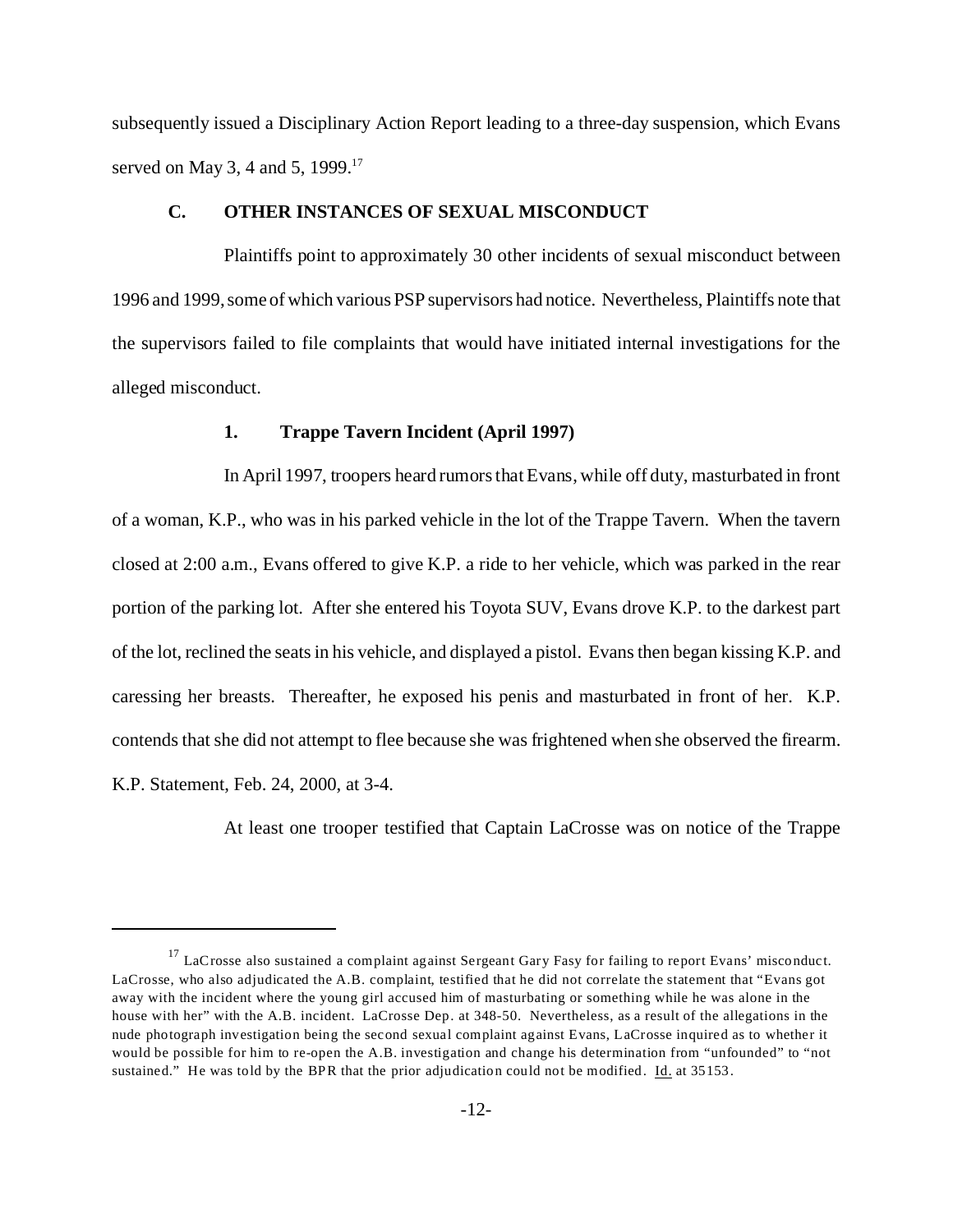Tavern incident as early as the spring of 1997. Joseph Altieri Dep. at 67.<sup>18</sup> Had an investigation been conducted, it likely would have uncovered the allegations that Evans, while in the parking lot of a tavern, displayed a firearm and intimidated a woman who was in his personal vehicle while he masturbated.

### **2. E.Z. Affair (November 1997)**

In November 1997, Evans responded to a domestic abuse call at E.Z.'s

 home as a result of a dispute between E.Z. and her ex-husband. After attending to the matter, Evans returned to E.Z.'s house in uniform later that evening. During his return visit and while on duty, Evans and E.Z. engaged in sexual intercourse. Evans and E.Z. had an ongoing sexual relationship for approximately one month.

The record contains evidence that Sergeant Fasy was aware of the improper sexual relationship with E.Z. as early as the fall of 1998. See E.Z. Statement, May 4, 2000, at 2-3. Fasy failed to report Evans' misconduct in accordance with the PSP rules and regulations, and the matter was not investigated until 2000.

#### **3. Sexual Assault of 14-Year-Old Ashley Haber (April 1998)**

On April 16, 1998, while transporting a 14-year-old runaway to a Montgomery County shelter, Evans asked the minor questions about intimate parts of her body, rubbed her genital area, and grabbed her breasts for the purposes of sexual gratification.<sup>19</sup> Guilty Plea/Sentencing Transcript at 30. The runaway, Ashley Haber, reported the incident to her mother. Ashley Haber

<sup>18</sup> LaCrosse contends that he first learned of the Trappe Tavern incident in September 1998. LaCrosse Dep. at 196.

<sup>&</sup>lt;sup>19</sup> On May 30, 2003, Ashley Haber commenced action against Evans and various PSP Defendants. That case is docketed at No. 03-CV-3376.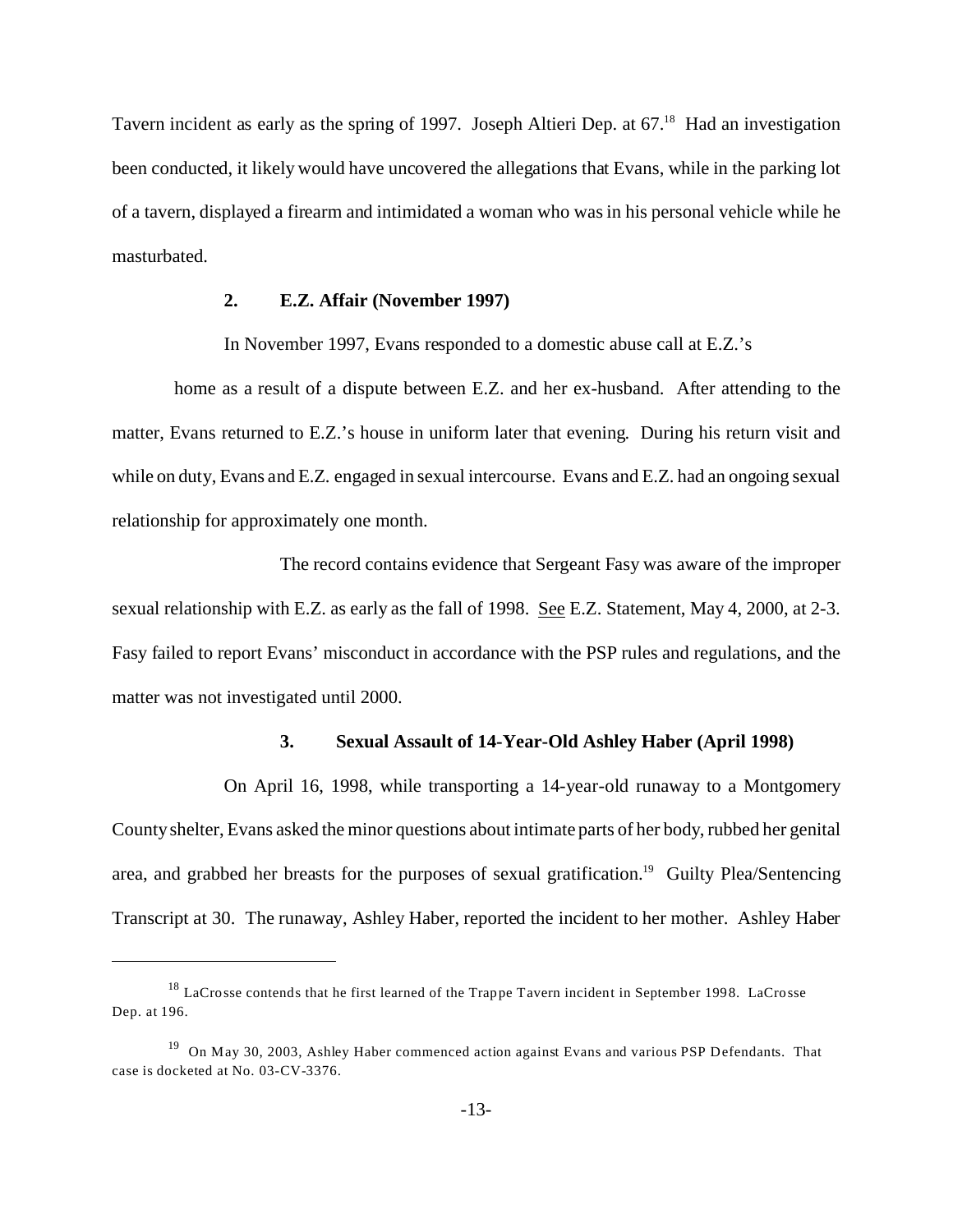Statement, dated Jan. 10, 2000, at 5. Thereafter, Ashley Haber's mother contacted Sergeant Fasy and questioned him about Evans' reputation. During that telephone conversation, she advised Fasy that she believed that something had "happened" and that Evans had made a pass at her daughter. General Investigation Report, dated June 1, 2001 at 4; see also Gary Fasy Dep. at 78-91. Fasy responded that Evans seemed "okay" and that he "does an alright job." Id. at 81. Notwithstanding the telephone call to Fasy, no complaint was filed or investigation conducted as a result of the incident.

In October of 2000, Evans pleaded guilty to indecent assault as a result of his inappropriate and illegal contact with the minor.

#### **4. R.S. Incident (September 1998)**

In September 1998, Sergeant Krupiewski received a telephone call from a Montgomery County assistant district attorney who advised that Evans engaged in inappropriate sexual misconduct towards R.S. during a January 1998 DUI arrest. Kevin Krupiewski Dep. at 248- 49, 281-83. During the arrest, Evans made various sexually suggestive remarks to the female, including that he would like to sniff the seats in her automobile, that he would like to watch her urinate, and that he would like to buy a videotape of R.S. and her husband having sexual intercourse. Statement of R.S. dated Jan. 6, 2000.

Although Krupiewski allegedly received only a general complaint of misconduct at the time, he failed to document the complaint, which would have led to an internal investigation. Krupiewski Dep. at 262-70. Instead, Krupiewski reported the incident to Lieutenant David Kreiser (the commanding officer), who said that he would handle the matter.  $\underline{Id}$  at 316-28. Kreiser also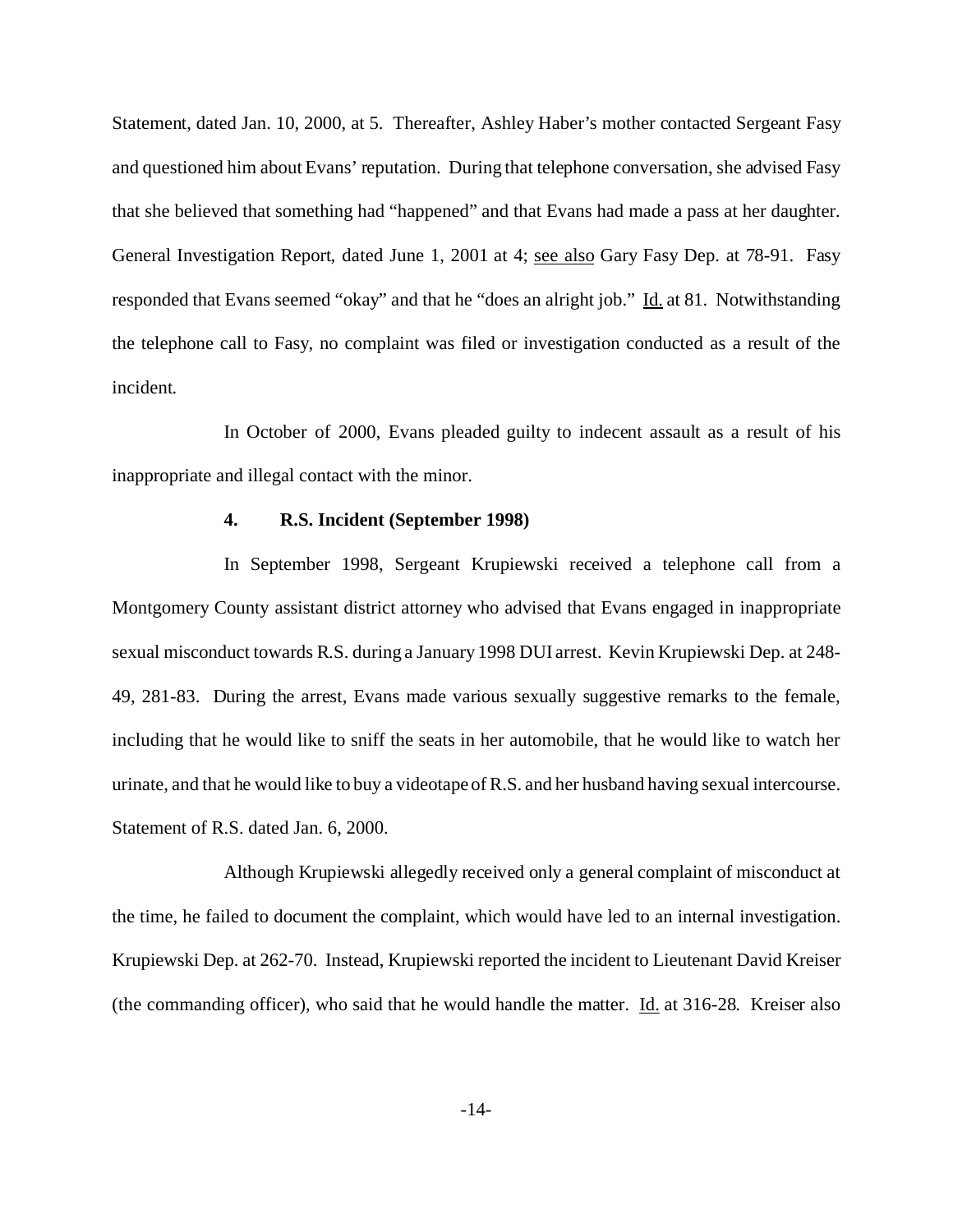failed to properly document the complaint. David Kreiser Dep. at 136-220.<sup>20</sup> As a result of the

inaction of Krupiewski and Kreiser, no internal affairs investigation was conducted.

# **D. PSP REGULATIONS REGARDING ALLEGATIONS OF MISCONDUCT**

The PSP Department Directives regarding complaints of misconduct of members

provide, in relevant part, as follows:

- G. Personnel Receiving Complaints: Personnel receiving complaints shall:
	- 1. Receive complaints against personnel in a courteous manner.
	- 2. Document complaints when they are received. Complainants shall not be advised to call back later to speak with a supervisor or instructed to contact the Bureau of Professional Responsibilitydirectly. This does not prohibit supervisors from recontacting a complainant to clarify information.

 NOTE: Personnel desiring to initiate a complaint shall be responsible for completing their own Use of Force or Complaint Reception and Processing Worksheet.

- 3. Ensure that confidentiality of all complaints is maintained.
- 4. Process all complaints in accordance with the provisions of this regulation.

Pennsylvania State Police Administration Regulation 4-25, § 25.08(G) (Sept. 2, 1993).

The Department Directives also provide that "[e]very complaint, whether anonymous,

 $20$  Krupiewski contends that in early September 1998 he informed Kreiser that there were allegations concerning Evans during a DUI stop which related to a "video and sex." Krupiewski Dep. at 312-29. Kreiser, however, denies having knowledge of the incident until Krupiewski provided him with a letter dated September 4, 1998 in which the DUI passenger withdrew the complaint against Evans. Kreiser believes he received the letter in November 1998.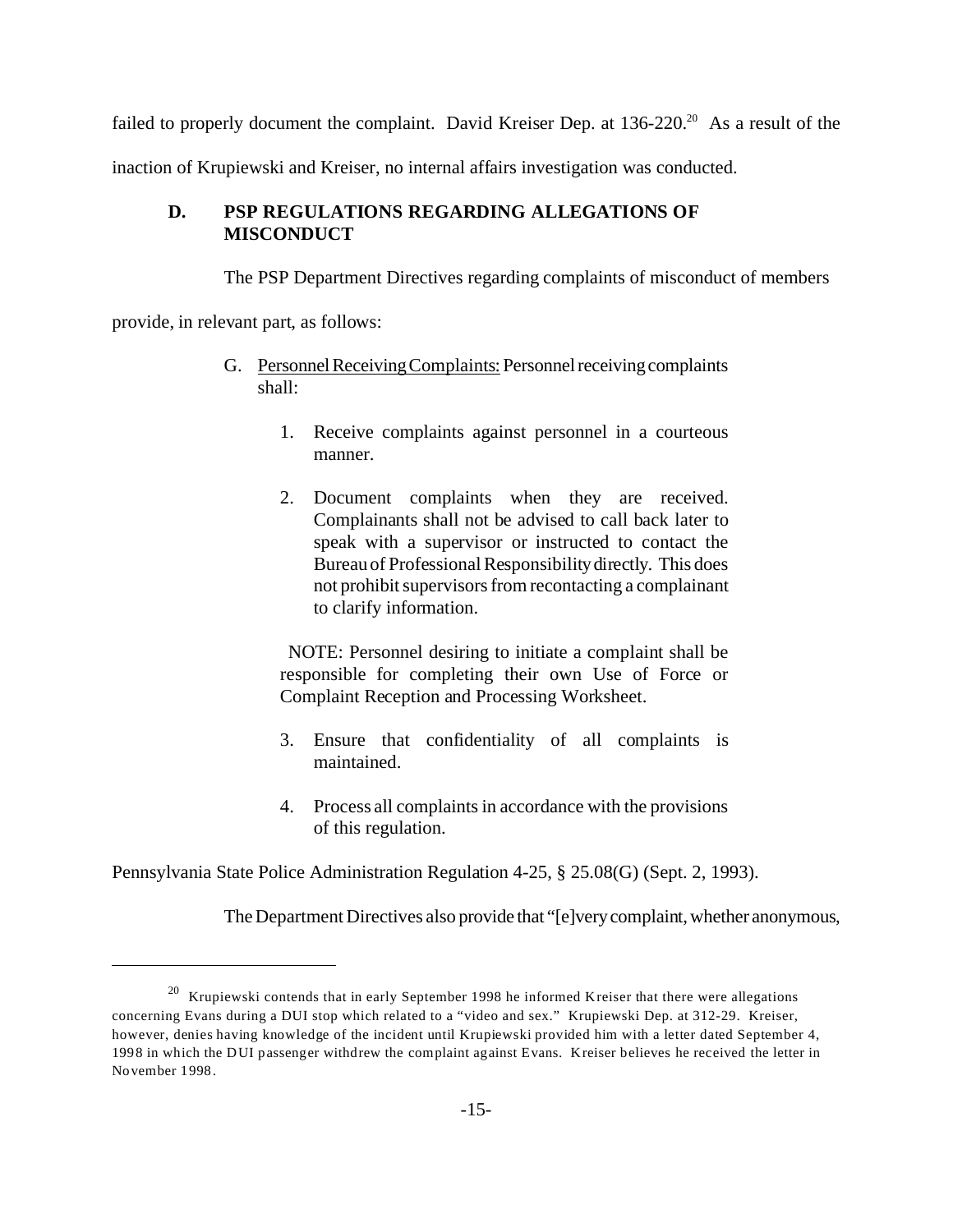verbal or written, received by personnel shall be recorded on the Use of Force or Complaint Reception and Processing Worksheet, and processed as described in Appendage I." Id. §  $25.10(B)(1)$ . Moreover, the regulations emphasize that complaints of sexual harassment provide a high potential for liability and accordingly should be investigated immediately. Id. § 25.10(D)(1).

The directives broadly define the term *complaint* to include "any allegation of misconduct" made against PSP personnel. Id. § 25.04(F). *Misconduct* is defined as "[a]ny violation of the Pennsylvania State Police Code of Conduct or any other conduct which could reasonably be expected to destroy public respect and confidence in the Pennsylvania State Police." Id. § 25.04(K). Under the regulations, misconduct includes both on-duty and off-duty conduct which is demeaning to the public's perception of the department. See id.  $\S 25.05(D)$ -(E).

# **E. PLAINTIFFS' CLAIMS**

Of the five cases consolidated under the above-captioned number, two have settled. The Court sets forth below a summary of the claims of the three remaining plaintiffs in this case.

#### **1. Plaintiff Linda Weller's Claims (January 1999)**

On January 31, 1999, at approximately 8:20 p.m., after watching the Super Bowl at a bar, Linda Weller and a male companion left the establishment. Weller was riding as a passenger in her own vehicle. As Weller and her companion were traveling on a public roadway, they were pursued by Evans as a result of an alleged traffic violation. Linda Weller Dep. at 105. The driver of the vehicle drove off the road and into a cornfield and thereafter fled from the scene. When Evans arrived at the vehicle, he observed Weller in the passenger seat. He violently removed her from the car, handcuffed her, frisked her, and arrested her. Id. at 107-10, 118. Evans then took Weller to the barracks, where he frisked her a second time, squeezing her breasts purportedly to make sure there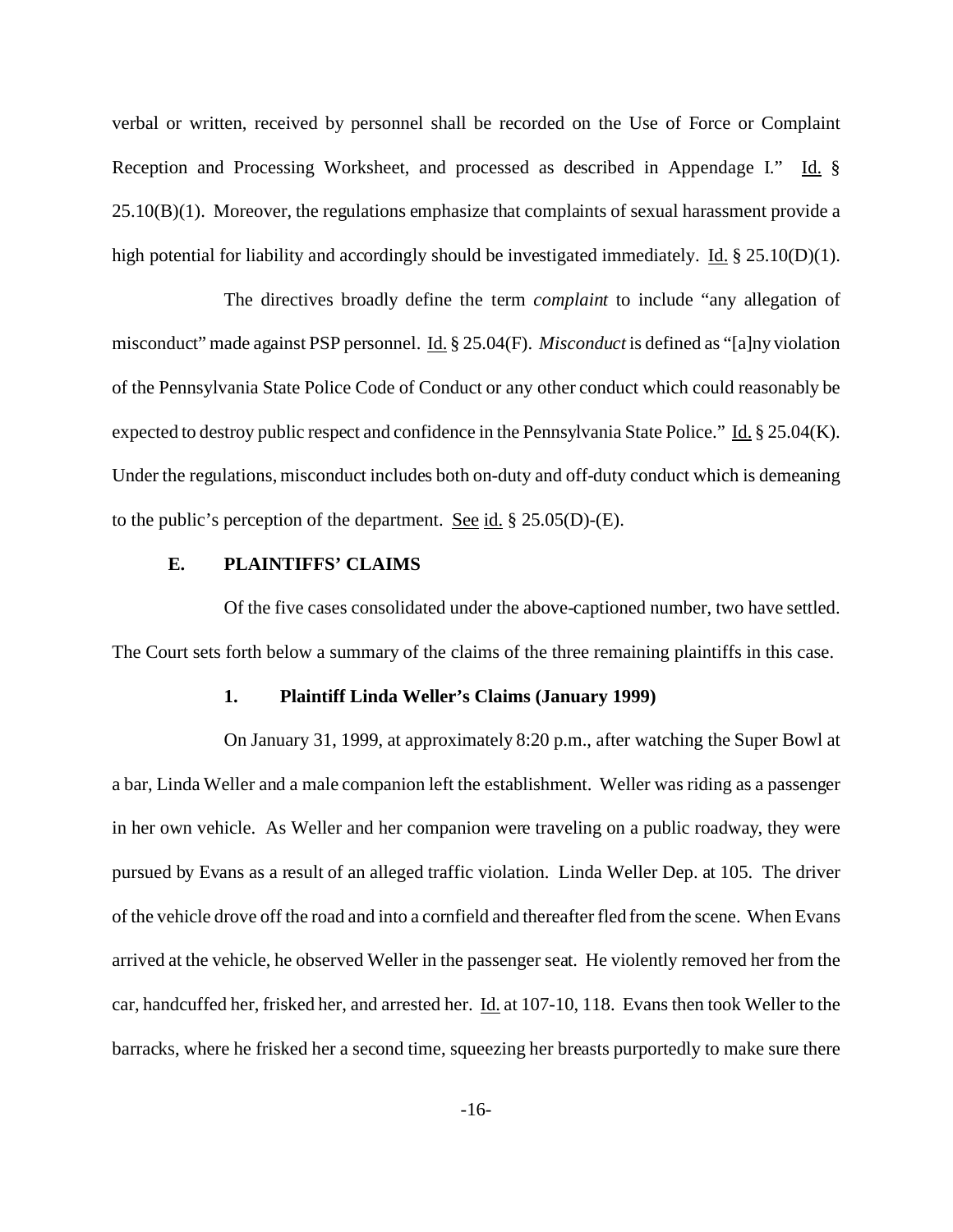were no concealed weapons. Id. at 118-22. After Weller refused to sign a statement that contained numerous inaccuracies, she was released from police custody, frisked a third time by Evans, and then transported to her home by Trooper Evans. Id. at 143-44.

On the way home, Trooper Evans made repeated inappropriate remarks about Weller's breasts. Id. at 145. Evans pulled his patrol car off the road and parked in a field near Old Skippack Road. There he exposed his genitals, grabbed Weller, and placed her hand on his bare penis. Id. at 146-47. Weller, who was crying, could not open the door of the patrol car and demanded to be taken home. Upon arriving at her residence, Evans forced his way into the sunroom of Weller's home, pushed her onto a table, forcibly removed her pants, and despite repeated requests to stop, penetrated her vagina with his tongue. Id. at 149-51. Evans left the sunroom briefly to retrieve Weller's keys, and then forced his way into Weller's home. Once inside he grabbed her naked buttock and tried kissing her, at which time her thirteen year-old son came into the room. Evans thereafter warned Weller and her son that they would regret it if they told anybody about the incident. Id. at 158-59.

Evans subsequently pleaded guilty to official oppression as a result of this conduct with Weller. See Guilty Plea and Sentencing Transcript (Oct. 3, 2000) at 30.

#### **2. Plaintiff Denise Maslow's Claims (July 1999)**

On July 18, 1999, Evans responded to a call in which Denise Maslow attempted to commit suicide by overdosing on drugs. Denise Maslow Dep. at 24. Two days later, Trooper Evans visited Maslow, who was pregnant, at the hospital where she had been admitted. While they were alone in the hospital room, Maslow asked for help in locating her car, which had been stolen. Evans responded that the car was out of his jurisdiction, so if she wanted his assistance, she would have to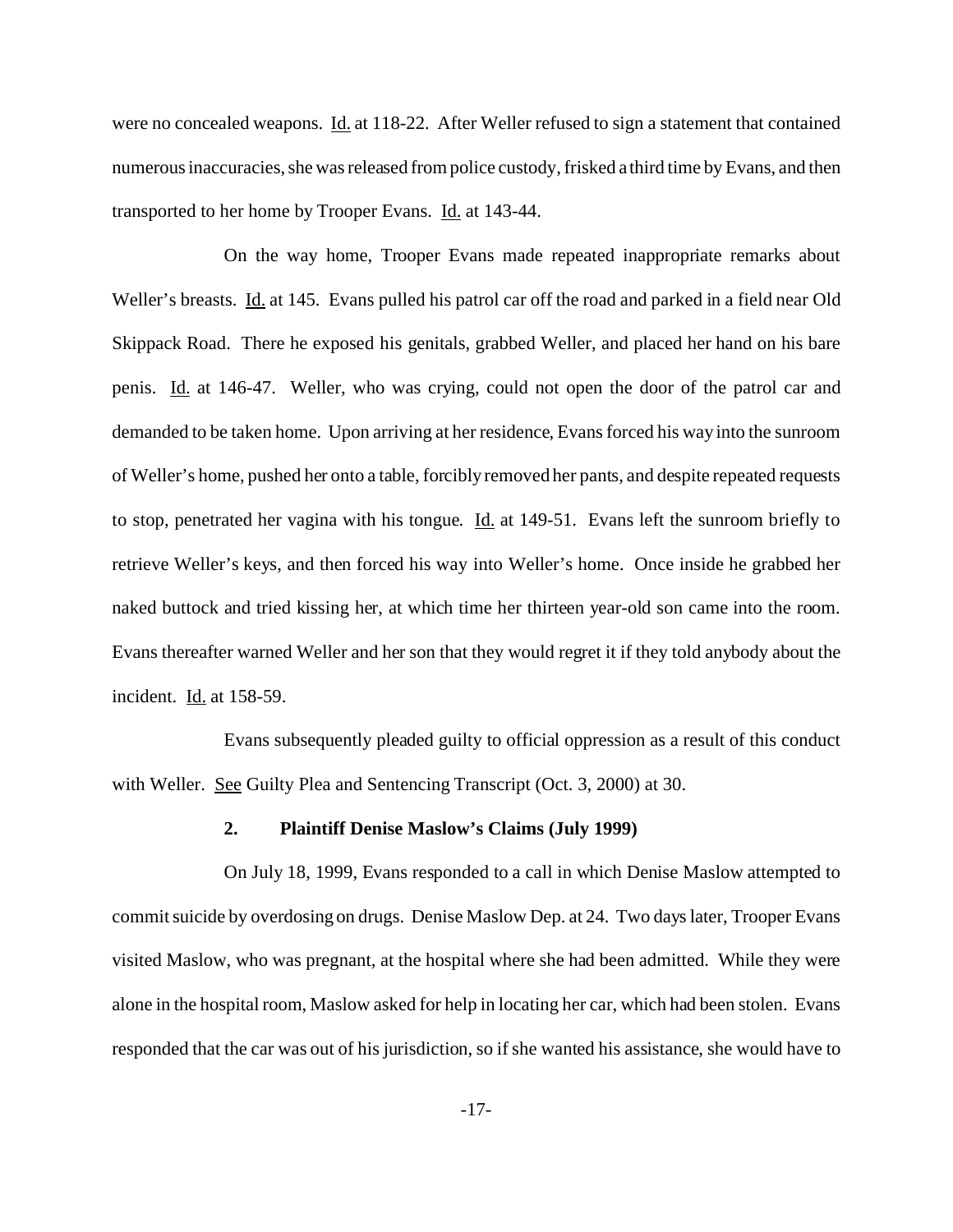do him a favor. Id. at 37. Evans had Maslow remove her shirt, after which he masturbated while touching her breasts. Id. at 39-43. After Maslow delivered her baby and was discharged from the hospital, a similar incident occurred when Evans visited her at her home. Defendants concede there was non-consensual sexual contact between Evans and Maslow at this time. See Defendants' Motion at 24. Evans told Maslow not to "say anything" about the incident, or he would have both the home and her newborn child taken away. Maslow Dep. at 50-54.

As a result of his conduct with Maslow, Evans pleaded guilty to indecent assault and official oppression. See Guilty Plea/Sentencing Transcript (Oct. 2, 2000) at 32-33.

## **3. Plaintiff Nancy Doe's Claims (August 1999)**

Evans responded to a domestic disturbance call in September 1998. He went to the hospital to interview Nancy Doe, the complainant, about the incident. He requested that upon her discharge from the hospital she go to the barracks so that he could photograph her injuries. Evans gained Doe's trust, assuring her that he would not let anybody hurt her. Nancy Doe Dep. at 37. Evans subsequently arrested Doe's boyfriend.

Thereafter, Doe and Evans telephoned one another on a regular basis. Evans met Doe at a related court proceeding on August 17, 1999, and made several sexually inappropriate comments to her. Id. at 124-25. Following the hearing, Evans instructed Doe to follow him in her car to a secluded area. Id. at 57-58. Once there, Evans asked Doe to get out of the car in order to give her some legal paperwork, at which time he grabbed her sweater and chest, held on, exposed his penis, began masturbating, and ultimately ejaculated. Id. at 59. Evans then forced Doe into the back seat of her car and began kissing her lips and neck, but Doe successfully struggled to get away, and drove off with the rear car door still ajar. A similar incident occurred the following day, and Doe again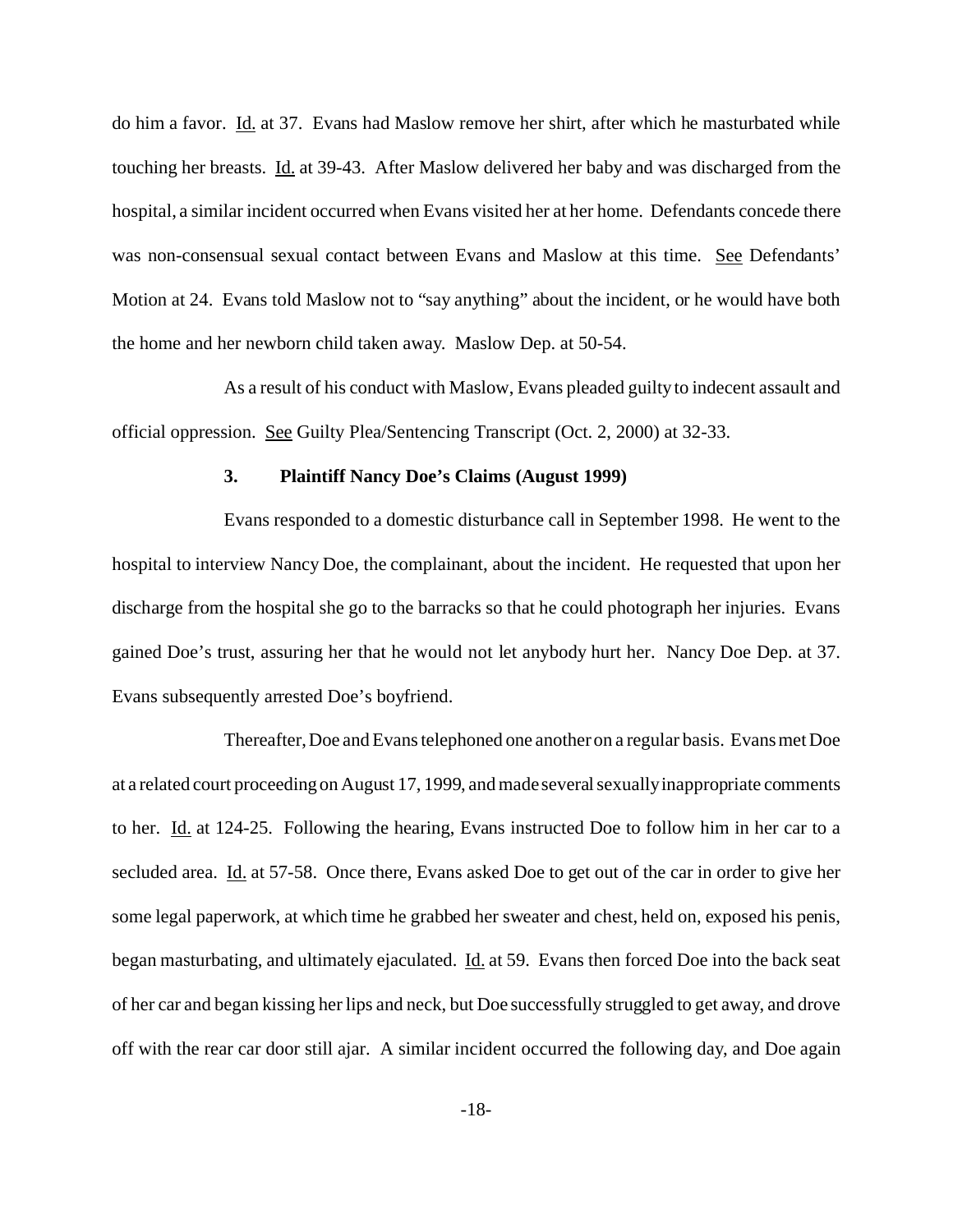rejected Evans' advances. Id. at 66.

As a result of his contact with Doe, Evans pleaded guilty to official oppression. See Guilty Plea and Sentencing Transcript (Oct. 3, 2000) at 31-32.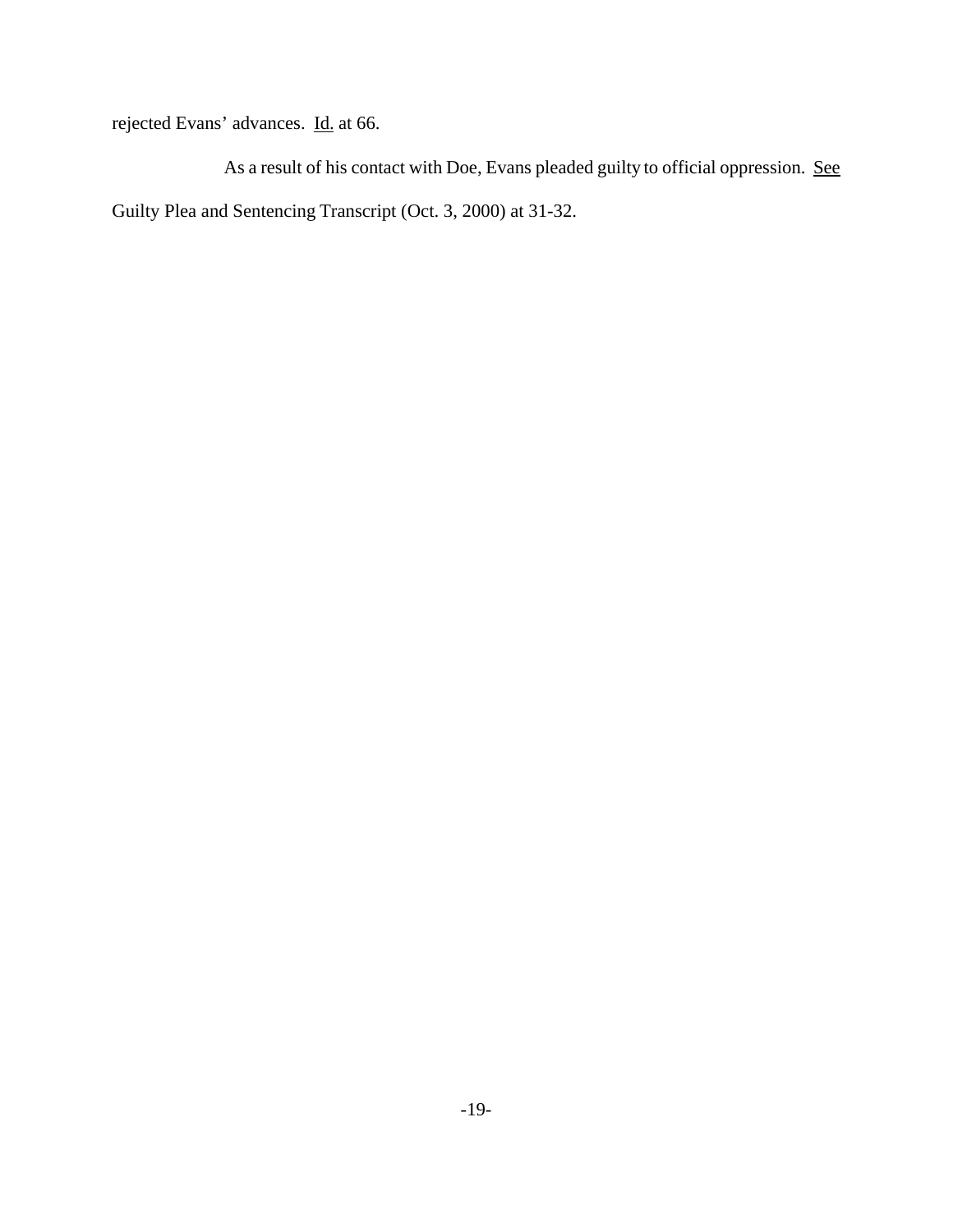#### **SUMMARY JUDGMENT STANDARD**

The underlying purpose of summary judgment is to avoid a pointless trial in cases where it is unnecessary and would only cause delay and expense. Goodman v. Mead Johnson & Co., 534 F.2d 566, 573 (3d Cir. 1976). Under Fed. R. Civ. P. 56(c), summary judgment is appropriate "if the pleadings, depositions, answers to interrogatories, and admissions on file, together with the affidavits, if any, show that there is no genuine issue as to any material fact and that the moving party is entitled to a judgment as a matter of law." See Celotex Corp. v. Catreet, 477 U.S. 317, 322-32 (1986). In deciding a motion for summary judgment, all facts must be viewed and all reasonable inferences must be drawn in favor of the non-moving party. Matsushita Elec. Indus. Co., Ltd. v. Zenith Radio Corp., 475 U.S. 574, 587 (1986).

## **DISCUSSION**

Plaintiffs' claims arise under 42 U.S.C. § 1983, which provides a cause of action for any person deprived of rights secured by the United States Constitution or laws of the United States by a person acting under color of state law.<sup>21</sup> Plaintiffs allege that Evans' numerous acts of sexual misconduct, and his PSP supervisors' deliberate indifference to the danger presented by Evans to women in the community, deprived them of their substantive due process rights.

The central question in the case is whether the PSP supervisors, as well as Evans, may be liable for Evans' sexual assaults under § 1983. As noted supra, Evans has not filed a dispositive

<sup>&</sup>lt;sup>21</sup> Title 42 U.S.C. § 1983 provides, in relevant part:

Every person who, under color of any statute, ordinance, regulation, custom, or usage of any State . . . subjects, or causes to be subjected, any citizen of the United States or other person within the jurisdiction thereof to the deprivation of any rights, privileges, or immunities secured by the Constitution and laws, shall be liable to the party injured in an action at law, suit in equity, or other proper proceeding for redress.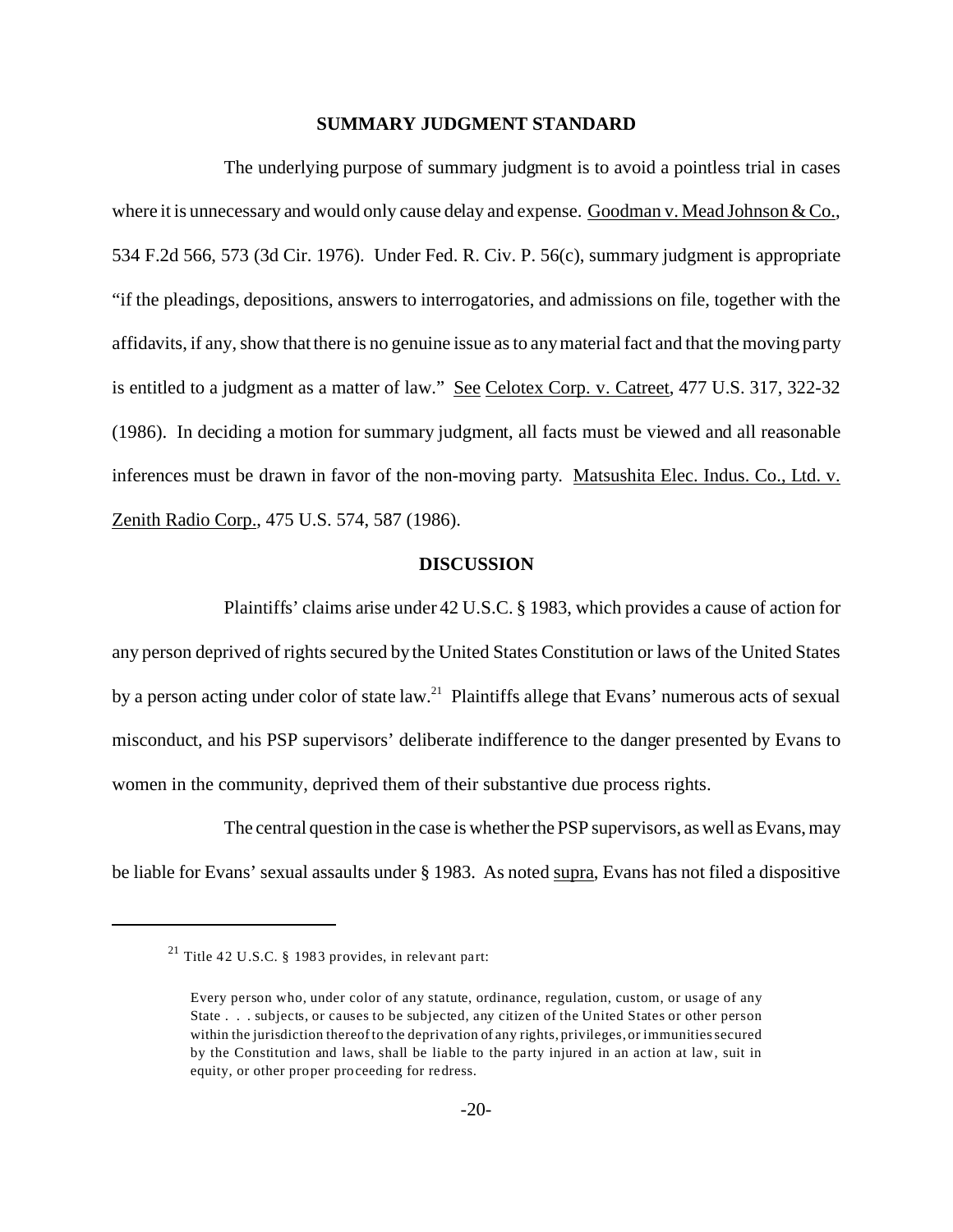motion. The PSP Defendants do not rush to his defense by arguing that Plaintiffs lack sufficient evidence to demonstrate Evans' liability arising from his conduct toward Plaintiffs. However, in the course of asserting qualified immunity, the PSP Defendants do contend that Evans' conduct did not violate clearly established law. The Court disposes of Defendants' argument in its discussion of qualified immunity, infra, and now turns to a discussion of whether Plaintiffs have adduced sufficient evidence to withstand Defendants' Motions for Summary Judgment.

It is well settled that Evans' supervisors cannot be held liable to Plaintiffs for Evans' actions based upon a *respondeat superior* or vicarious liability theory. See Monell v. Dept. of Soc. Servs., 436 U.S. 658 (1978); C.H. v. Oliva, 226 F.3d 198, 202 (3d Cir. 2000) (en banc). In order for supervisory personnel to be held liable for civil rights violations caused by a subordinate police officer, a plaintiff must show "an affirmative link between the occurrence of the various incidents of police misconduct and the adoption of any plan or policy, express or otherwise, showing their authorization or approval of such misconduct." Rizzo v. Goode, 423 U.S. 362, 371 (1976). The standard for personal liability under § 1983 is the same as that for municipal liability. Carter v. City of Philadelphia, 181 F.3d 339, 356 (3d Cir. 1999). Plaintiffs allege that Defendants' deliberate indifference led to Evans' alleged constitutional violations. See Sample v. Diecks, 885 F.2d 1099, 1118 (3d Cir. 1989).

To establish the PSP Defendants' liability, Plaintiffs point to their knowledge of prior incidents of sexual misconduct perpetrated by Evans while he was a state trooper. In attempting to establish a constitutional violation, Plaintiffs point to evidence that the supervision of Evans was grossly inadequate and that the PSP Defendants were aware of a pattern of sexual misconduct. Plaintiffs assert that Evans' conduct toward them was a natural and foreseeable consequence of the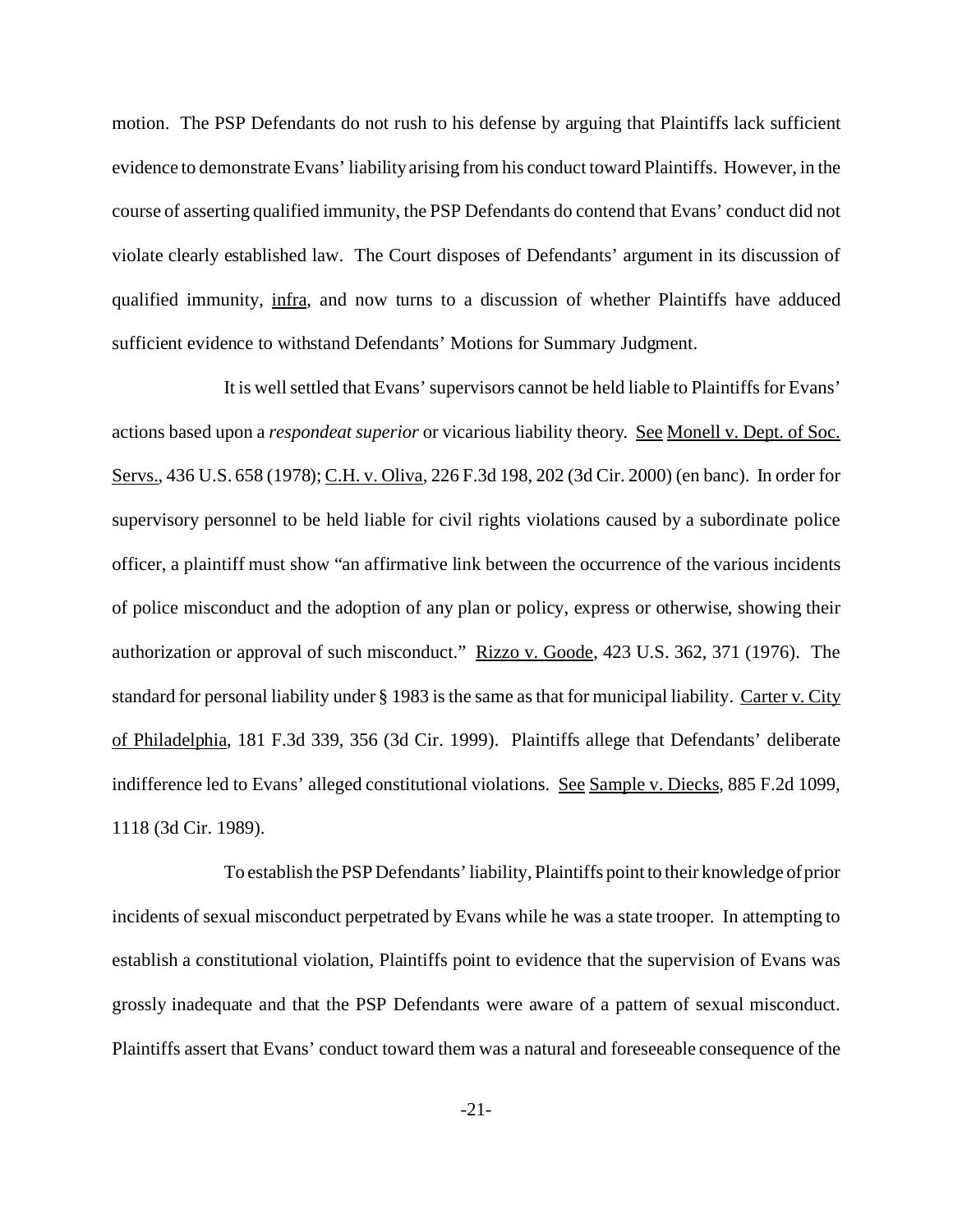failure to investigate or address Evans' pervasive predatory propensities and that said inaction constituted tacit authorization on the part of these officials. They also contend that the PSP Defendants maintained inadequate policies and procedures that failed to prevent the harm inflicted upon Plaintiffs. Finally, Plaintiffs allege a conspiracy among various PSP Defendants to conceal Evans' conduct and deprive women in the community of their constitutional rights. In sum, Plaintiffs argue that Defendants may be held liable under four separate theories: (A) failure to adequately screen Evans' application for employment; (B) failure to maintain adequate policies and procedures governing sexual misconduct; (C) failure to supervise Evans; and (D) civil conspiracy.<sup>22</sup> The Court will address each theory in turn, and if need be, turn to the issue of qualified immunity.

### **A. FAILURE TO SCREEN IN HIRING**

Plaintiffs contend that the PSP Defendants improperly screened Evans' background when he was hired. Plaintiffs allege that the employment background investigation should have uncovered Evans' negative history and, additionally, should have precluded the PSP from accepting his employment application.

In order to establish a failure to screen case, a plaintiff must show that if defendants had adequately screened Evans, they "should have concluded" that the subsequent sexual improprieties would have been "a plainly obvious consequence of the hiring decision." Bd. of County Comm'rs of Bryan County v. Brown, 520 U.S. 397, 411 (1997) ( holding that "only where adequate scrutiny of an applicant's background would lead a reasonable policymaker to conclude

<sup>&</sup>lt;sup>22</sup> Plaintiffs Weller and Maslow also assert Pennsylvania common law claims against all Defendants. The Defendants move for summary judgment as to these claims on the basis of sovereign immunity. Plaintiffs make no response to this argument. The Court agrees that these state law claims are barred by the doctrine of sovereign immunity. Therefore, summary judgment is appropriate as to these claims. See 1 Pa. Cons. Stat. Ann. § 2310; 42 Pa. Cons. Stat. Ann. § 8522; Altieri v. Pennsylvania State Police, No. Civ.A.98-5495, 2000 WL 427272, at \*5 (E.D. Pa. Apr. 19, 2000) (dismissing claims against state police officers on basis of sovereign immunity).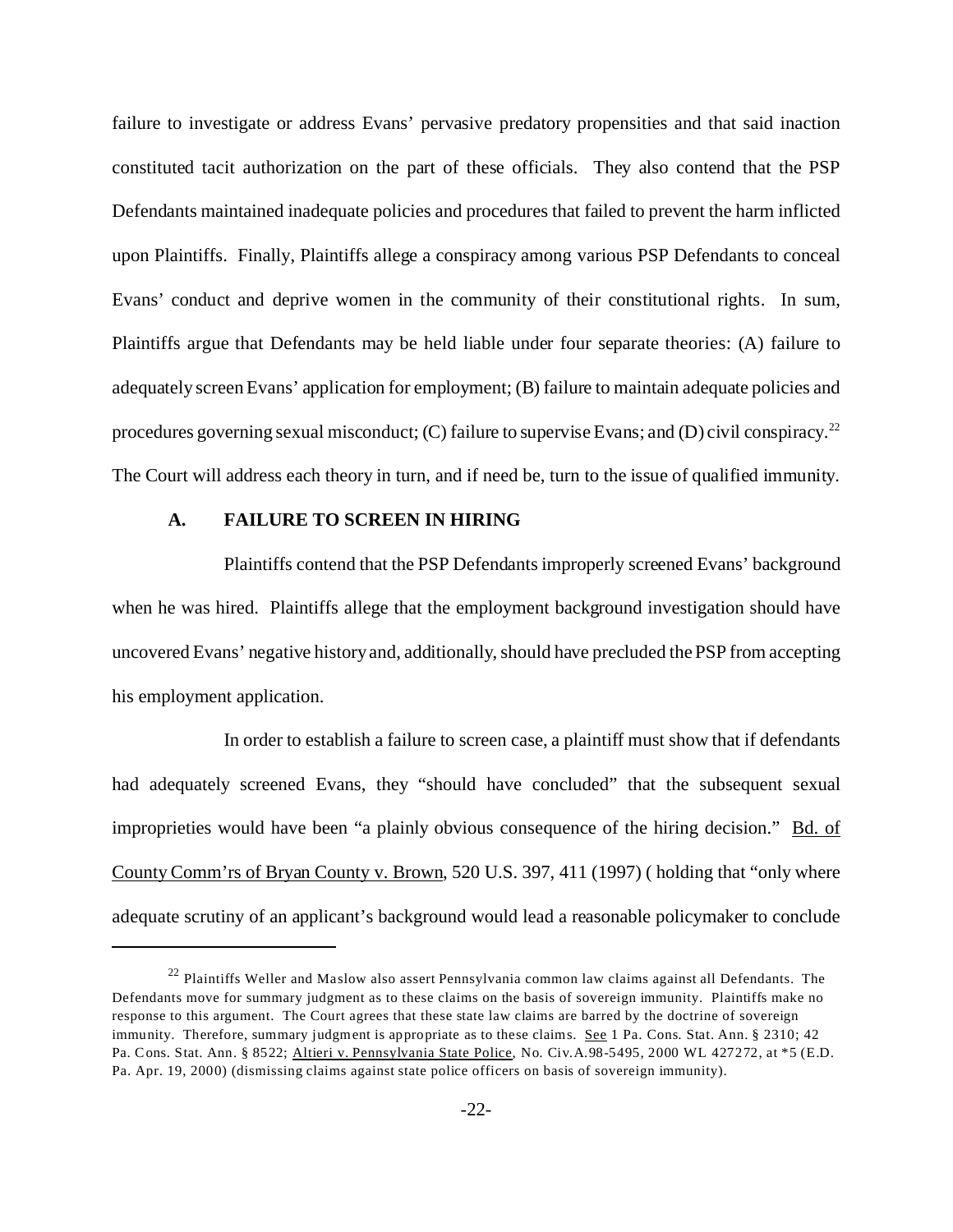that the plainly obvious consequence of the decision to hire the applicant would be a deprivation of a third party's federally protected right can the official's failure to adequately scrutinize the applicant's background constitute deliberate indifference").

 The "negligent failure to check every reference or past employment record does not evidence indifference...." Andrews v. Fowler, 98 F.3d 1069, 1077 (8th Cir. 1997) (citing Stokes v. Bullins, 844 F.2d 269, 273 (5th Cir. 1988)). While the background investigation revealed unsubstantiated negative allegations about Evans' sexual history, Plaintiffs have failed to show that Evans' subsequent sexual misconduct perpetrated upon Maslow, Weller and Doe was "a plainly obvious consequence." Bryan County, 520 U.S. at 411. Even if the hiring process used for Evans' application may not have fully conformed to the PSP's official policy, a failure in one instance does not render the hiring policies unconstitutional. See Andrews, 98 F.3d at 1077-78 (finding no liability under § 1983 even though hiring procedures in fact did not fully conform to hiring policies). Even if the PSP had allowed trained, experienced screeners to note their opinions and observations, a practice that the Court believes to be minimally required, it would not necessarily have produced flawless hiring results. Therefore, this Court holds as a matter of law that, while clearly deficient, the investigating and hiring policies and procedures in place at the time were not so wanting that they support a finding of deliberate indifference as to the constitutional rights of Plaintiffs. Accordingly, Plaintiffs have failed to make out a constitutional violation, and the PSP Defendants are entitled to summary judgment on Plaintiffs' failure to screen in hiring claim.

## **B. INADEQUATE POLICIES AND PROCEDURES**

When officials with responsibility to prevent harm fail to establish or execute appropriate procedures for preventing serious malfunctions in the administration of justice, such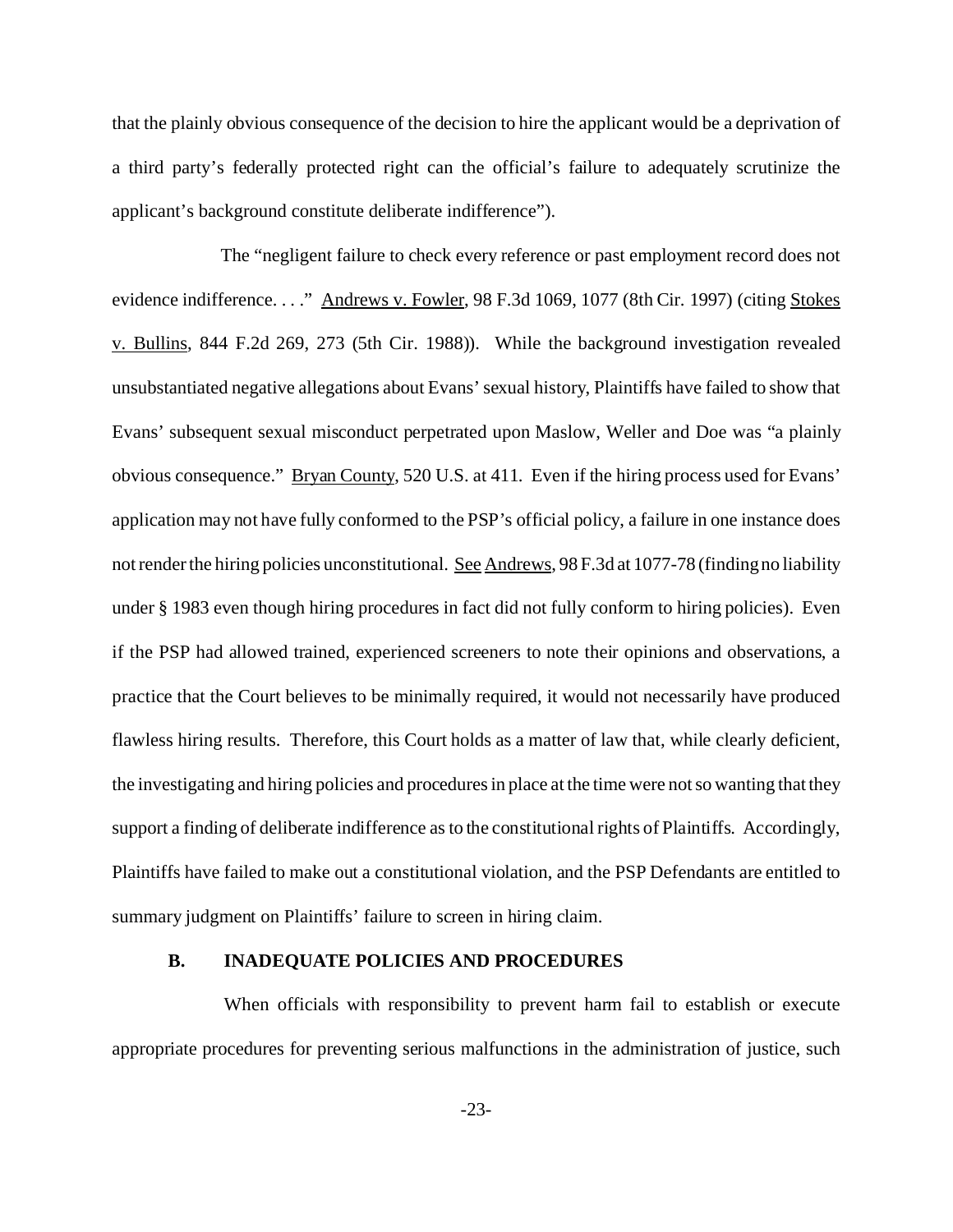failure supports a claim under § 1983. Colburn v. Upper Darby Township, 838 F.2d 663, 671 (3d) Cir. 1988). In addition to claims grounded in a failure to supervise Evans in particular, see infra, Plaintiffs advance such claims against certain Defendants in this case who occupy the "upper echelons" of the PSP. As noted supra at pages 3-4, the Court will allow supplementation of the record with respect to the claims against Defendants Evanko, Coury, and Conley. In the event that Plaintiffs can use the BPR reports and other records to establish that these Defendants adopted or maintained policies and practices of condoning sexually improper conduct or that they failed to discipline PSP members engaged in sexual misconduct, summary judgment will not be appropriate.

While the evidence in the present record does not support Plaintiffs' contention that a widespread and pervasive practice of minimal punishment to male troopers for sexual misconduct existed, the additional documentation may show that Evanko, Coury, and/or Conley ignored complaints regarding sexual abuse of women. Because Plaintiffs will be permitted to submit additional evidence that these Defendants participated, encouraged, authorized or acquiesced in the offending conduct, the Court denies without prejudice the Motion for Summary Judgment as to these defendants.

#### **C. FAILURE TO SUPERVISE**

Liability under § 1983 will lie against supervisors whose conduct amounts to "deliberate indifference" to the rights of persons with whom their subordinates will come into contact. See, e.g., Carter v. City of Philadelphia, 181 F.3d 339, 357 (3d Cir. 1999). However, supervisors "must have personal involvementin the alleged wrongs" of their subordinates. Robinson v. City of Pittsburgh, 120 F.3d 1286, 1294 (3d Cir. 1997) (quoting Rode v. Dellarciprete, 845 F.2d 1195, 1207 (3d Cir. 1988)); Andrews v. City of Philadelphia, 895 F.2d 1469, 1478 (3d Cir. 1990)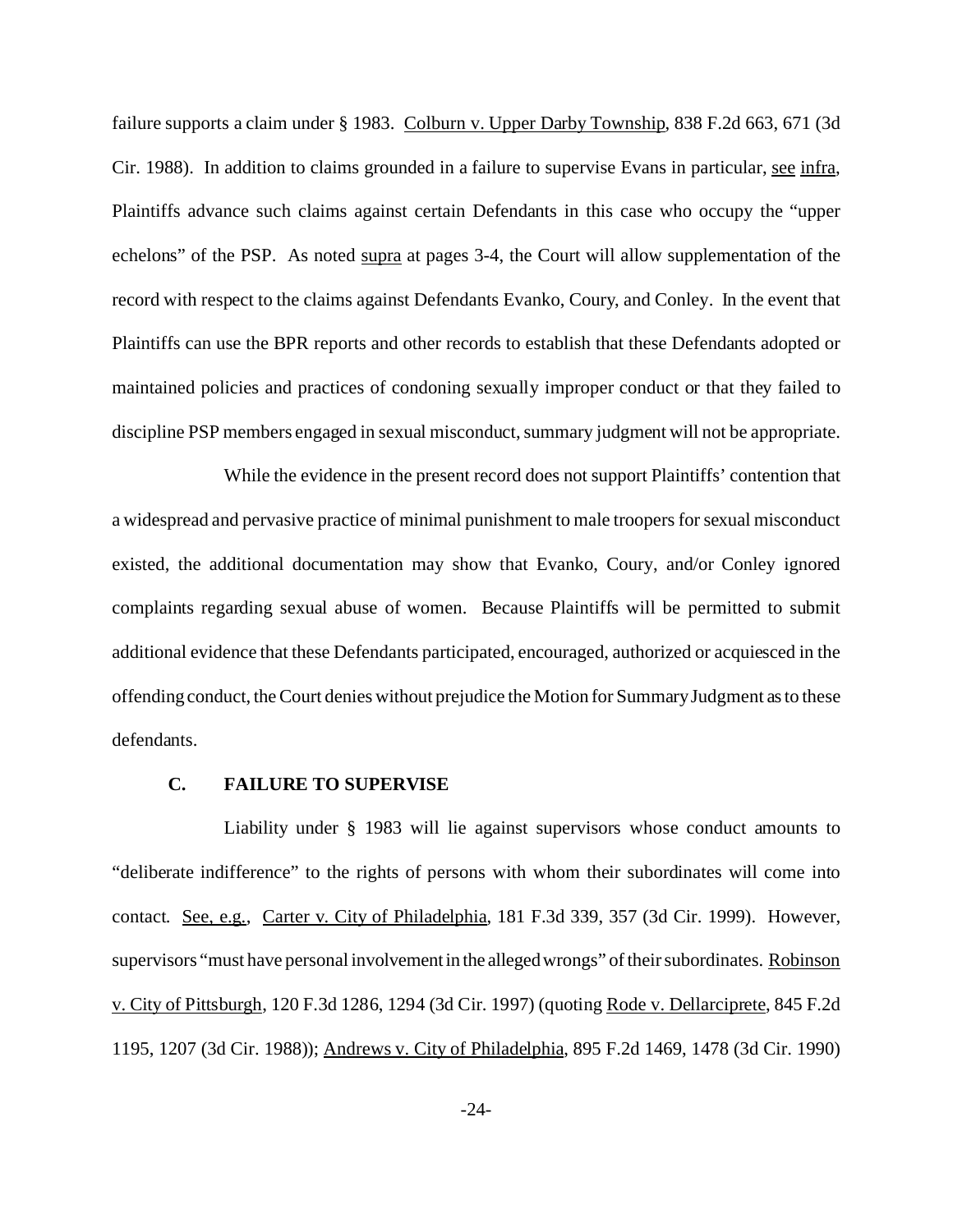("there must be some affirmative conduct by the supervisor that played a role" in the constitutional violation). A plaintiff can demonstrate a supervisor's "personal involvement" by showing that he (1) participated in violating the plaintiff's rights; (2) directed others to violate the plaintiff's rights; or (3) had knowledge of and acquiesced in his subordinates' violations. Robinson, 120 F.3d at 1293; Baker v. Monroe Township, 50 F.3d 1186, 1190-91 (3d Cir. 1995). Here, Plaintiffs press their supervisory liability claims under the third theory.

Elaborating on this third method of proving supervisory liability, the Third Circuit has noted that "[w]here a supervisor with authority over a subordinate knows that the subordinate is violating someone's rights but fails to act to stop the subordinate from doing so, the factfinder may usually infer that the supervisor 'acquiesced' in (i.e. tacitly assented to or accepted) the subordinate's conduct." Robinson, 120 F.3d at 1294. As noted, the plaintiff must demonstrate that this failure on the part of the supervisor amounts to "deliberate indifference" to the rights of persons with whom the subordinate will come into contact. Carter, 181 F.3d at 357 (citing City of Canton v. Harris, 489 U.S. 378, 388 (1989)); Sample v. Diecks, 885 F.2d 1099, 1118 (3d Cir. 1989) (to be held liable for subordinate's constitutional violations, a supervisor must have "exhibited deliberate indifference to the plight of the person deprived"). "[T]he plaintiff must identify specific acts or omissions of the supervisor that evidence deliberate indifference and persuade the court that there is a "relationship between the 'identified deficiency' and the 'ultimate injury.'" Brown v. Muhlenberg Township, 269 F.3d 205, 216 (3d Cir. 2001) (quoting Sample, 885 F.2d at 1118). Put another way, a plaintiff can establish this causal relationship by demonstrating that a supervisor's inadequate supervision - which includes "monitoring adherence to performance standards" and "responding to unacceptable performance . . . through individual discipline" - - is the "moving force" behind the subordinate's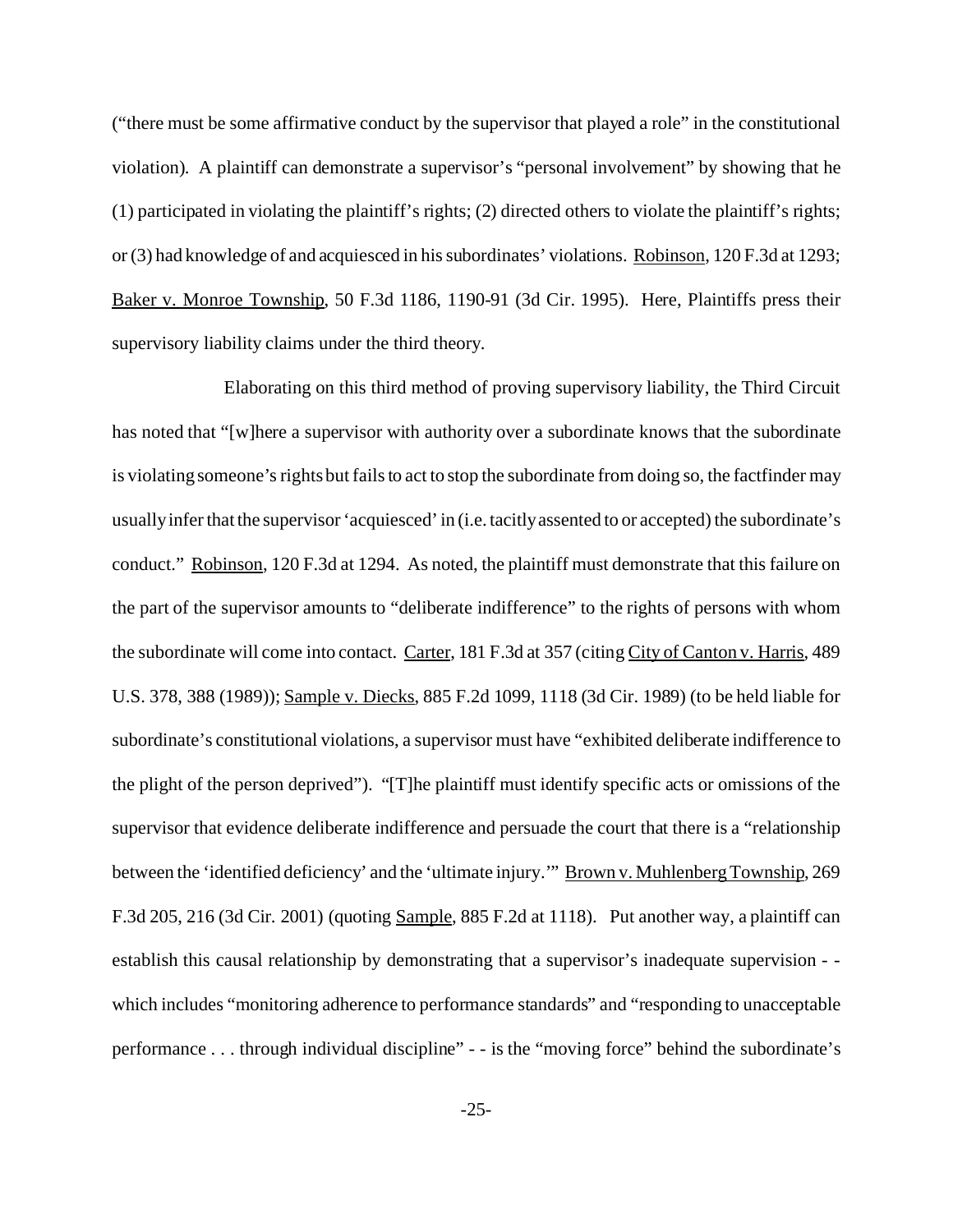constitutional tort. Sample, 885 F.2d at 1117-18 (quoting City of Canton, 489 U.S. at 389)). Such a showing satisfies § 1983's causation requirement. See Berg v. County of Allegheny, 219 F.3d 261, 276 (3d Cir. 2000) (causation can be established by demonstrating that action was taken with deliberate indifference to its "known or obvious consequences"); Harris v. City of Pagedale, 821 F.2d 499, 508 (8th Cir. 1987) ("Where it becomes clear that a police force needs close and continuing supervision because of a known pattern of misconduct, and the municipality fails to provide such supervision, 'the inevitable result' is a continuation of the misconduct.") (citation omitted).

Here, Plaintiffs proceed on a theory that Defendants tolerated Evans' past and ongoing misbehavior, and that such tolerance amounts to "deliberate indifference." The Third Circuit has enunciated the following test in this context:

> [A] plaintiff asserting a failure to supervise claim must not only identify a specific supervisory practice that the defendant has failed to employ, he or she must also allege both (1) contemporaneous knowledge of the offending incident *or knowledge of a prior pattern of similar incidents*, and (2) circumstances under which the supervisor's inaction could be found to have communicated a message of approval.

C.H. v. Oliva, 226 F.3d 198, 202 (3d Cir. 2000) (en banc) (emphasis added) (internal quotes and citations omitted); Montgomery v. DeSimone, 159 F.3d 120, 127 (3d Cir. 1998) (same). The Third Circuit has held that this standard requires "actual knowledge and acquiescence," which "can be inferred from circumstances other than actual sight." Baker, 50 F.3d at 1194.

Although this formulation requires knowledge of a "prior pattern of similar incidents," other Third Circuit precedent suggests that prior acts of misconduct amounting to less than a "pattern" may suffice. "[T]here are situations in which the risk of constitutionally cognizable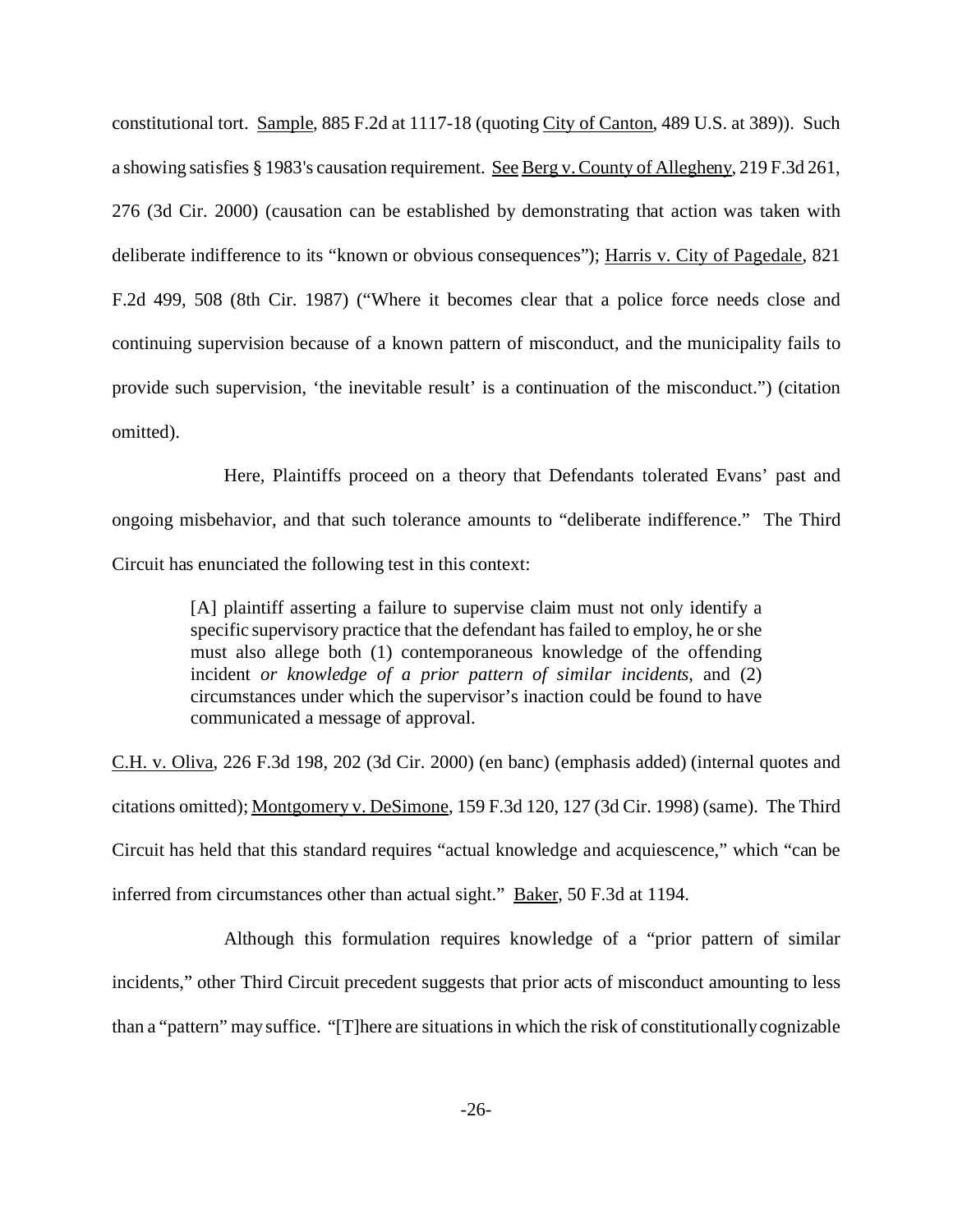harm is so great and so obvious that the risk and the failure of the supervisory officials to respond will alone support findings of the existence of an unreasonable risk, of knowledge of that unreasonable risk, and of indifference to it." Beers-Capitol v. Whetzel, 256 F.3d 120, 134 (3d Cir. 2001); see also Berg, 219 F.3d at 276 (plaintiff may establish supervisory liability "without showing a pattern of constitutional violations" by demonstrating that supervisor's actions reflected deliberate indifference to "obvious" or "highly predictable" consequences) (emphasis added) (quoting Bryan County, 520 U.S. at 407); Stoneking v. Bradford Area Sch. Dist., 882 F.2d 720, 725 (3d Cir. 1989) ("if the need for more or different training is so obvious, and the inadequacy so likely to result in the violation of constitutional rights, 'the policymakers . . . can reasonably be said to have been deliberately indifferent to the need."") (quoting City of Canton, 489 U.S. at 390)); Kis v. County of Schuylkill, 866 F. Supp. 1462, 1477 (E.D. Pa. 1994). However, consistent with the Supreme Court's admonition that this showing can be made "in a narrow range of circumstances," Bryan County, 520 U.S. at 409, the Third Circuit has recognized that proving supervisory liability through evidence of a prior pattern of misconduct is easier than demonstrating deliberate indifference with evidence of "so great and so obvious" a risk. Beers-Capitol, 256 F.3d at 134 (demonstrating a "pattern" of prior injuries is "perhaps the easiest way").

Finally, the Third Circuit has noted that the "deliberate indifference" standard "is a high one . . . requiring actual knowledge or awareness on the part of the defendant" supervisor. Id. at 137. That is, a court must look to what the supervisor "actually knew rather than to what a reasonable official in his or her position should have known." Id. at 131; see also Johnson v. Elk Lake Sch. Dist., 283 F.3d 138, 144 n.1 (3d Cir. 2002). Actual knowledge may be proven by circumstantial evidence if the risk presented was so obvious that an official must have known about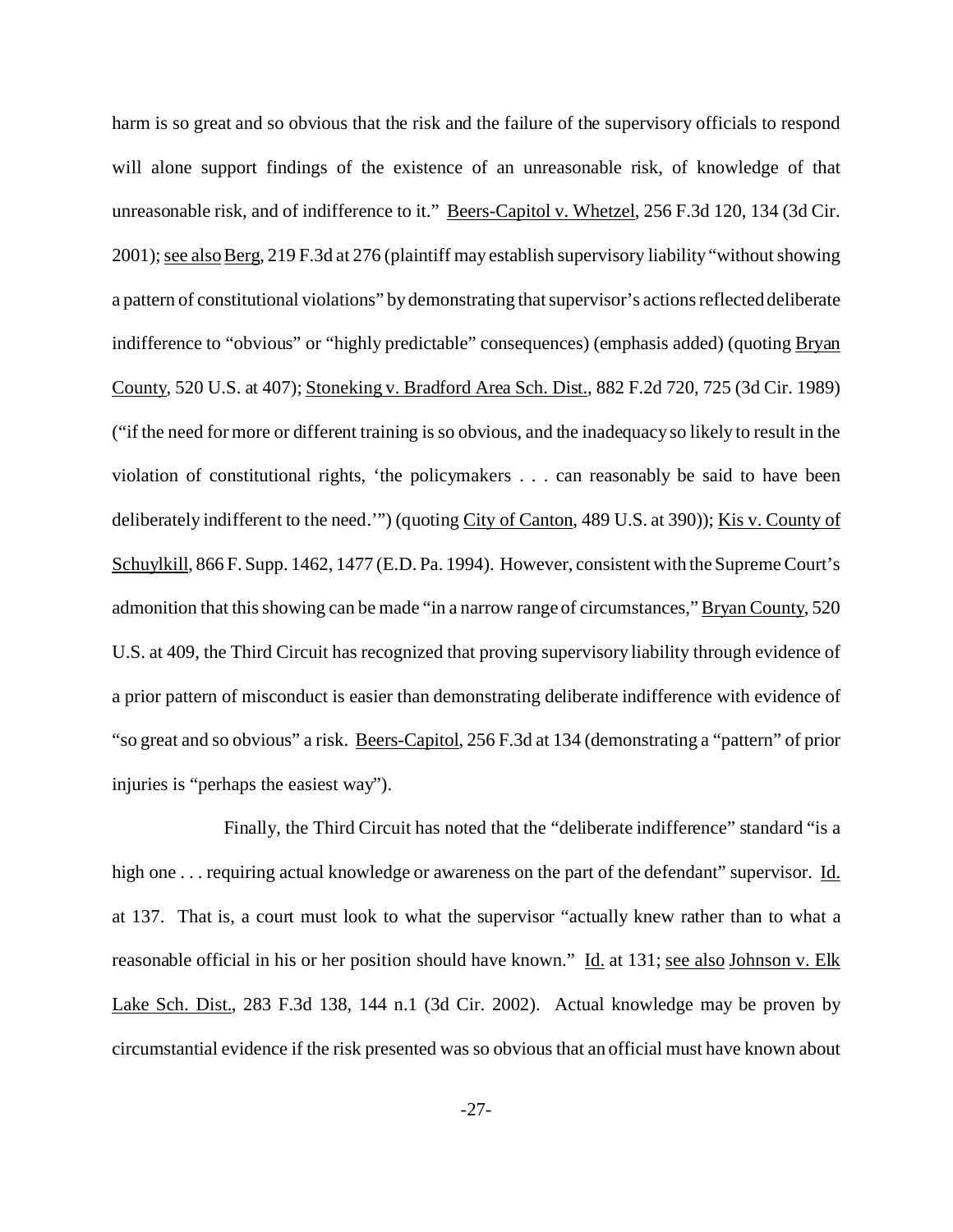it. Beers-Capitol, 256 F.3d at 133. Such evidence is not conclusive, however; officials may still prove that they were unaware of even an obvious risk. Cf. Farmer v. Brennan, 511 U.S. 825, 844 (1994).

Plaintiffs make claims against the PSP Defendants for an alleged policy or custom of deliberate indifference to the known risk of Evans' sexual predatory conduct against female citizens, and tacit approval of his unlawful conduct. They contend that despite having knowledge that Evans was making unlawful sexual advances upon one or more female citizens, the PSP Defendants took inadequate (or no) measures in response, thereby tolerating the misconduct. See Oliva, 226 F.3d at 202 (plaintiff must "identify a specific supervisory practice that the defendant has failed to employ"). Additionally, they assert that the risk of harm was so great and so obvious that the failure of supervisory officials to respond demonstrates that they had knowledge of the risk and acted with indifference to it.

In order to defeat the PSP Defendants' Motions for Summary Judgment, Plaintiffs must establish that *each* Defendant was deliberately indifferent. As noted above, each Defendant's liability turns on the sum of his knowledge at the time Plaintiffs' claims arose, and whether his conduct in light of such knowledge amounted to deliberate indifference.

## **1. Major Conley**

Major Conley served as Director of the BPR and was primarily responsible for internal affairs investigations of trooper misconduct. Notwithstanding that it was one of his duties to review all general investigation reports, Conley admitted that he never reviewed the nude photograph report. Hawthorne Conley Dep. at 118-20. Conley also acknowledged that if he had read the nude photograph report, he would have been concerned about Evans' future behavior. Id.

-28-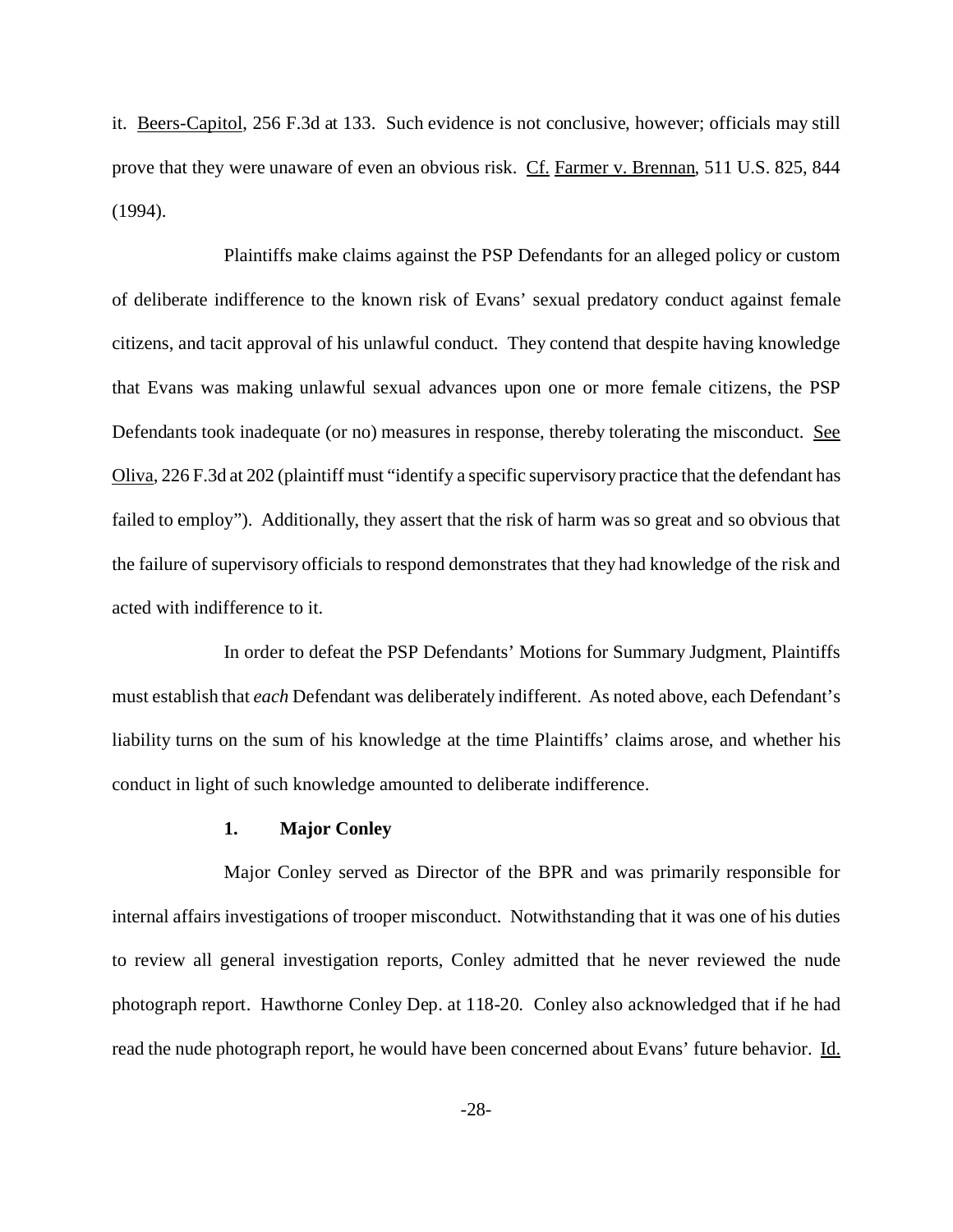at l6l-62. Plaintiffs argue that the failure to review the General Investigation Report demonstrates Conley's deliberate indifference and that his inaction allowed Evans to continue to victimize women without detection.

First and foremost, the record reflects that Major Conley did not review the nude photograph report because he was on vacation when it was submitted. Id. at 121-23. As a result, the report was actually reviewed by acting director of the BPR, Darryl Ober. Id. at 121-23. Moreover, there is no evidence that Conley had actual or constructive knowledge of Evans' sexual proclivities. Nevertheless, because the Court will allow supplementation of the record, and because Conley neglected his duty to review the BPR reports, the Court will deny without prejudice his Motion for Summary Judgment.

# **2. Major Werts**

Major Werts was the Area VI Commander in charge of Troop K. The record reflects that Major Werts reviewed the January 12, 1998 subject investigative report regarding the A.B. incident, so by February 1998 he was aware of A.B.'s allegations and of Captain LaCrosse's determination that A.B.'s allegations were unfounded. Thomas Robert Dep. at 91-100. Werts admitted that the PSP did not closely monitor Evans after the A.B. investigation, but he emphasized that there was little justification for doing so at the time in light of the finding that the charges were unfounded. Id. at 138-42.

By February 1999, Werts reviewed the reportregardingthe nude photograph incident. Werts Dep. at 150-51. Therefore, he knew that Evans had displayed photographs of a naked prostitute or stripper posing with a PSP vehicle, and that Evans had told at least one trooper he had sex with the woman in a PSP vehicle. In addition, having reviewed the investigation report, Werts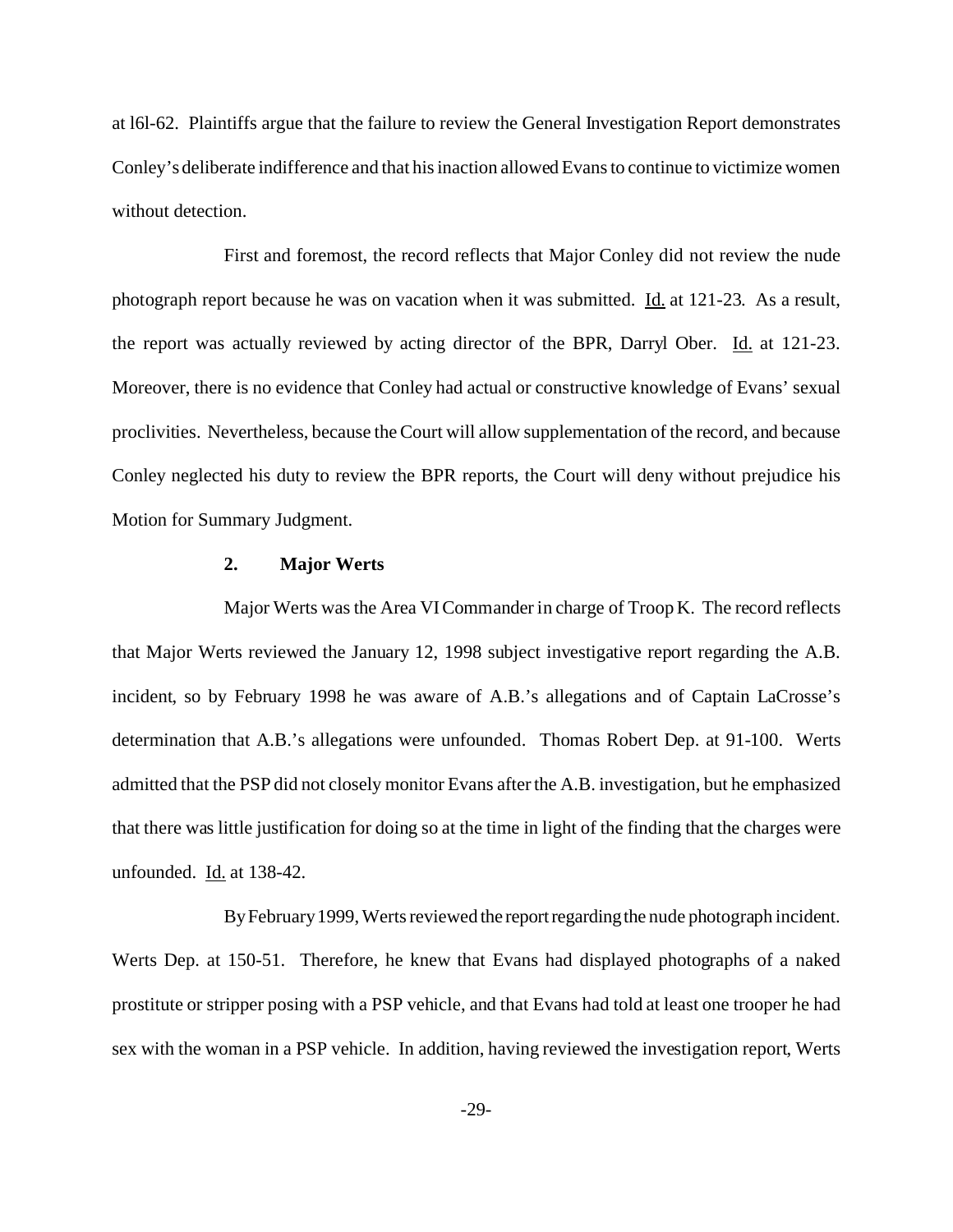would have been aware of multiple circulating rumors of Evans' sexual misconduct, including that: (1) Kreiser was concerned that such rumors "were always sexual in nature," and that Evans was "building a track record of sexually related complaints"; (2) Evans masturbated in the parking lot of the Trappe Tavern, although the incident was described therein as a "rumor of unknown origin" with "no substance to support it"; (3) Evans made inappropriate comments of a sexual nature during a DUI stop; (4) Evans' flirtation with a female during a rape investigation caused concern that the woman's boyfriend would become violent; (5) a police corporal described Evans as a "hormonal sex freak trying to pick up young girls" and stated that "Trooper Evans' sexual appetite is going to cause the Pennsylvania State Police great embarrassment in the future"; (6) Evans liked to brag about his escapades with women; (7) Evans responded to incidents "not to assist, but to talk to girls if there are any around"; (8) Krupiewski favored Evans, who was considered by some to be Krupiewski's "golden boy," and that this protective relationship discouraged some troopers from reporting Evans' misconduct; (9) one unbiased trooper opined that Evans "needs help," that Evans "can't control himself when he's around a female," and that Evans' "sexual fixation is going to get someone hurt"; and (10) Evans told another trooper that he "got away with" the incident where the young girl accused him of misconduct.<sup>23</sup> General Investigation Report, Dec. 22, 1998, BPR 11012, at 7-11. Werts did not participate in the decision regarding what kind of discipline to impose on Evans, but he "had some concerns" as to whether Evans should continue serving as a state trooper. Werts Dep. at 154-55, 189-90.

Viewing the evidence in the light most favorable to Plaintiffs, there is circumstantial

 $23$  As noted supra at footnote 16, the trooper who initially reported this statement recanted when he testified in this case. However, the Court must accept Plaintiffs' version of events on this motion for summary judgment.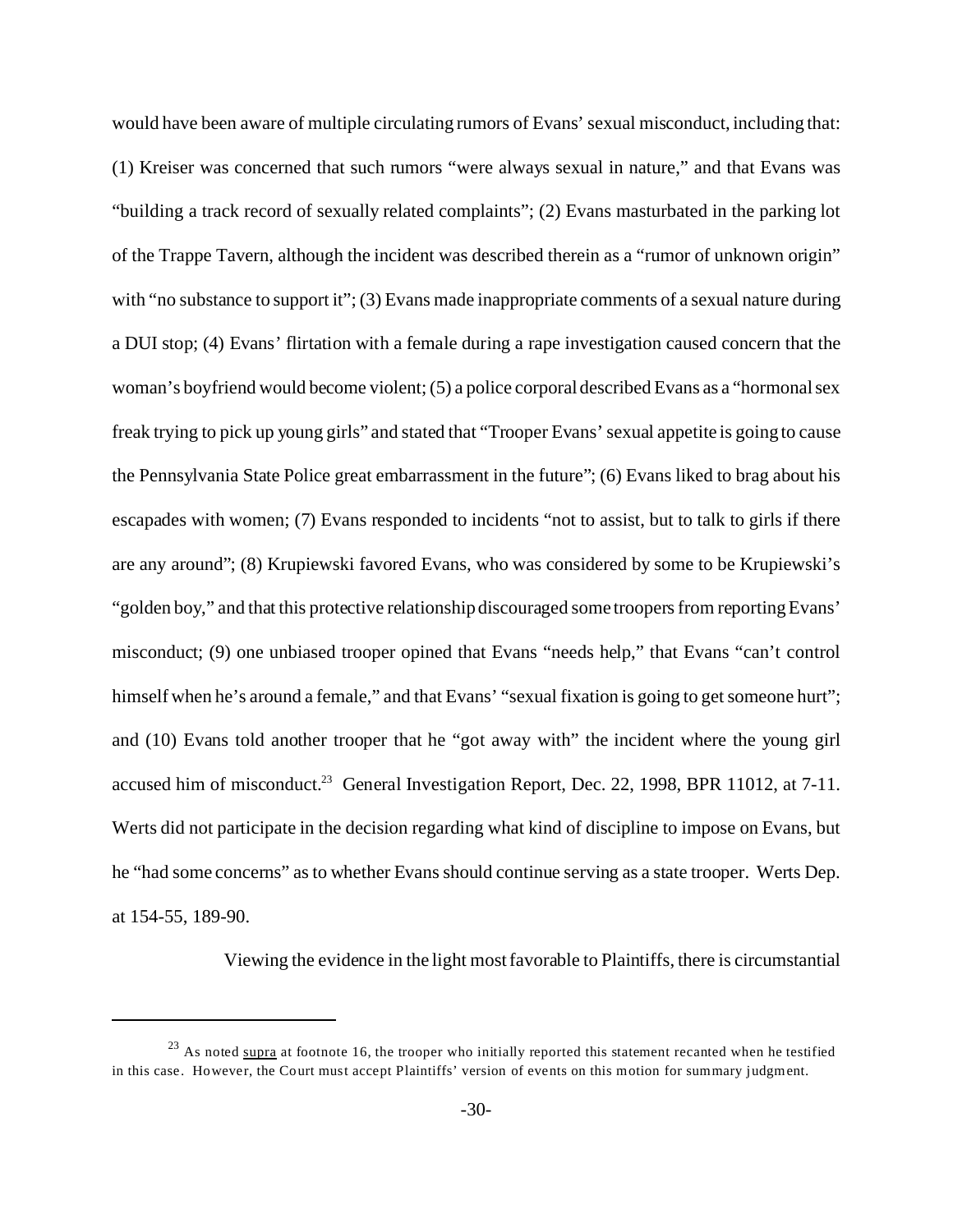evidence that Werts failed to respond appropriately in the face of a "risk of constitutionally cognizable harm" that was "so great and so obvious" that his failure to respond alone would support a claim of deliberate indifference. Beers-Capitol, 256 F.3d at 134. Although Werts would have known from his review of the investigative report that the PSP deemed A.B.'s allegations to be unfounded, Werts also knew that Evans was claiming he had "gotten away" with the misconduct alleged by A.B. Knowledge of such conflicting information should alone compel a supervisor to act; even the mere suggestion that a state trooper had committed misconduct of a sexual nature involving a young girl presents a plainly obvious and highly consequential risk of constitutional harm. This is especially so because Werts was also aware that other officers had opined that Evans often sought out young women while on duty and that Evans' conduct was likely to lead to further injuries. Significantly, after reading the report, Werts himself "had some concerns" about permitting Evans to serve as a state trooper, but did nothing to act on these concerns. In addition, the repeated suggestion that Krupiewski was directly or indirectly discouraging complaints against Evans gives rise to the inference that there may have been other incidents that went unreported.

Taken alongside the sheer volume of scandalous material presented in the nude photograph incident report, a reasonable jury could conclude that Werts failure to respond in an appropriate manner constituted deliberate indifference to Evans' misconduct and the obvious risk he posed to women in the community, including Plaintiffs. See C.M. v. Southeast Delco Sch. Dist., 828 F. Supp. 1179, 1185 (E.D. Pa. 1993) (holding jury could find school administrators acted with deliberate indifference as to teacher's physical, verbal and sexual abuse of students when other teachers made multiple complaints to administrators, the complaints conveyed message that teacher was a "depraved and dangerous man," and administrators knew of students' reluctance to report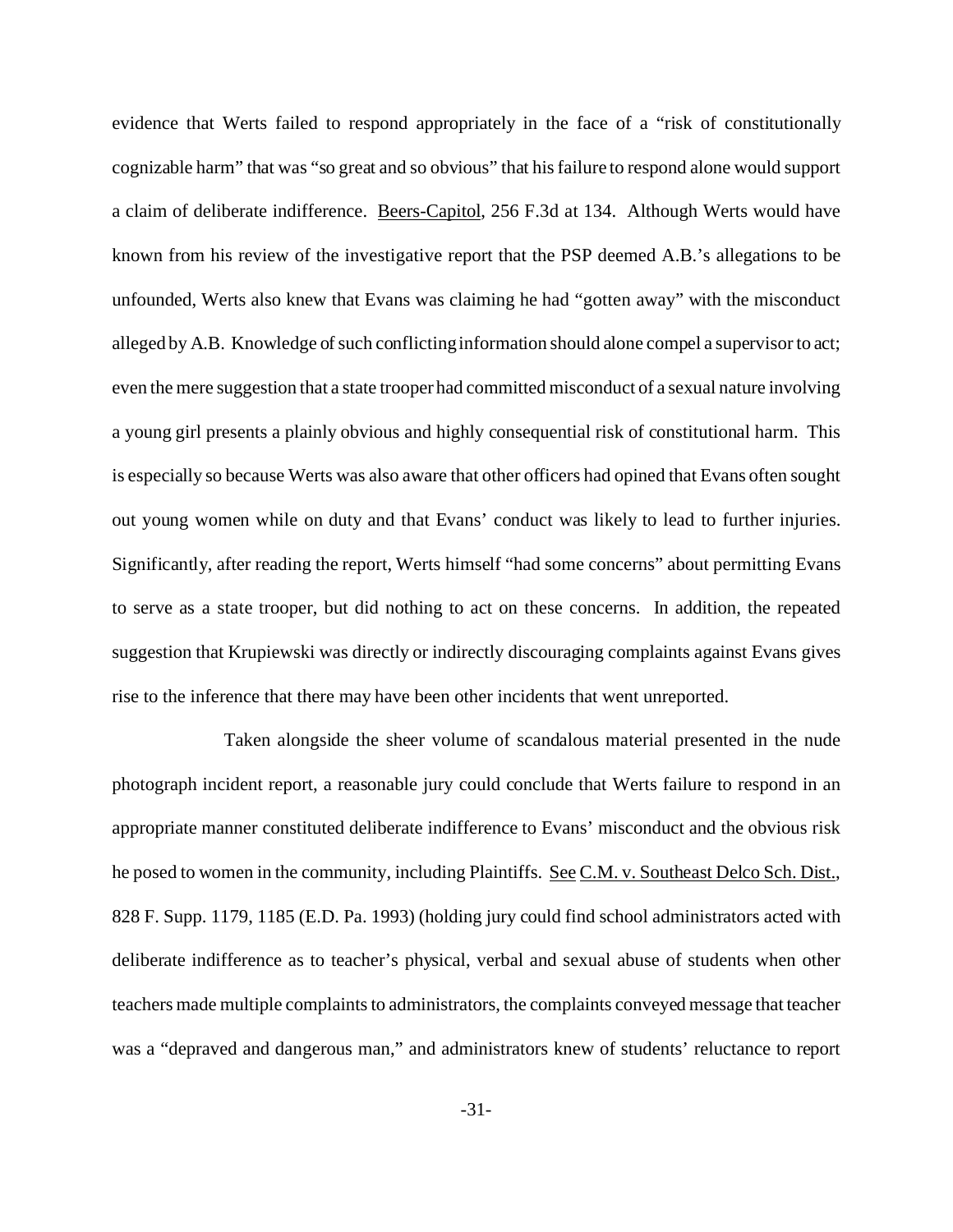abuse); cf. Berg, 219 F.3d at 275 (deliberate indifference "implies a failure to take *reasonably available measures* to reduce or eliminate" a serious risk of harm) (emphasis added).

As Area 6 commander, Werts' inaction communicated to his subordinates, including Evans, that he tacitly approved of such misconduct, or at the very least that sexually predatory officers do not present cause for alarm in Area 6. Moreover, there is circumstantial evidence from which a jury could conclude that Evans' misconduct was the subject of widespread discussion among fellow troopers. Thus, when supervisors failed to take action against such a malignant actor, it communicated condonation of such misconduct. See Oliva, 226 F.3d at 202 (Plaintiffs must show "circumstances under which the supervisor's inaction could be found to have communicated a message of approval"); cf. Andrews, 895 F.2d at 1479 (supervisor's failure to investigate abuse against plaintiff "implicitly encouraged squad members to continue in their abuse"). As the Eighth Circuit noted, the causation requirement is satisfied in circumstances such as these because if a supervisor fails to act when action is obviously needed, "the inevitable result" is continued misconduct. Harris, 821 F.2d at 508 (quoting Herrera v. Valentine, 653 F.2d 1220, 1225 (8th Cir. 1981), abrogated on other grounds by Memphis Cmty. Sch. Dist. v. Stachura, 477 U.S. 299, 304-05 nn.5-6 (1986) and City of Canton, 489 U.S. at 388 n.7; see also Bielevicz v. Dubinon, 915 F.2d 845, 851 (3d Cir. 1990) ("Indeed, it is logical to assume that continued official tolerance of repeated misconduct facilitates similar unlawful actions in the future."). Thus, viewing the evidence in the light most favorable to Plaintiffs, Werts' failure to respond could constitute deliberate indifference. Plaintiffs have raised a genuine issue of material fact as to Werts' liability, and therefore his Motion for Summary Judgment is denied.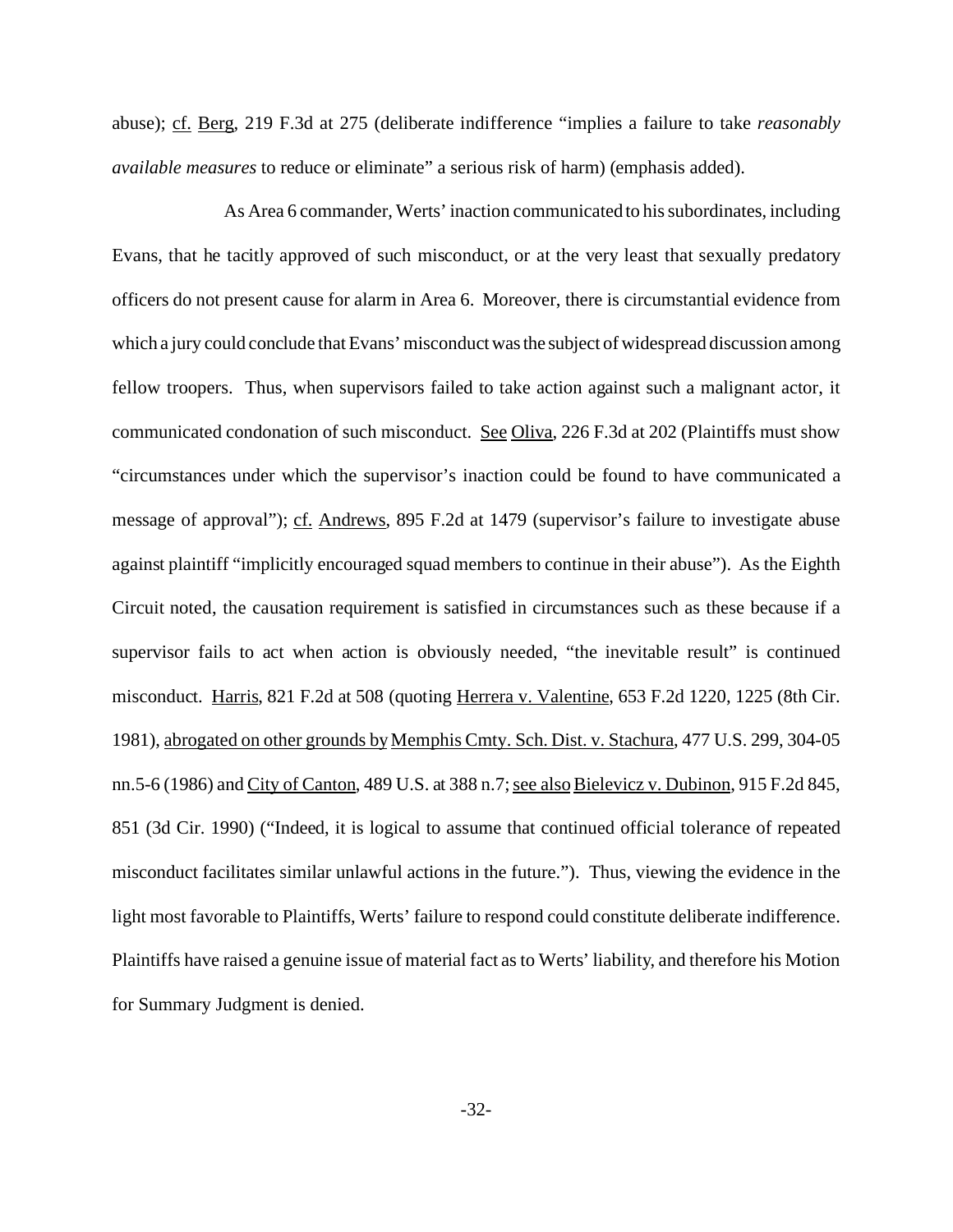#### **3. Sergeant Krupiewski**

Sergeant Kevin T. Krupiewski was the patrol sergeant at the Limerick/Skippack Barracks and supervised Evans in Troop K. There is evidence in the record that some troopers believed Krupiewski favored Evans, and that Krupiewski did or would take action to protect Evans. See, e.g., General Investigation Report, Dec. 22, 1998, BPR 11012, at 10-11.

In addition to being aware of the 1997 A.B. investigation and the 1998 nude photograph investigation, Sgt. Krupiewski was aware of allegations that Evans had exposed himself at the Trappe Tavern. Krupiewski Dep. at 214-18. Moreover, in September 1998, an assistant district attorney advised Krupiewski of an incident in which Evans made improper sexual remarks to R.S. during a January 1998 DUI stop. Id. at 250-55. Krupiewski was not aware of the details of R.S.'s allegations, but knew the allegations concerned videotaping and sex. Id. at 292, 313. Krupiewski failed to question Evans about this incident, to properly document the incident, or to report it to internal affairs. Rather, he merely informed Lieutenant Kreiser, who in turn also failed to document the incident. Id. at 269-78, 298-305, 318-28. Plaintiffs have produced evidence that this failure violated PSP procedures and policies regarding documentation of complaints, which require immediate documentation of complaints, and which define "complaint" broadly. As a consequence of Krupiewski's violation of PSP policy, the PSP never investigated the R.S. incident. Krupiewski admitted that an investigation should have been conducted. Had an investigation been conducted, Krupiewski would have learned from R.S. that during the January 1998 DUI stop, Evans made numerous sexually suggestive remarks to R.S.; requested to purchase a videotape of her having sex with her husband; and suggested he might visit R.S.'s house and surreptitiously watch her and her husband having sex. **Id.** at 317-19, 339-40; 1/6/00 Statement of R.S. at MC000215-218.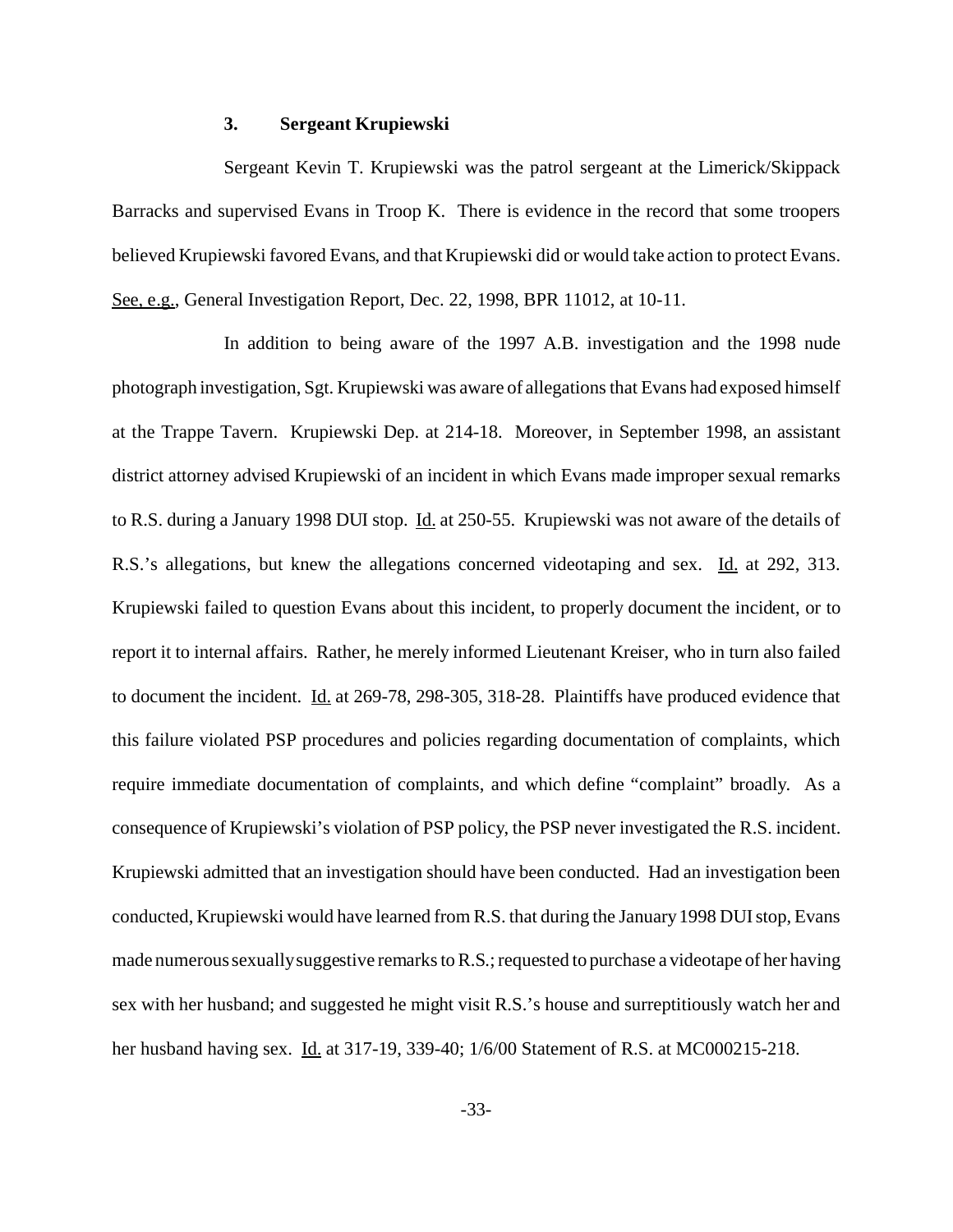In sum, Krupiewski was aware in early 1999 that Evans had been formally investigated for two separate instances of sexual misconduct. In addition, Krupiewski was aware that Evans had exposed himself in the parking lot of the Trappe Tavern, and that Evans allegedly made inappropriate sexual comments during a DUI stop.

The Court is satisfied that this quantum of evidence, and Krupiewski's failure to respond appropriately when given the opportunity, is a sufficient basis from which a reasonable jury could conclude that Krupiewski was deliberately indifferent to the risk posed by Evans to women in the community. Even before learning of the R.S. incident, Krupiewski knew about numerous rumors and allegations concerning outrageous sexually-charged conduct by Evans. Cf. Parrish v. Luckie, 963 F.2d 201, 203-05 (8th Cir. 1992) (affirming jury verdict against city where plaintiff presented "overwhelming evidence" that chief of police failed to respond appropriately when he learned subordinate officer was under investigation for child abuse, had parked in an alley with a female prisoner in an unlit patrol car, had repeatedly requested sexual favors from a store clerk and other women, and had used excessive force on other occasions). When the assistant district attorney informed Krupiewski of the impropriety during the R.S. DUI stop, which was also sexual in nature, he apparently afforded it some credence because he reported it to Kreiser. Yet, he failed to prepare a complaint as required by PSP policy and, as other Defendants have done with similar omissions, thereby thwarted the mechanism in place designed to prevent the kind of harm alleged by Plaintiffs in this case. Cf. Bielevicz, 915 F.2d at 851 ("it is logical to assume that continued official tolerance of repeated misconduct facilitates similar unlawful actions in the future"). Krupiewski's alleged protective stance toward Evans also lends support to the notion that he had personal reasons for acting contrary to his obligations or that he allowed his favoritism of Evans to stand in the way of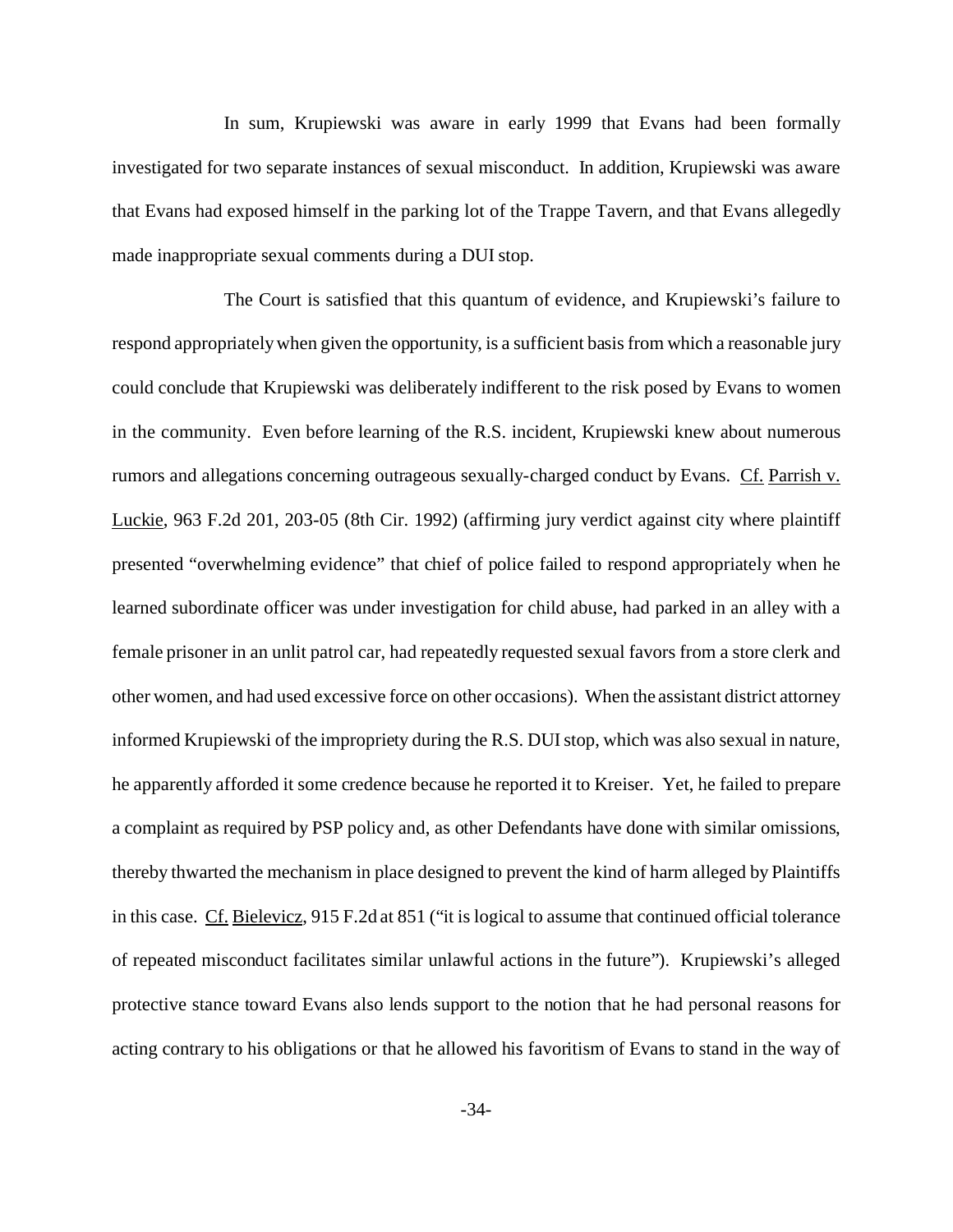his duties. Taken in this light, a reasonable jury could conclude that Krupiewski's failure to act, despite the knowledge in his possession, constituted deliberate indifference to Evans' propensity for sexual misconduct. Cf. Beck v. City of Pittsburgh, 89 F.3d 966, 973 (3d Cir. 1996) (holding plaintiffs produced sufficient evidence that chief of police and police department knew or should have known of officer's "propensity for violence when making arrests" where plaintiffs showed supervisors knew of four prior unsustained complaints of similar nature in five year period against subordinate officer). This is also consistent with Plaintiffs' theory of the case that Krupiewski and the other PSP Defendants' conduct are part and parcel of a derelict, permissive atmosphere and practice permeating the PSP. Plaintiffs have presented a genuine issue of material fact as to whether Krupiewski acted with deliberate indifference in these circumstances. Accordingly, Krupiewski's Motion for Summary Judgment is denied.

#### **4. Lieutenant Kreiser**

Kreiser was the Troop K station commander from May 1998 through October 2000. In that capacity he oversaw approximately sixty (60) PSP sergeants, corporals, troopers and civilian personnel. Evans was in Kreiser's chain of command from May 1998 through October 1999.

Plaintiffs have presented evidence that in September 1998, Krupiewski informed Kreiser about the R.S. incident allegations. Kreiser Dep. at 208. Rather than document this incident as required byPSP policy(an obligation Kreiser acknowledges would attach under Plaintiffs' version of the facts, see id. at 61-62), Kreiser directed Krupiewski to await further information from the assistant district attorney and keep him advised of further developments. Id. at 208; Krupiewski Dep. at 269-70. Krupiewski did so and later informed Kreiser that the matter had been resolved and that it was all a "misunderstanding." Id. at 292. Krupiewski relayed this information to Kreiser, who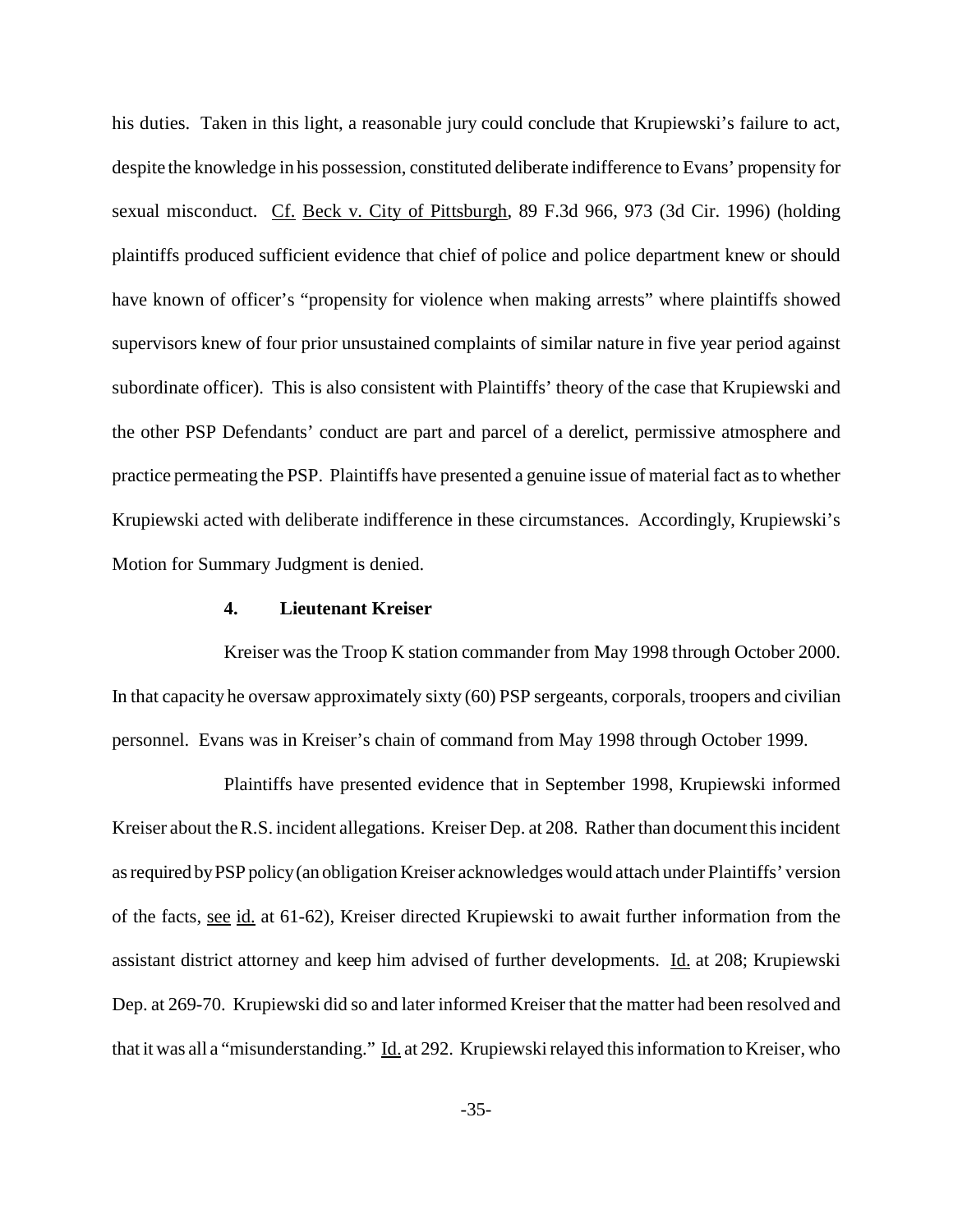instructed Krupiewski to await a follow-up letter from R.S.'s attorney, James Fox, expecting that it would include details of R.S.'s allegations. Id. at 295-96, 307-08. When Krupiewski received the September 4, 1998 letter, it did not include any specific allegations concerning Evans' conduct. Id. at 308. Soon thereafter, Krupiewski gave the letter to Kreiser and explained that the letter concerned allegations that, while on patrol, Evans had detained a couple and discussed videotaping and sex. Id. at 312-13. Kreiser told Krupiewski that he would handle the matter.<sup>24</sup> Id. at 305. Krupiewski assumed a formal investigation would follow. Id. at 340.

In fact, Kreiser failed to comply with his duty to report the R.S. incident, and PSP did not undertake any investigation of it. On November 17, 1998, Corporal Murray discussed the R.S. incident with Kreiser in the course of Murray's investigation of the nude photograph incident. Kreiser gave Murray a copy of Fox's letter. Murray Dep. at 552-53. Kreiser also informed Corporal Murray that Krupiewski had looked into the R.S. incident and learned it was a misunderstanding, and that therefore Kreiser considered the matter to be closed. Id. at 543-47. In reliance on this statement, Murray did not question Krupiewski about the R.S. incident during their subsequent December 1, 1998 interview or take any other investigatory actions. Id. at 555-56.

Plaintiffs have also produced evidence that Kreiser learned on September 17, 1998 that Evans had been showing other troopers photographs of a nude woman posed in front a PSP vehicle and that Kreiser seized these photographs from Evans' locker. Kreiser also learned that the woman was a prostitute whom Evans had solicited from a telephone located inside the PSP barracks and later paid for sex. Kreiser Dep. at 328-29. Kreiser took no action for almost two months.

 $^{24}$  Kreiser claims that he did not learn of R.S.'s allegations until November 1998, when Krupiewski gave him the letter from James Fox. Kreiser Dep. at 155-56, 174-75, 178. However, on this motion for summary judgment, the Court resolves factual disputes in favor of Plaintiffs, the non-moving parties.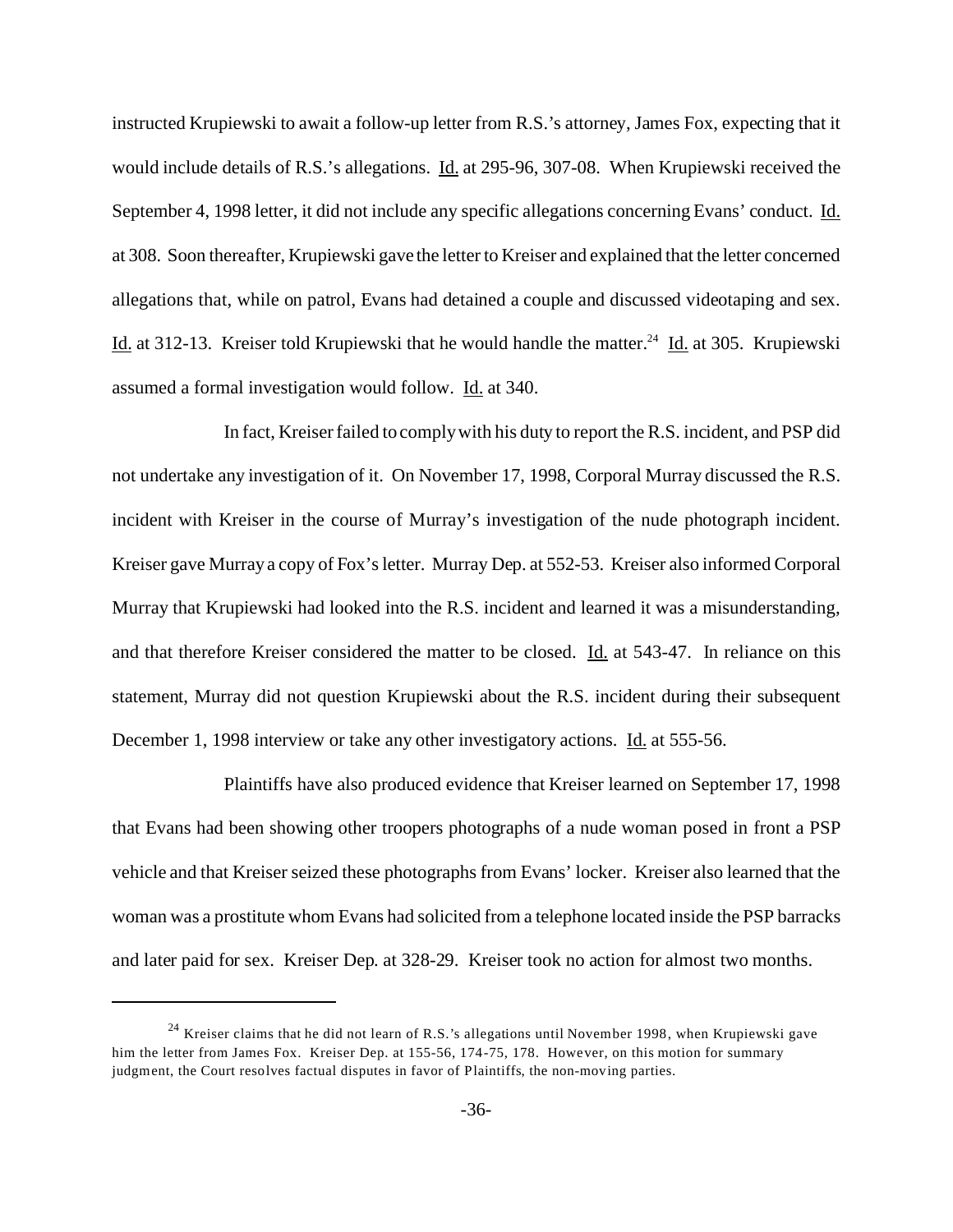It was not until November 12, 1998 that Kreiser initiated the complaint regarding the nude photograph incident that led to Corporal Murray's subsequent investigation. In his interview with Murray, Kreiser stated that he occasionally had heard rumors concerning Evans and expressed concern that these rumors were always sexual in nature. He specifically mentioned the R.S. incident, although as noted above, told Murray that he considered the matter closed, despite the fact that there had never been any meaningful investigation. In addition, Kreiser told Murray he was aware that Evans had been investigated for "making inappropriate comments" to A.B. Kreiser also told Murray that in "his opinion Trooper Evans is building a track record of sexually related complaints." General Investigation Report, Dec. 22, 1998, BPR 11012, at 7-10. Kreiser also testified that because the nude photograph incident was "unbecoming," he wanted Evans transferred out of his barracks. Kreiser Dep. at 364-65.

To summarize, in early 1999, Kreiser knew: (1) that Evans had made inappropriate sexual comments to R.S. during a DUI stop concerning videotaping and sex; (2) that Evans had taken naked photographs of a stripper or prostitute posing with a PSP vehicle, and that he later paid that woman for sex; and (3) that Kreiser knew Evans had been investigated for making inappropriate sexual comments to a minor. In addition to having knowledge of the foregoing, Kreiser had heard rumors about Evans that were sexual in nature, and these rumors caused Kreiser to become personally concerned about Evans' conduct.

For substantially the same reasons accounted above as to Krupiewski's Motion for Summary Judgment, Kreiser's motion is denied. The quantity of information known to Kreiser would have compelled any reasonable Troop K station commander to act to prevent Evans from causing harm to the community. Kreiser became Troop K station commander in May 1998 and in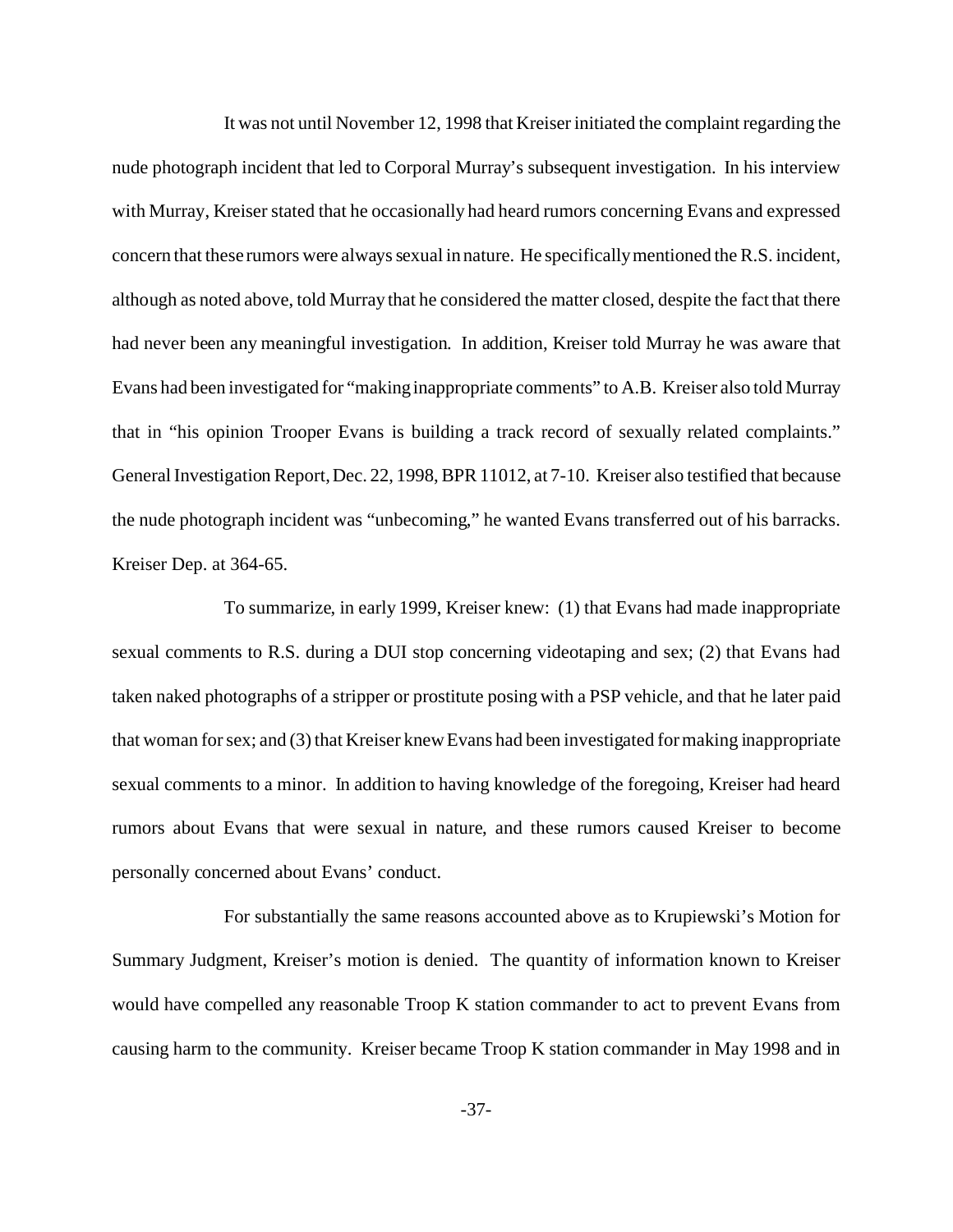only a few months became aware of three separate, serious incidents of alleged sexual misconduct by Evans. Moreover, these incidents occurred in rather rapid succession, with all three taking place in a little over a year. Cf. Beck, 89 F.3d at 973 ("Because the complaints . . . came in a narrow period of time and were of similar nature, a reasonable jury could have inferred that the Chief of Police knew, or should have known, of Williams' propensity for violence when making arrests.") (citing Parrish, 963 F.2d at 205). This is sufficient evidence from which a reasonable jury could conclude that, despite having knowledge that Evans had engaged in repeated instances of sexual misconduct, and despite his own personal beliefs that Evans' conduct was "unbecoming" and was taking the form of a "track record" of sexual misconduct, Kreiser failed to take appropriate action to protect against the risk to the community. See Parrish, 963 F.2d at 203-05. Plaintiffs have presented a genuine issue of material fact as to whether Kreiser acted with deliberate indifference in these circumstances. His Motion for Summary Judgment is denied.

### **5. Captain LaCrosse**

Captain LaCrosse was a Troop K Commanding Officer, overseeing approximately 200 troopers and twenty-five civilians, including those stationed at Skippack. He reported to Area Commander Major Werts. He also served as fact finder for the BPR investigations of Troop K members. In that capacity LaCrosse served as the adjudicator of the A.B. complaint.

In February 1998, LaCrosse determined that A.B.'s charges were "unfounded," and prepared a report outlining his reasoning. See General Investigation Report, dated Feb. 9, 1998. In reaching his decision, LaCrosse reviewed the internal investigation report prepared by Corporal Murray but did not speak with Corporal Murray before adjudicating the A.B. complaint. Id.; Murray Dep. at 182. However, prior to reaching his determination, LaCrosse did consult with Lieutenant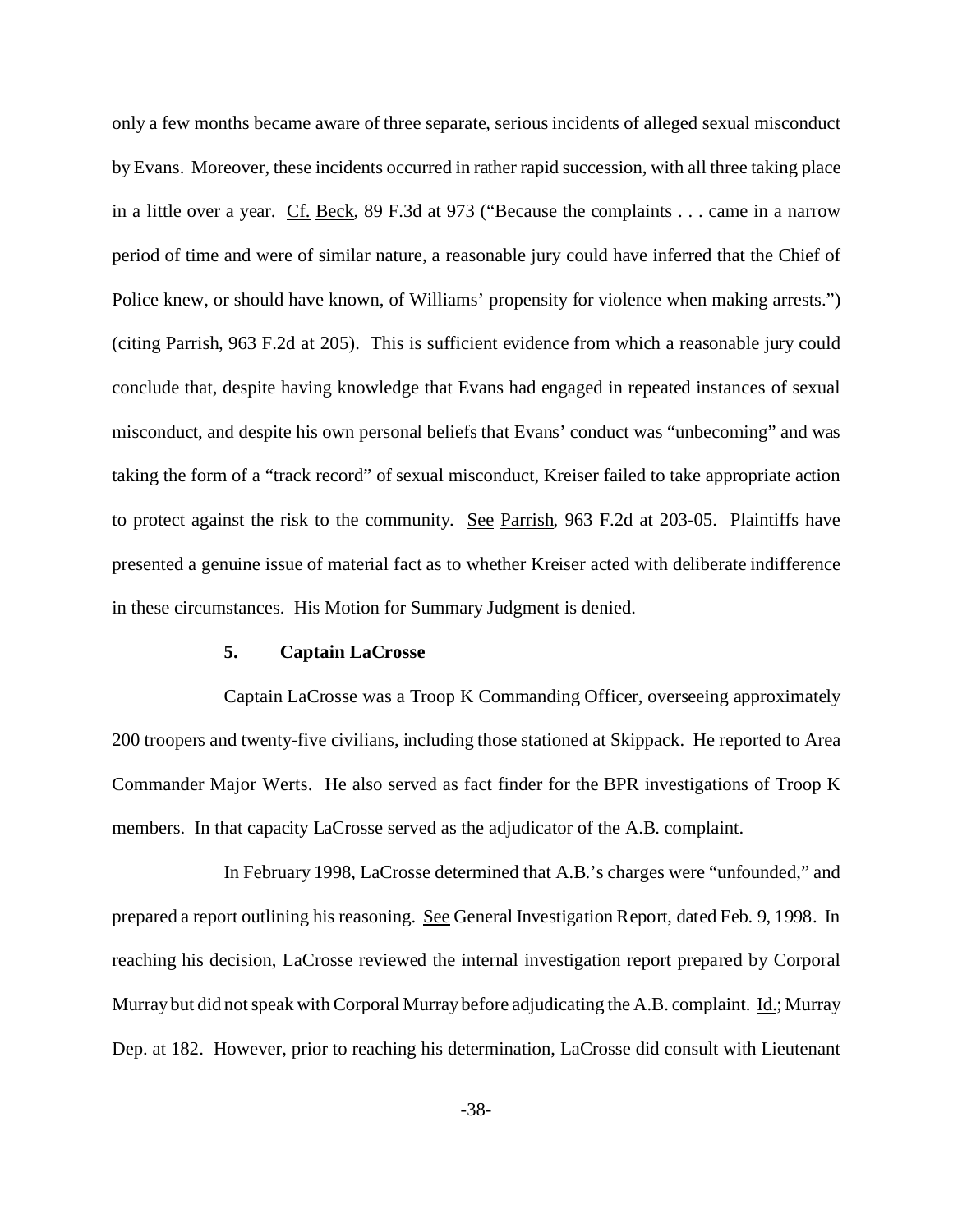Hunsicker, the polygraph unit coordinator. LaCrosse did this despite knowing that Hunsicker, as an officer in two police unions of which Evans was a member, had a potential conflict of interest. LaCrosse knew of this conflict of interest and stated that he also knew Hunsicker "is supposed to be on the other side of the fence trying to aid these individuals that get themselves in trouble." Yet, LaCrosse permitted Hunsicker to review the polygraph charts because he "felt more than one head is better than one." Transcription of Interview with Captain Thomas J. LaCrosse, Jan. 15, 2001, at 8. Plaintiffs argue that Hunsicker's position of power, coupled with his "inappropriate" participation in the A.B. investigation, may have had some improper influence on LaCrosse's final determination in the A.B. investigation. Id. at 194-95; Hunsicker Dep. at 202; Plaintiffs' Joint and Consolidated Response to Summary Judgment Motion of the PSP Defendants and Defendant Gary Fasy at 53-54; Brose Dep. at 510.

Plaintiffs also allege that LaCrosse's report reveals numerous inconsistencies and even evidence of a conspiracy to pre-determine A.B.'s polygraph results. As such, they contend, LaCrosse's reliance on misrepresentations and unreliable polygraph resultswas erroneous, and taints his ultimate determination. Although he had the power to do so, LaCrosse did not request that Evans submit to a polygraph test during the investigation. See LaCrosse Dep. at 164-69.

LaCrosse also served as the adjudicator for the nude photograph incident. In making his determination, LaCrosse reviewed the general investigation report prepared by Corporal Murray. See General Investigation Report, Dec. 22, 1998. Having read this report by January 7, 1999, LaCrosse possessed the same knowledge possessed by Werts, as described supra. LaCrosse Dep. at 323. That is, LaCrosse knew that Evans had displayed photographs of a naked stripper or prostitute posing with a PSP vehicle and that Evans told at least one trooper that he had sex with the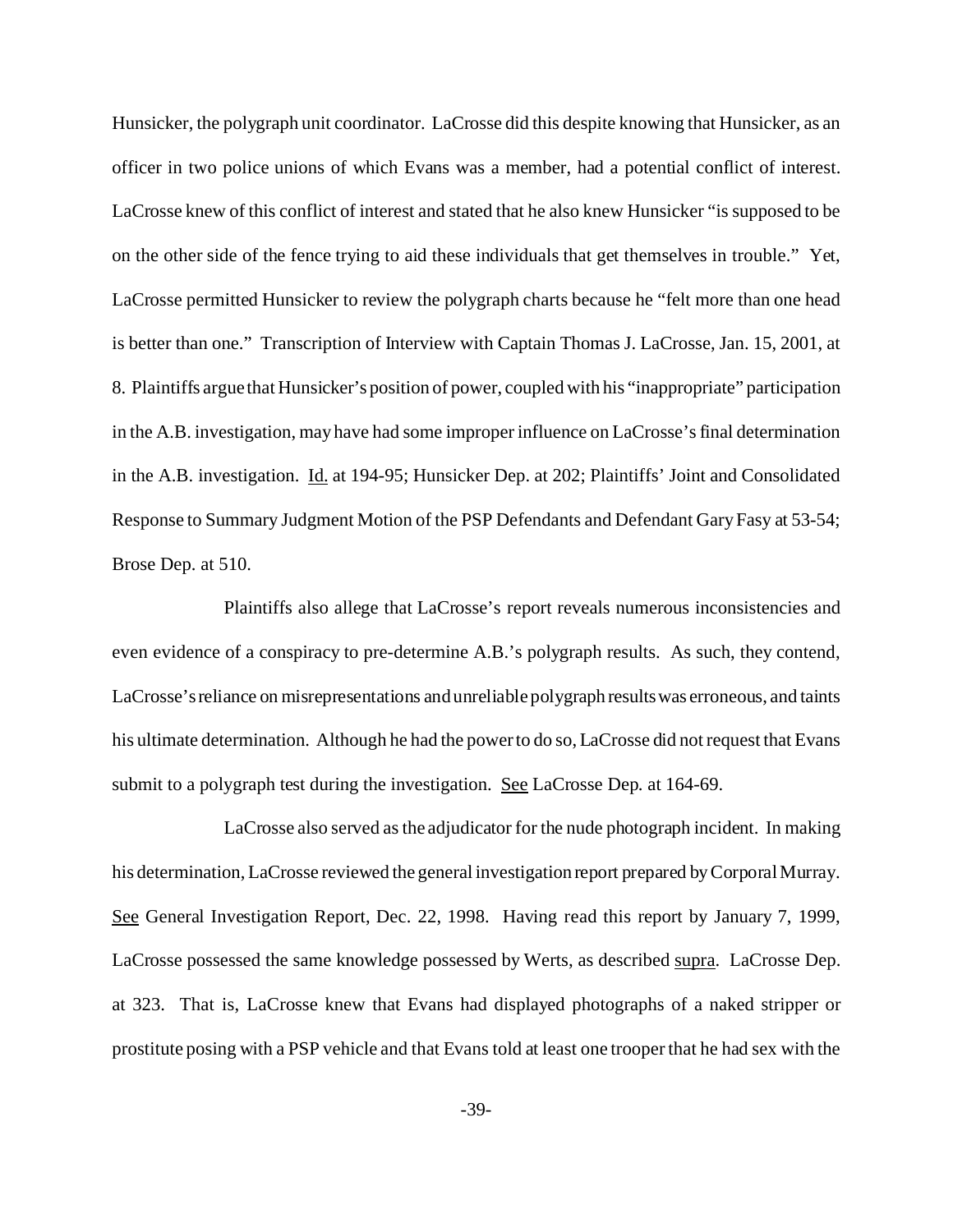woman in a PSP vehicle. In addition, having reviewed the investigation report, LaCrosse would have been aware of multiple circulating rumors of Evans' sexual misconduct, including that (1) Kreiser was concerned that such rumors "were always sexual in nature," and that Evans was "building a track record of sexually related complaints"; (2) Evans masturbated in the parking lot of the Trappe Tavern, although the incident was described therein as a "rumor of unknown origin" with "no substance to support it";<sup>25</sup> (3) Evans made inappropriate comments of a sexual nature during a DUI stop; (4) Evans' flirtation with a female during a rape investigation caused concern that the woman's boyfriend would become violent; (5) a police corporal described Evans as a "hormonal sex freak trying to pick up young girls" and stated that "Trooper Evans' sexual appetite is going to cause the Pennsylvania State Police great embarrassment in the future"; (6) Evans liked to brag about his escapades with women; (7) Evans responded to incidents "not to assist, but to talk to girls if there are any around"; (8) Krupiewski favored Evans, who was considered by some to be Krupiewski's "golden boy," and that this protective relationship discouraged some troopers from reporting Evans' misconduct; (9) one unbiased trooper opined that Evans "needs help," that Evans "can't control himself when he's around a female," and that Evans' "sexual fixation is going to get someone hurt"; and (10) Evans made a statement to another trooper that he "got away with" the incident where the young girl accused him of misconduct. General Investigation Report, Dec. 22, 1998, BPR 11012, at 7-11.

On January7, 1999, LaCrosse sustained the complaint against Evans. In a subsequent

<sup>&</sup>lt;sup>25</sup> There is evidence that LaCrosse had prior independent knowledge of the Trappe Tavern masturbation incident. According to one trooper, LaCrosse may have been interviewing troopers about this incident as early as the spring of 1997. See Altieri Dep. at 67-69. It bears mentioning, however, that there is no evidence that any officers knew that Evans had displayed his weapon, and thereby exerted coercive force, during his encounter with K.P. in the Trappe Tavern parking lot. While there were rumors concerning Evans' masturbating, the details of the encounter did not come to light until after Evans' arrest.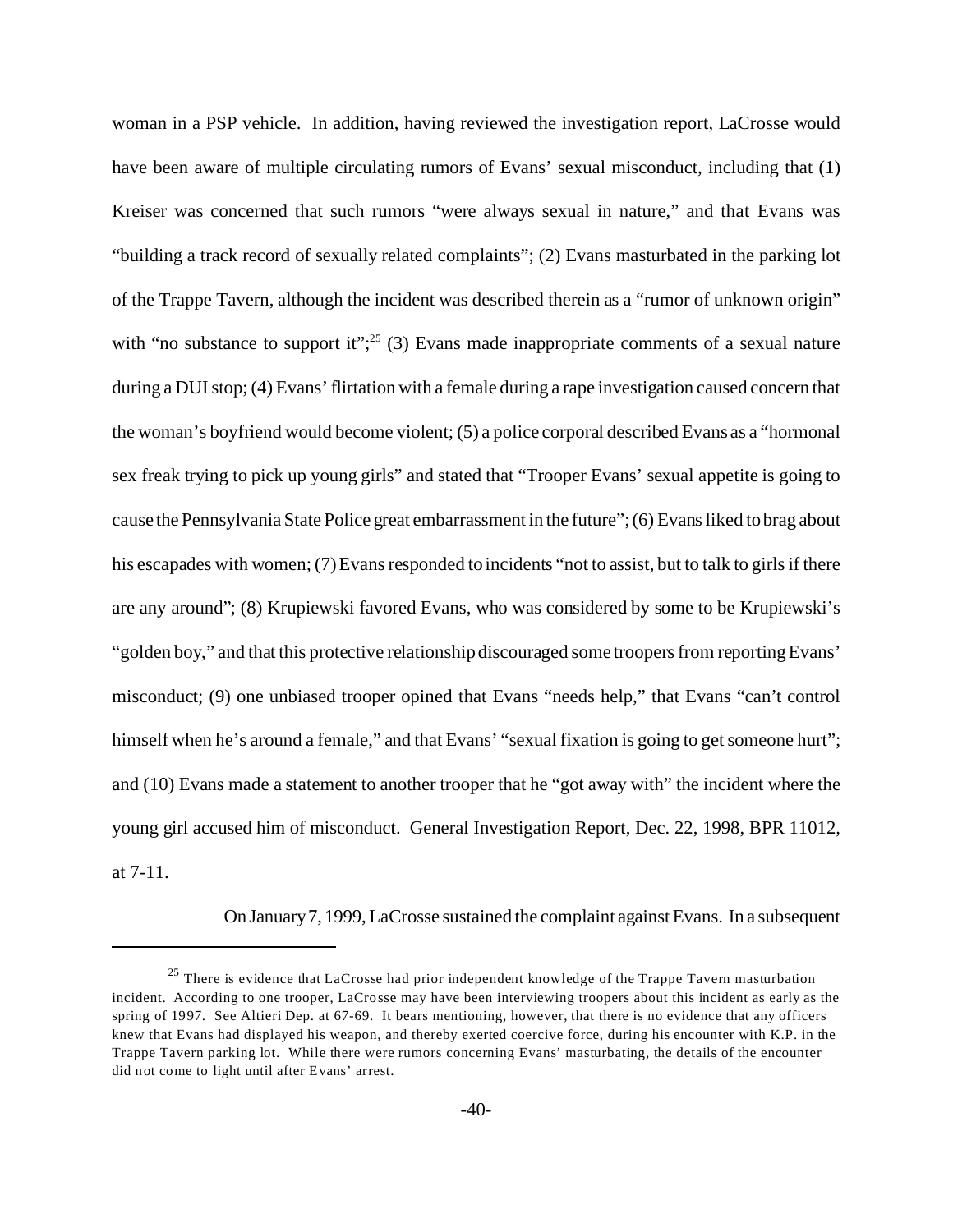meeting with Evans, LaCrosse contends he told Evans that if another complaint of a sexual nature arose, LaCrosse would "dedicate [his] professional life to seeing him off the job." LaCrosse Dep. at 340. On January 22, 1999, LaCrosse determined that disciplinary action against Evans was warranted and issued a Disciplinary Action Report. The department disciplinary officer, Larry Williams, ultimately imposed a three day suspension without pay. <u>See</u> Memorandum of 3/25/99 from Williams to Commanding Officer of Troop K.

Viewing the evidence in a light most favorable to Plaintiffs, there is evidence that LaCrosse failed to act in the face of a "risk of constitutionally cognizable harm" that was "so great and so obvious" that his failure to respond appropriately would support a claim of deliberate indifference. Beers-Capitol, 256 F.3d at 134. Like Major Werts, LaCrosse learned that Evans was bragging about having "gotten away" with the A.B. incident. This information should have compelled him to appropriate action in light of the plainly obvious and highly consequential consequences. Although there is evidence that LaCrosse, in the course of the subsequent nude photograph investigation, later sought to "readjudicate" the A.B. matter by changing his determination from "unfounded" to "not sustained," Lieutenant Colonel Coury advised him to leave his determination undisturbed because LaCrosse's proposed change "made no difference." Coury Dep. at 214-16. Taken in context and in a light most favorable to Plaintiffs, LaCrosse proposed to make a mere rhetorical, non-substantive change that would have had no impact on the ultimate outcome. Furthermore, if LaCrosse had wanted to submit additional information on the closed A.B. complaint, PSP procedures permitted him to prepare a supplemental report, which he failed to do. Id. at 216. Accordingly, that LaCrosse made some effort to revisit his A.B. determination lends little support to his argument that he did not act with deliberate indifference. As noted above as to Major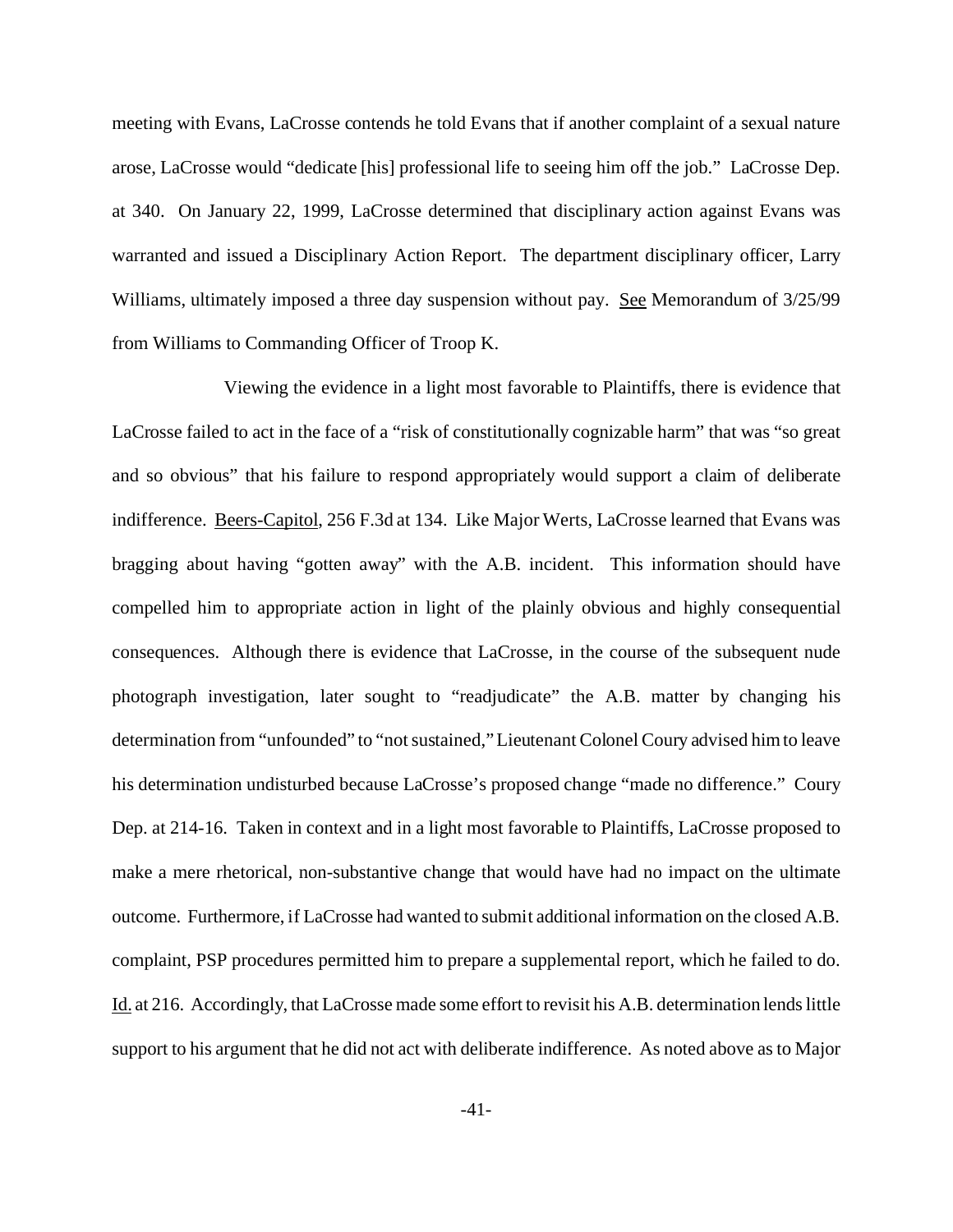Werts, the facts known to LaCrosse create the reasonable inference that A.B.'s allegations were true. The mere suggestion that a state police trooper had committed sexual misconduct involving a young girl is so egregious, and presents such a compelling risk of constitutional harm, that a reasonable jury could conclude that LaCrosse's response was deliberately indifferent.

As with Werts, LaCrosse would have been aware from the investigation report that rumors concerning Evans' sexual obsession were rampant. He also would have been aware that several troopers had expressed serious concern about Evans' conduct and had predicted (all to presciently) that Evans would one day inflict harm to the public. Plaintiffs have also presented evidence that LaCrosse permitted an interested party,Hunsicker, to participate and possibly influence the outcome of an investigation so as to favor Evans, thus permitting a reasonable jury to question LaCrosse's attention to protocol and perhaps his motives. Moreover, considering the sheer volume and nature of the material recounting Evans' misconduct, a reasonable jury could conclude that LaCrosse must have known that Evans presented an obvious, serious risk of constitutional harm to the public. See Beers-Capitol, 256 F.3d at 134.

Finally, as with Werts, a reasonable jury could conclude that LaCrosse's failure to respond appropriately to Evans' misconduct communicated to his subordinates (many of whom had reported rumors of Evans' misconduct) that Evans' malfeasance was not taken seriously, that light punishment is the appropriate response to serious acts of sexual misconduct, and that therefore such conduct is tacitly approved. See Oliva, 226 F.3d at 202. It is insignificant that LaCrosse gave Evans a verbal warning regarding the nude photograph incident. Such a flaccid response was clearly insufficient in light of the volume and content of information known to LaCrosse at that time, and is in fact further evidence of LaCrosse's deliberate indifference in the face of a grave and obvious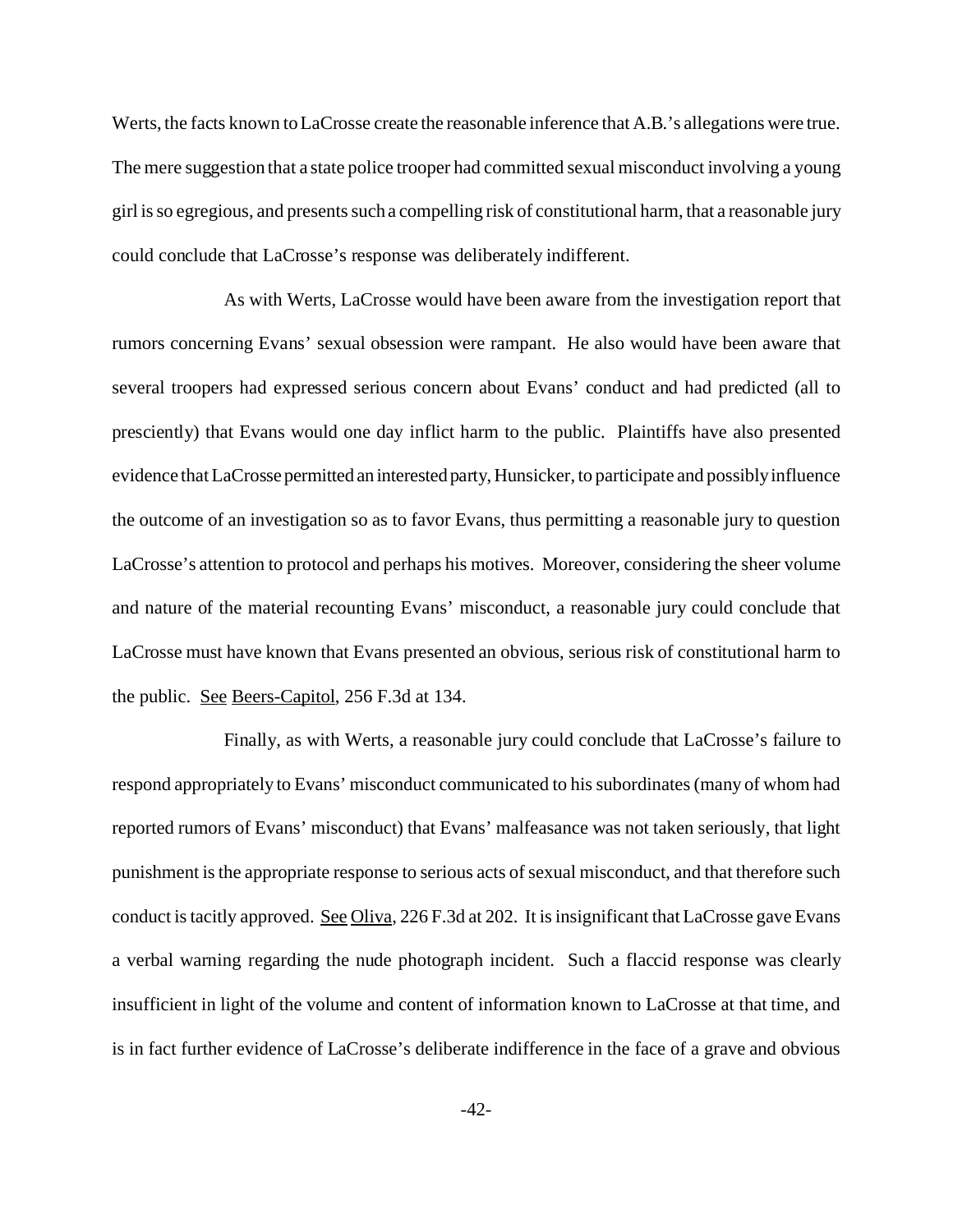risk of constitutional harm to the public. Accordingly, LaCrosse's motion for summary judgment is denied.

### **6. Sergeant Fasy**

 Fasy served as Administrative Supervisor at the Limerick Barracks and later at the Skippack Barracks. Fasy Dep. at 47, 129-30. Evans was never in Fasy's direct chain of command, but Fasy outranked Evans. Fasy testified that as a ranking officer, he would have authority over subordinate troopers and would be "expected to act in that capacity." Id. at 21-22. As an initial matter, Fasy asserts that the claims against him are untenable since he was not Evans' direct supervisor and was never otherwise in the same chain of command as Evans. Nevertheless, because Fasy admits having had general supervisory authority over troopers at the Limerick and Skippack barracks, the Court rejects his argument that supervisory liability cannot be imposed. See Smith v. Mensinger, 293 F.3d 641, 651 (3d Cir. 2002) (noting that "liability for the failure to intervene is not limited to supervisors or officers who outrank their offending colleagues"). Even if the Court were to accept Fasy's argument, whether he exercised supervisory authority over Evans presents a factual dispute that cannot be resolved on a motion for summary judgment.

Fasy heard "vague" rumors in early 1998 that Evans was under investigation for improper conduct involving a young girl. Fasy Dep. at 35. Thereafter, in April 1998, Fasy fielded a telephone call from Christine Haber, the mother of young runaway Ashley Haber. Ms. Haber reported to Fasy that her daughter was acting "weird" and "strange" after having been with Evans and that she believed something happened between them. Although Fasy denies it, there is evidence that Ms. Haber reported to Fasy that Evans "made a pass" Ashley. General Investigation Report, dated June 1, 2001 at 4. In response to Ms. Haber's concerns, Fasy expressed to Ms. Haber that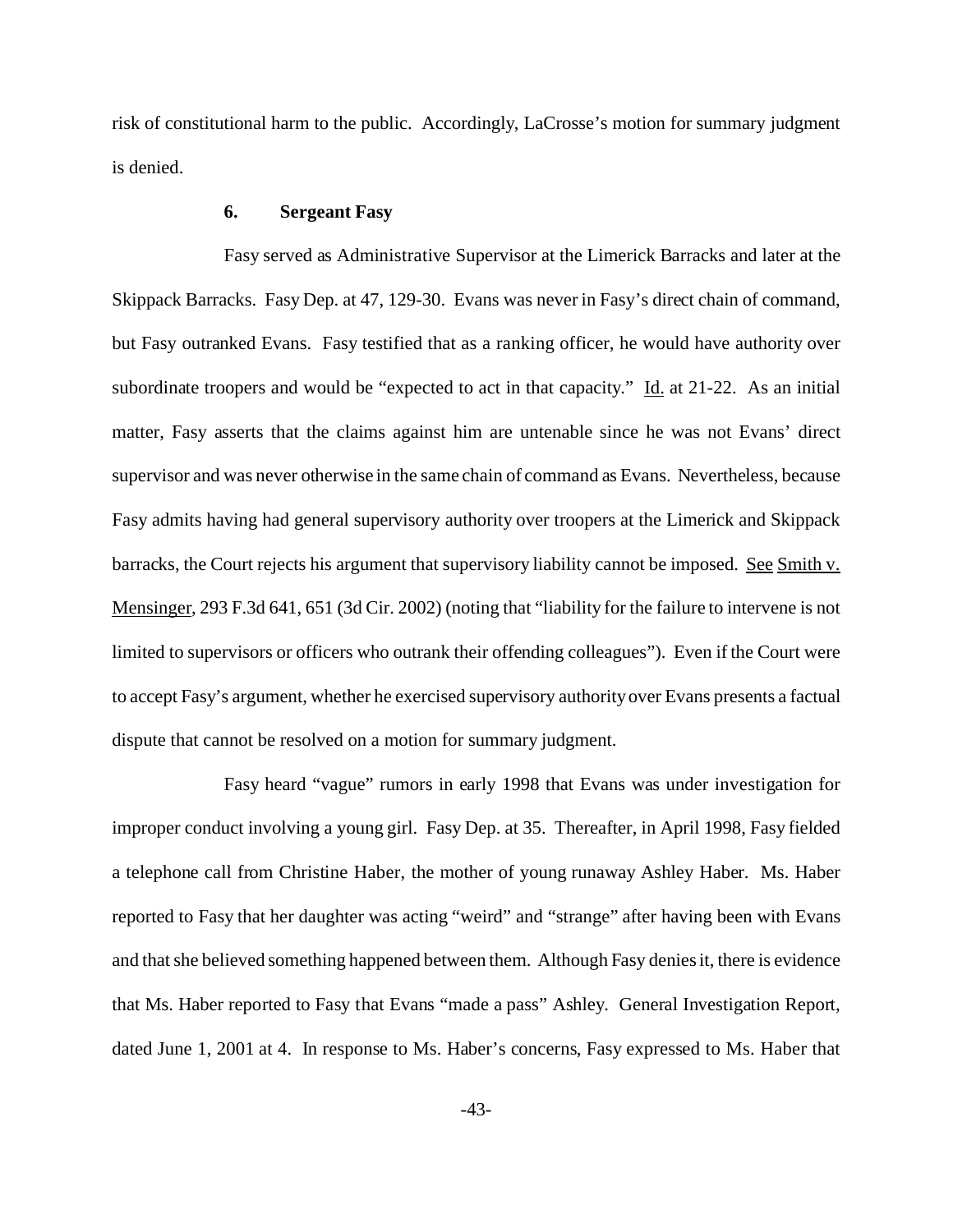Evans "seems OK." Fasy Dep. at 81. Contrary to PSP policy, Fasy failed to document the phone call or initiate a complaint. Although Ms. Haber told Fasy she did not wish to initiate a complaint, PSP policy requires documentation of complaints regardless of a complainant's wishes.

Also in the spring of 1998, Fasy saw the nude photograph in Evans' locker. He knew it was inappropriate for Evans to possess or produce such material and that he should have reported it. Nonetheless, Fasy failed to take the photograph from Evans, report the incident to Evans' superiors, contact BPR or take any other proper action. Id. at 132-36. A subsequent investigation found Fasy guilty of failing to report the existence of the photographs. See General Investigation Report of Jan. 7, 1999. Fasy was verbally counseled, but no other disciplinary action was taken.

The record also contains evidence that as early as 1998 Fasy had knowledge that Evans had a sexual relationship with E.Z., whom Evans met during a domestic abuse call in 1997. Evans had sex with E.Z. while on duty, and subsequently harassed her. A PSP Report reflects that E.Z. informed Fasy of Evans' inappropriate conduct, but that Fasy did not take action against Evans. See General Investigation Report of July 1, 2001. In her statement made in connection with the criminal investigation E.Z. claimed that Fasy falsely reported to her that Evans was being investigated and that he had been put on desk duty. Id. at 4; 5/4/00 Statement of E.Z. The record contains facts from which a jury could conclude that after being informed of the Evans-E.Z. relationship, instead of reporting the conduct, Fasy had sexual relations with her himself. Fasy Dep. at 70-77.26

<sup>&</sup>lt;sup>26</sup> Fasy admits that he had consensual sexual relations with E.Z.; however, he specifically denies that he knew of Evans' relationship with her. Fasy Dep. at 70-77. The General Investigation Report attached to Fasy's Motion for Summary Judgment notes that E.Z. "stated that she told Sergeant Fasy everything about her relationship with Trooper Evans" in 1998. Thus, factual issues are in dispute over whether Fasy knew of Evans' improper relations with E.Z.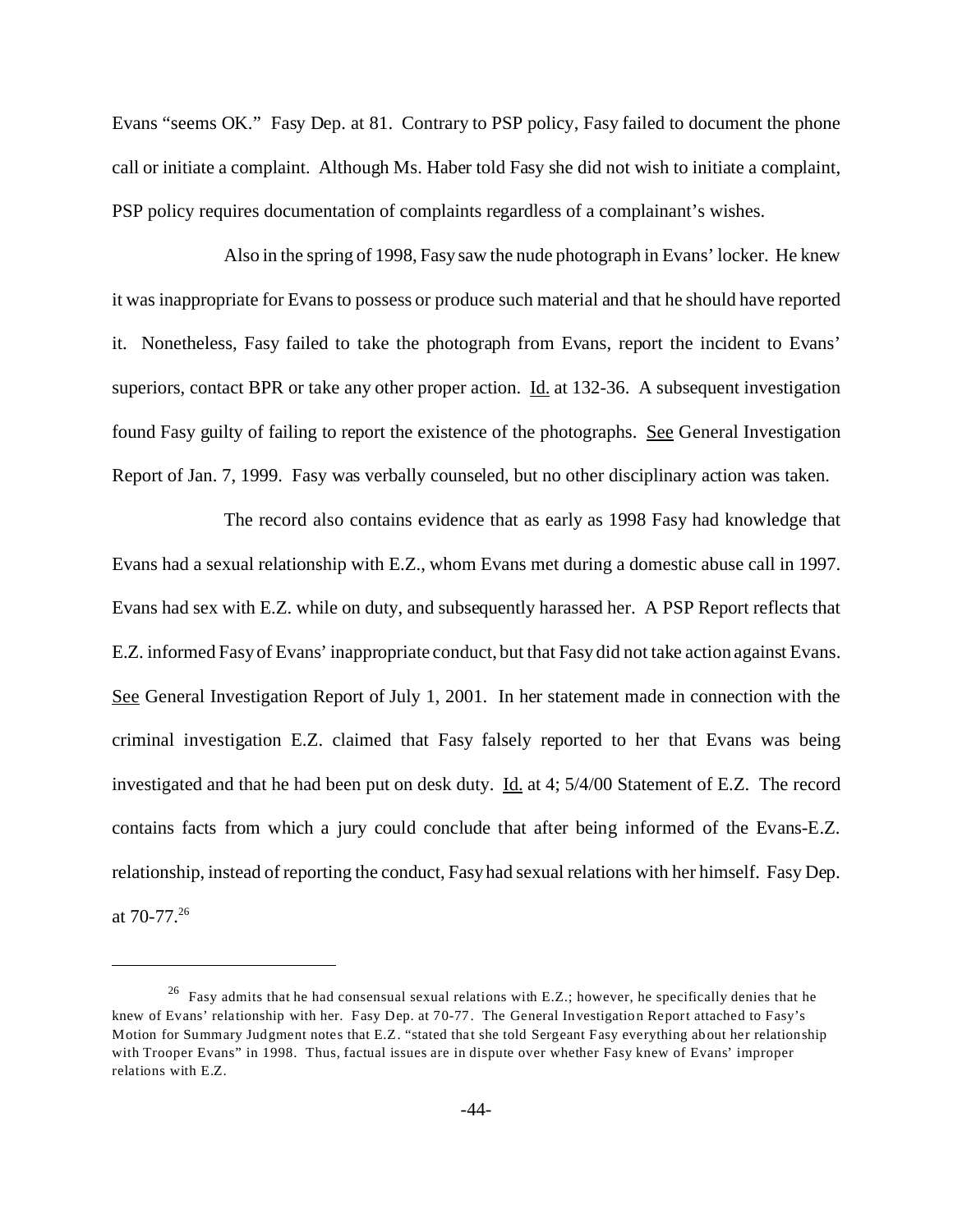There is also evidence that in July 1998, both Fasy and Evans came into contact with a woman who reported harassment by her husband. Thereafter Fasy called the woman at home and warned her "not to get involved with Trooper Evans because there was a complaint about Trooper Evans and a teenage girl." Plaintiff's Ex. 63.

Although Evans and Fasy both testified that they did not socialize, Evans testified that on one occasion Fasy engaged in group sex with Evans and another woman. Fasy denies that this incident occurred. The woman involved told police that Evans and Fasy asked her to perform sex acts and that she refused. See Evans Dep. at 82-89; Fasy Dep. at 29, 50-51. The Court must resolve this factual dispute in favor of Plaintiffs, and thus accepts Evans' version of events.

Plaintiffs argue that Fasy was deliberately indifferent to Evans' acts of misconduct and that he should therefore be held liable on a failure to supervise theory. They have marshaled enough evidence to withstand Fasy's Motion for Summary Judgment. Fasy's failure to document Ms. Haber's report of Evans' misconduct involving Ashley Haber is evidence of his deliberate indifference. From Plaintiffs' evidence a reasonable jury could conclude that Fasy was confronted with information that Evans may have attempted to molest or engage in sexual contact with a young girl and that Evans' attempt had caused her distress. Rather than comply with his obligation to report this information, Fasy responded by defending Evans, despite having heard rumors of a separate incident of misconduct involving Evans and another young girl. A reasonable jury could conclude that this incident of harm to Ashley Haber was so great and so obvious that Fasy's failure to respond appropriately could support a finding of deliberate indifference. Beers-Capitol, 256 F.3d at 137.

There is additional evidence in the record which could support this conclusion and would allow a jury to conclude that Fasy tacitly approved of Evans' sexual misconduct. His failure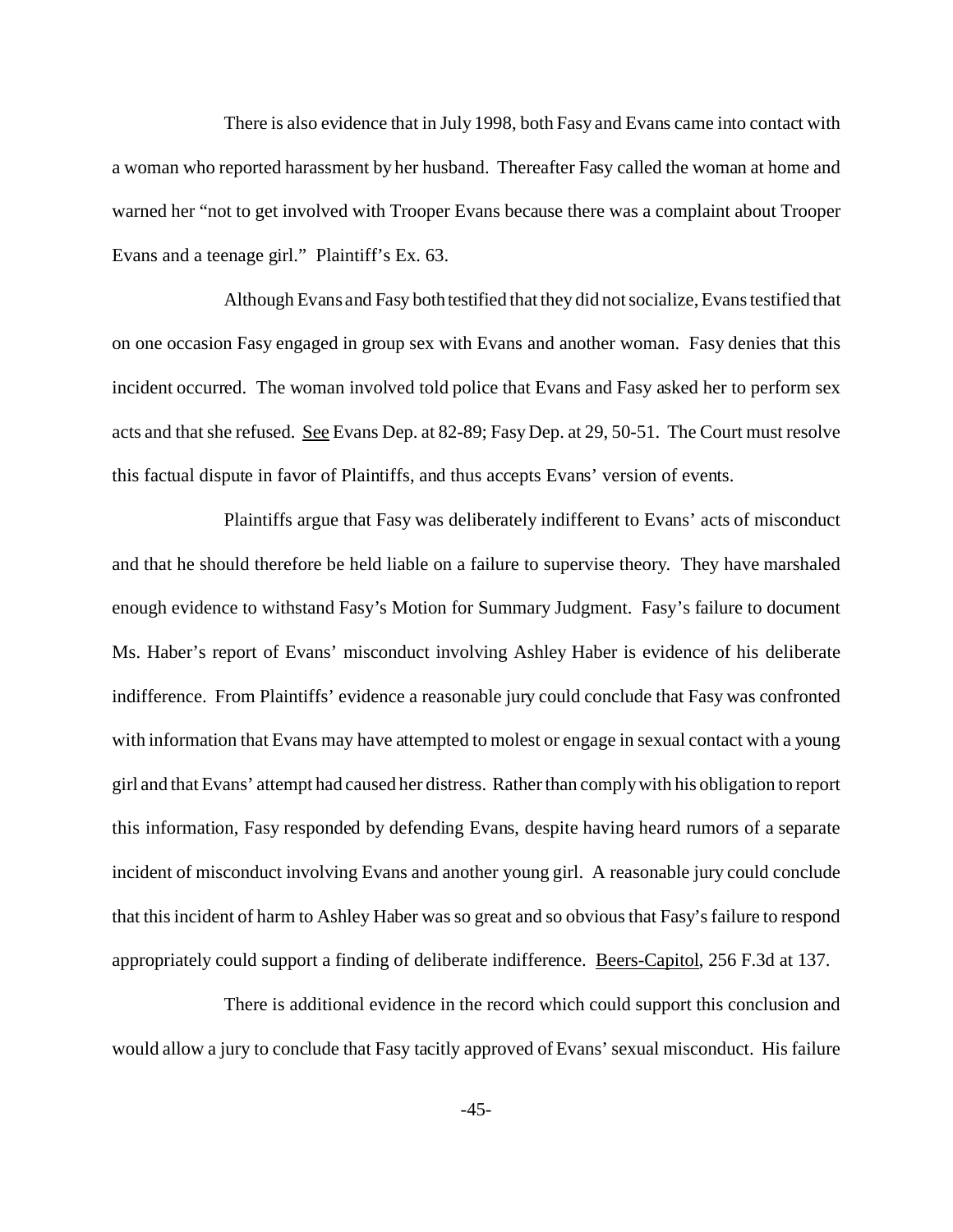to report the incidents involving the nude photographs and Evans' on-the-job sexual liaisons with E.Z. are two examples. Plaintiffs' evidence concerning Fasy's participation in group sex certainly demonstrates that Fasy was willing to troll the moral low ground with Evans. More importantly, however, it supports Plaintiffs' theory that an atmosphere of permissiveness and tolerance around sexual escapades permeated the ranks of PSP, and thus goes to Fasy's acquiescence and condonation of misconduct of this variety. Accordingly, a reasonable jury could conclude that Fasy was deliberately indifferent. Fasy's motion for summary judgment is denied.

### **7. Sergeant Brose and Lieutenant Hunsicker**

Sergeant Brose was the Quality Control Officer of the Polygraph Unit of the PSP, and Lieutenant Hunsicker was the polygraph unit coordinator. These defendants were not in Evans' chain of command. Defendants argue that Plaintiffs cannot make out a § 1983 deliberate indifference claim against Brose and Hunsicker. See Defendants' Motion at 41-42. As the Court reads Plaintiffs' Response,<sup>27</sup> however, Plaintiffs do not attempt to rebut Brose and Hunsicker on this point, arguing instead that they are members of an affirmative conspiracy to deprive constitutional rights. See, e.g., Plaintiffs' Response at 135-52 (arguing deliberate indifference of various PSP defendants, but not Brose and Hunsicker); id. at183-86 (discussing alleged conspiracy and arguing Brose and Hunsicker are not entitled to qualified immunity). Accordingly, Plaintiffs have waived their opportunity to contest the basis for Defendants' motion. To the extent that Plaintiffs make passing reference to constitutional claims against "all defendants" for failure to supervise, see, e.g., Plaintiffs' Response at 125, this is insufficient to preserve such an argument against waiver. See,

 $27$  Plaintiffs' Response brief is not a paragon of lucidity or tidy organization. Rather, it appears to be a product of the "quantity over quality" school of legal writing. Notwithstanding this shortcoming, the facts alleged concerning Brose and Hunsicker would seem to go to a conspiracy claim, not a failure to supervise claim.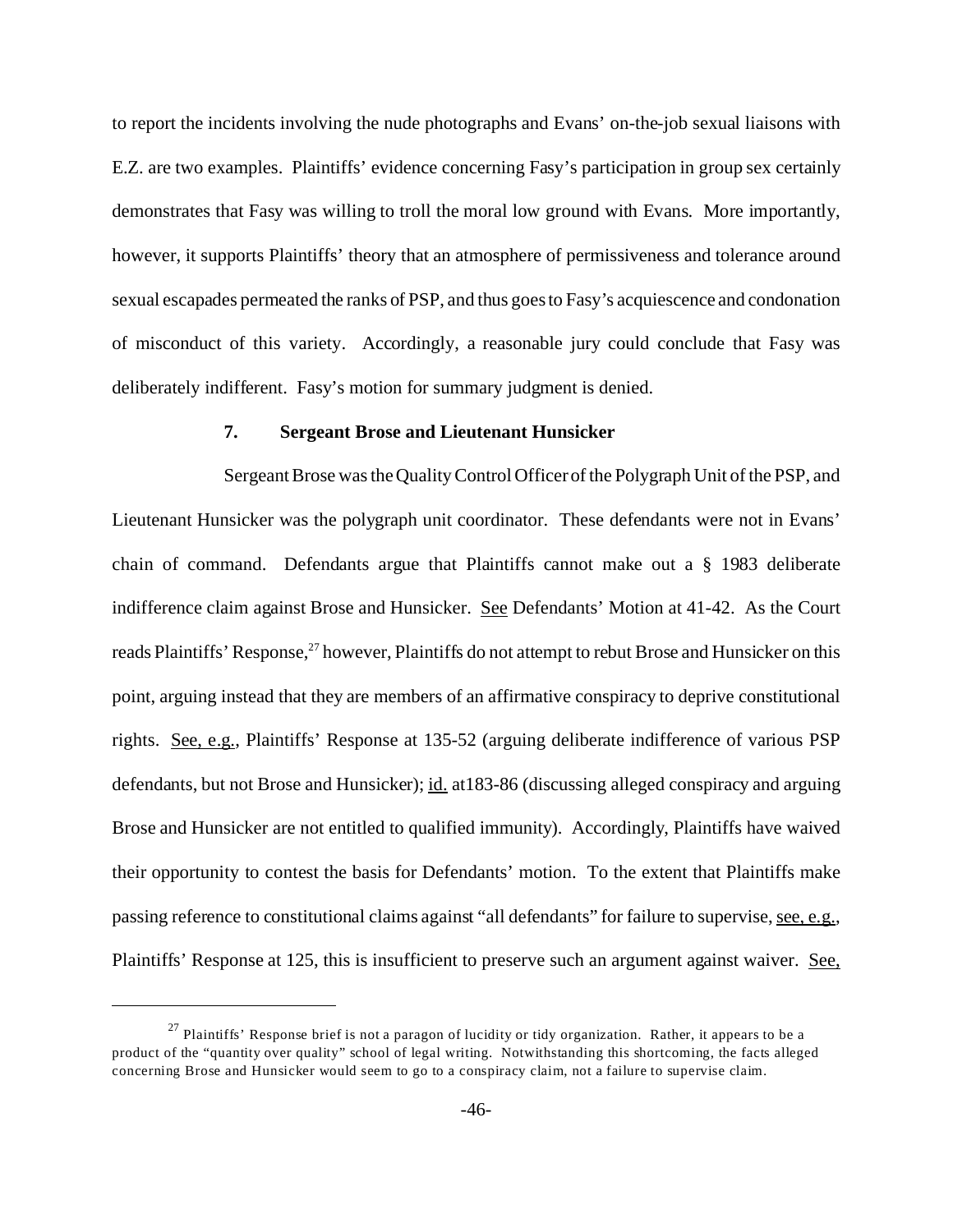e.g., Reynolds v. Wagner, 128 F.3d 166, 178 (3d Cir. 1997) ("an argument consisting of no more than a conclusory assertion . . . will be deemed waived"); Greenwood Partners, L.P. v. Cimnet, Inc., Civ. A. No. 01-6624, 2003 WL 22238981, at \*2 (E.D. Pa. Sept. 26, 2003) (Giles, C.J.) ("Where a party makes no more than a single mention of a claim, the claim is consequently waived."). In any event, having failed to attack head-on Brose and Hunsicker's argument that they cannot be held liable under a deliberate indifference theory, Plaintiffs have failed to meet their burden under Fed. R. Civ. P. 56(e) to "set forth specific facts showing that there is a genuine issue for trial." Accordingly, insofar as Plaintiffs actually do seek to pursue claims against Brose and Hunsicker under this theory, summary judgment is granted.

#### **D. CIVIL CONSPIRACY**

As stated supra at note 4, Plaintiffs have agreed to the dismissal of their conspiracy claims premised on 42 U.S.C. § 1985 (conspiracy to interfere with civil rights) and 42 U.S.C. § 1986 (action for neglect to prevent  $\S$  1985 violations).<sup>28</sup> However, Plaintiffs remain steadfast in their contention that they can maintain a § 1983 civil conspiracy claim against Defendants LaCrosse, Brose, Hunsicker, Krupiewski, Fasy, Kreiser, Werts, Coury, Conley and Evanko. See Plaintiffs' Response at 153-63.

To establish civil conspiracy under § 1983, a plaintiff must establish (1) the existence of a conspiracy and (2) a deprivation of civil rights in furtherance of the conspiracy by a party to the conspiracy. Adickes v. S.H. Kress & Co., 398 U.S. 144, 158 (1970). A plaintiff may use circumstantial evidence in order to prove the conspiracy. Hampton v. Hanrahan, 600 F.2d 600, 621

<sup>28</sup> Unlike § 1983 and § 1986 claims, state action is not an essential ingredient of a § 1985(3) conspiracy claim. See Grecken v. Breckenridge, 403 U.S. 88 (1971).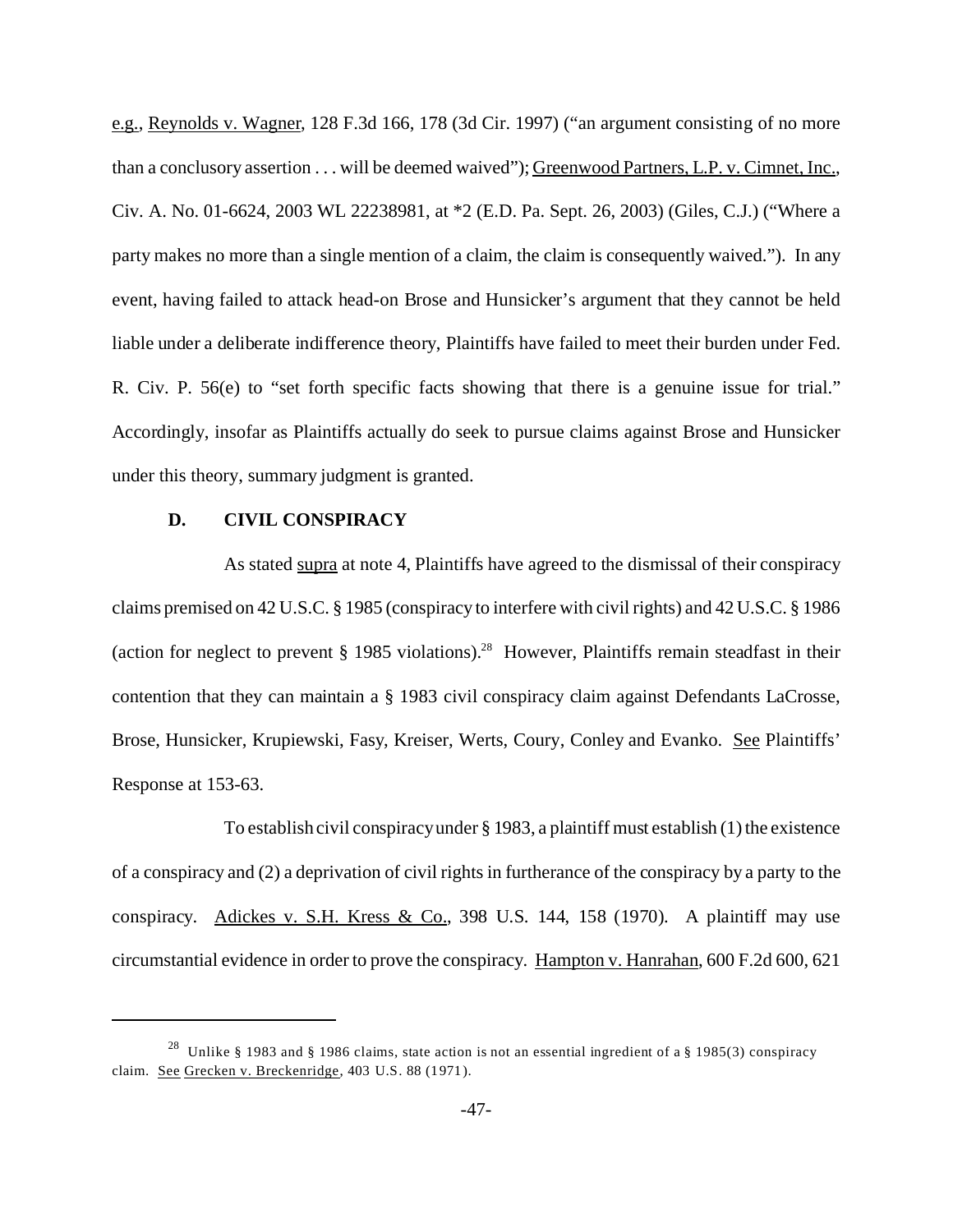(7th Cir. 1979). An express agreement among all conspirators is not a necessary element of civil conspiracy as long as the participants in the conspiracy share a general objective or the same motives for desiring the intended conspiratorial result. Id. "To demonstrate the existence of a conspiratorial agreement, it simply must be shown that there was a 'single plan, the essential nature and general scope of which [was] known to each person who is to be held responsible for its consequences.'" Id. (quoting Hoffman-Larouche, Inc. v. Greenberg, 447 F.2d 872, 875 (7th Cir. 1971)). The fact that evidence points in different directions and conflicting inferences might be drawn from it "does not justify judicial intrusion into the jury's role in determining whether a civil conspiracy existed." Hampton, 600 F.2d at 621 (citing Continental Ore Co. v. Union Carbide & Carbon Corp., 370 U.S. 690, 700-01 (1962)).

Plaintiffs have presented prima facie evidence to show that LaCrosse, Hunsicker, and Brose conspired with Evans to cover up the A.B. incident. Numerous irregularities in the investigation constitute evidence from which there could be found a concerted effort to distort facts, misread the polygraph results and improperly adjudicate the charges against Evans. As adjudicator for the A.B. investigation, LaCrosse was responsible for having Hunsicker review the A.B. polygraph charts despite an apparent conflict of interest. Moreover, there is evidence that LaCrosse, Brose and Hunsicker may have manipulated polygraph results in an earlier, unrelated PSP investigation. Record retention policies regarding scoring sheets were not followed, and there is a factual question astowhether a fourth examiner (who purportedly detected deception) even reviewed the A.B. polygraphs. Additionally, in connection with the instant litigation a polygraph expert rendered the opinion that the conclusions of Brose and Hunsicker were unsupportable.

While the Court does not pass on the ultimate validity of Plaintiffs' conspiracy claim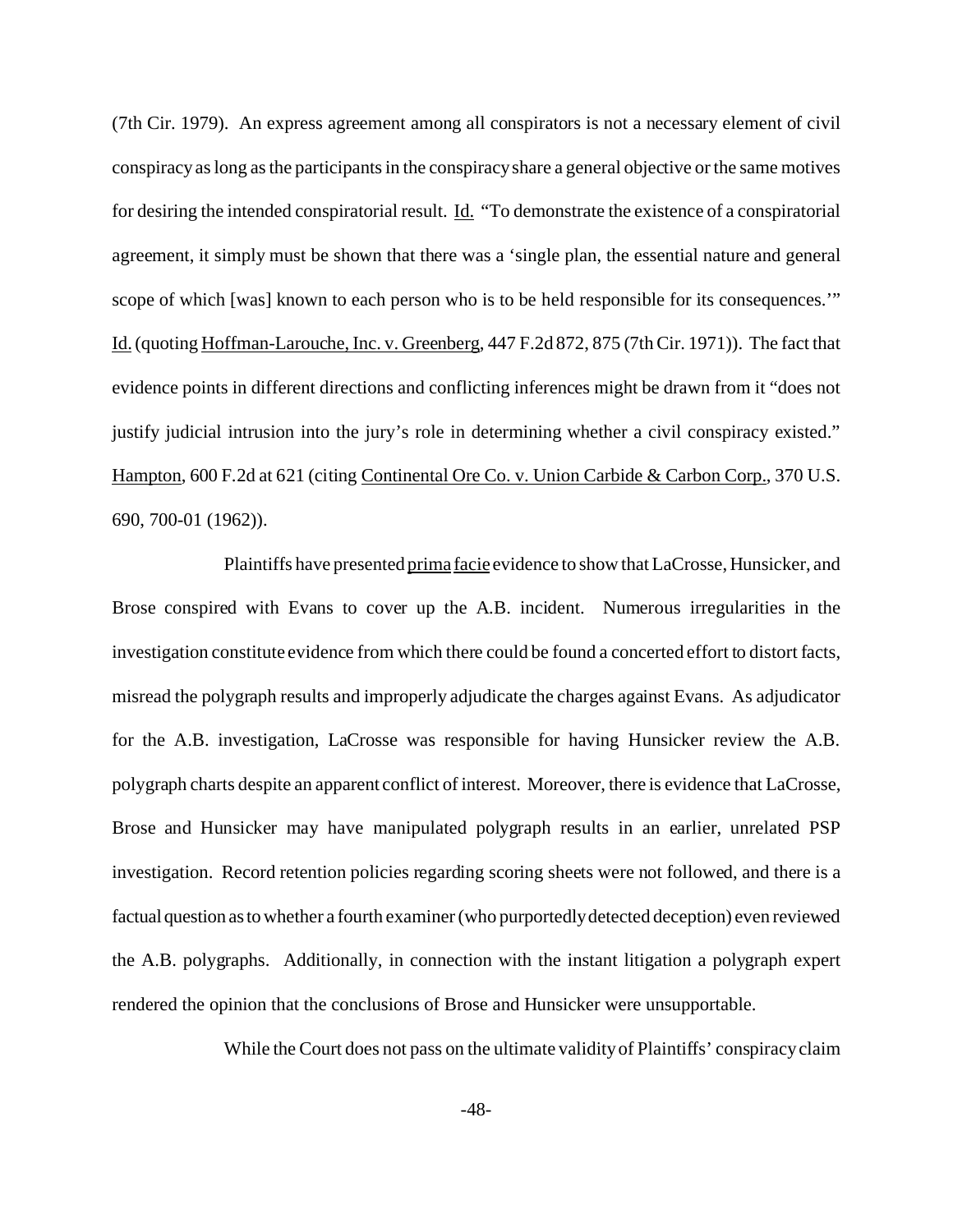against LaCrosse, Brose and Hunsicker, there is evidence from which a jury could reasonably infer that a conspiracy existed. Viewing the evidence in the light most favorable to Plaintiffs, there is sufficient circumstantial evidence from which the trier of fact could conclude that Brose and Hunsicker intentionally misinterpreted the polygraph test results in order to protect a fellow trooper from an adjudication of conscience-shocking sexual misconduct and that LaCrosse adjudicated the A.B. complaint with an understanding thereof. Because a jury could find that LaCrosse, Brose and Hunsicker acted in concert with Evans and that they encouraged and promoted a pattern of constitutional violations, as co-conspirators these parties may be jointly liable with Evans for his subsequent constitutional violations. See Melo v. Hafer, 912 F.2d 628, 638 (3d Cir. 1990); Grandstaff v. City of Borger, 767 F.2d 161, 168 (7th Cir. 1985).

While Plaintiffs also assert separate civil conspiracy claims against Krupiewski, Fasy and the various Freemason PSP Defendants, those claims appear to be based more upon speculation than fact. The conspiracy claim against Krupiewski is based upon his failure to promptly report and document the R.S. complaint, and that he may have shown favoritism to Evans. The conspiracy claim against Fasy is based on his alleged knowledge of Evans' affair with E.Z. and Evans' possession of the nude photograph, as well as their personal interaction, including their engaging in group sex. Plaintiffs, however, fail to establish the existence of a tacit or express agreement between these defendants and Evans, or that these defendants and Evans had the same motives for desiring the intended conspiratorial result. Plaintiffs' vague allegations are insufficient to overcome summary judgment. Accordingly, the Court will enter judgment in favor of the PSP Defendants on all civil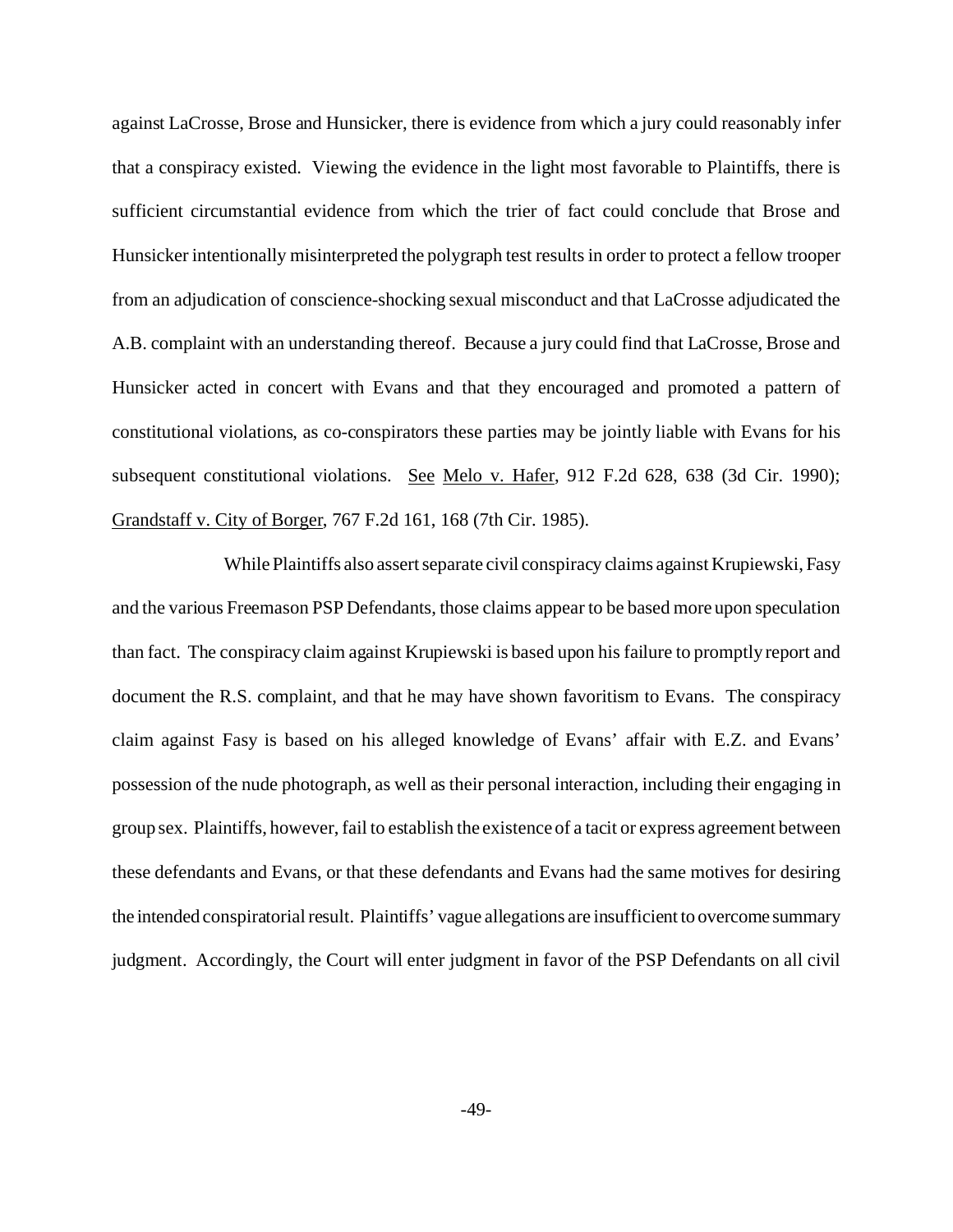conspiracy claims other than those advanced against LaCrosse, Brose, and Hunsicker.<sup>29</sup>

The Court must next turn to whether the remaining Defendants are entitled to summary judgment based on their asserted defense of qualified immunity. Because of the disposition outlined above, and because Defendants do not assert qualified immunity as to the civil conspiracy claims, the Court's qualified immunity discussion is limited to the issue of Plaintiffs' failure to supervise claims.

# **QUALIFIED IMMUNITY**

The defense of qualified immunity shields government officials performing discretionary acts from civil liability so long as their conduct "does not violate clearly established statutory or constitutional rights of which a reasonable person would have known." Harlow v. Fitzgerald, 457 U.S. 800, 818 (1982). It is a defendant's burden to establish that he or she is entitled to qualified immunity. Beers-Capitol, 256 F.3d at 142 n.15) (citing Stoneking, 882 F.2d at 726). The privilege is not a mere defense; rather, it is an immunity from suit. Its purpose "is to protect public officials from liability in situations involving extraordinary circumstances and where they neither knew nor objectively should have known the appropriate legal standard." Andrews, 895 F.2d at 1480.

The Supreme Court reiterated in Saucier v. Katz, 533 U.S. 194, 200-01 (2001) that courts should use a two-step process in ruling on qualified immunity. First, the Court must consider whether the facts alleged, taken in the light most favorable to Plaintiffs, show that Defendants' conduct violated a constitutional right. See id. at 201. "If the plaintiff fails to make out a

 $2<sup>9</sup>$  The conspiracy claim against the Freemason Defendants is based upon charges in an anonymous cartoon that the Freemason Defendants conspired to protect Evans. This conspiracy claim, too, lacks a sufficient factual basis to allow it to proceed to a jury.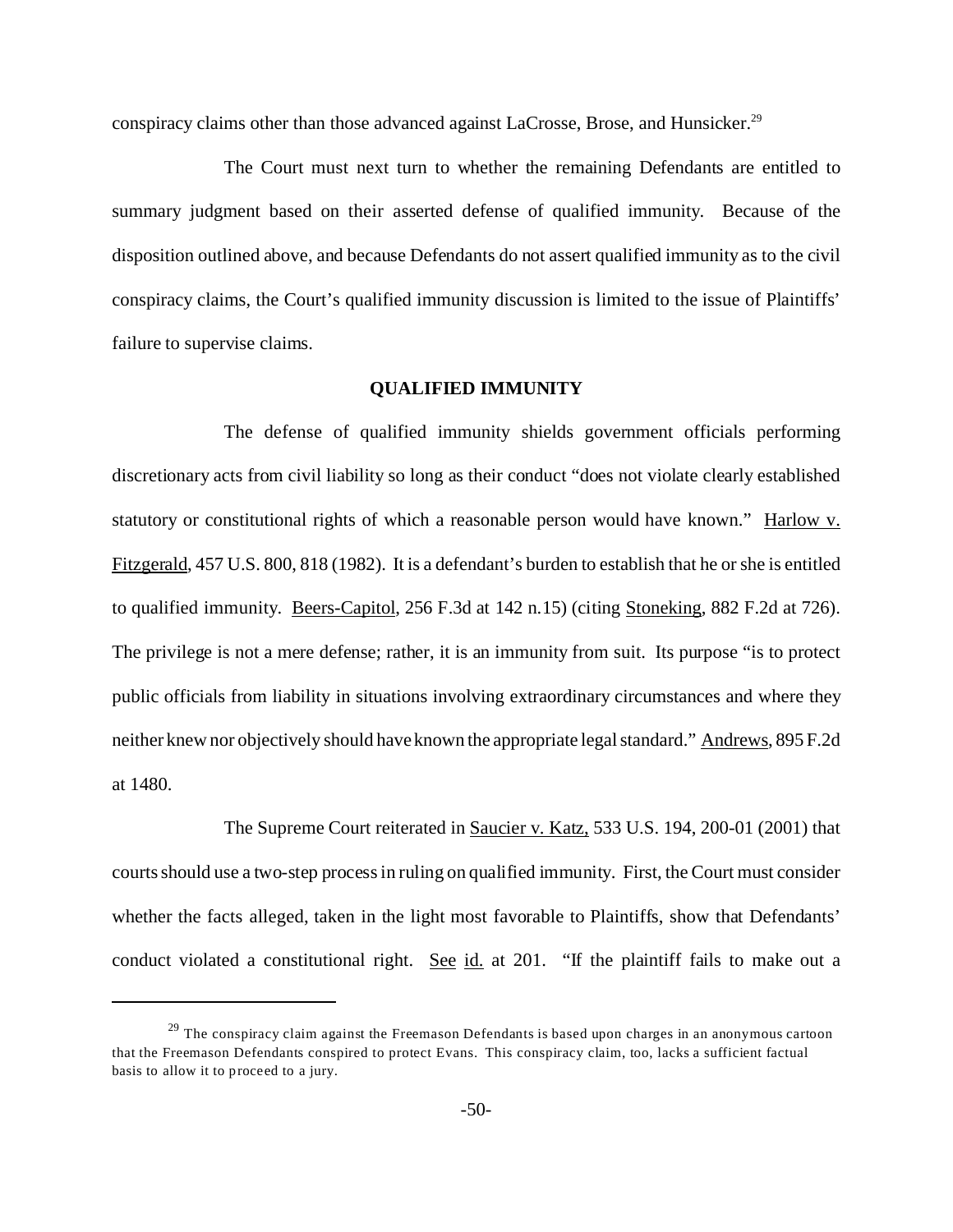constitutional violation, the qualified immunity inquiry is at an end; the officer is entitled to immunity." <u>Bennett v. Murphy</u>, 274 F.3d 133, 136 (3d Cir. 2001).

However, if "a violation could be made out on a favorable view of the parties' submissions, the next, sequential step is to ask whether the right was clearly established." Saucier, 533 U.S. at 201. "The relevant dispositive inquiry" in making this determination is "whether it would be clear to a reasonable officer that his conduct was unlawful in the situation he confronted." Id. at 202. This does not entail identifying a generalized, abstract constitutional right such as the right to be free from unreasonable seizures. Rather, it requires that the Court determine on a more "particularized" level that it was "sufficiently clear that a reasonable official would understand that what he [was] doing violates that right." Id. Whether the facts alleged support a claim of a violation of clearly established law is a "purely legal" question for the Court. Johnson v. Jones, 515 U.S. 304, 313 (1995).

With these standards in mind, the Court will proceed to analyze Plaintiffs' claims. Because Plaintiffs seek to hold Evans' supervisors liable under § 1983, the Court must conduct this analysis for both the subordinate (Evans) and his supervisors (PSP Defendants). That is, the Court must determine whether "both the law allegedly violated by the subordinate and the supervisory liability doctrine was clearly established" at the time of the alleged incidents.<sup>30</sup> Poe v. Leonard, 282 F.3d 123, 126 (2d Cir. 2002); Camilo-Robles v. Hoyos, 151 F.3d 1, 6 (1st Cir. 1998) ("[F]or a supervisor to be liable there must be a bifurcated 'clearly established' inquiry - - one branch probing the underlying violation, and the other probing the supervisor's liability."). Defendants contend that

 $30$  The Third Circuit has not adopted this sequential analysis, but it appears to be correct and consistent with the doctrine of qualified immunity. See Poe, 282 F.3d at 134-35 (explaining rationale for analyzing whether both laws were clearly established).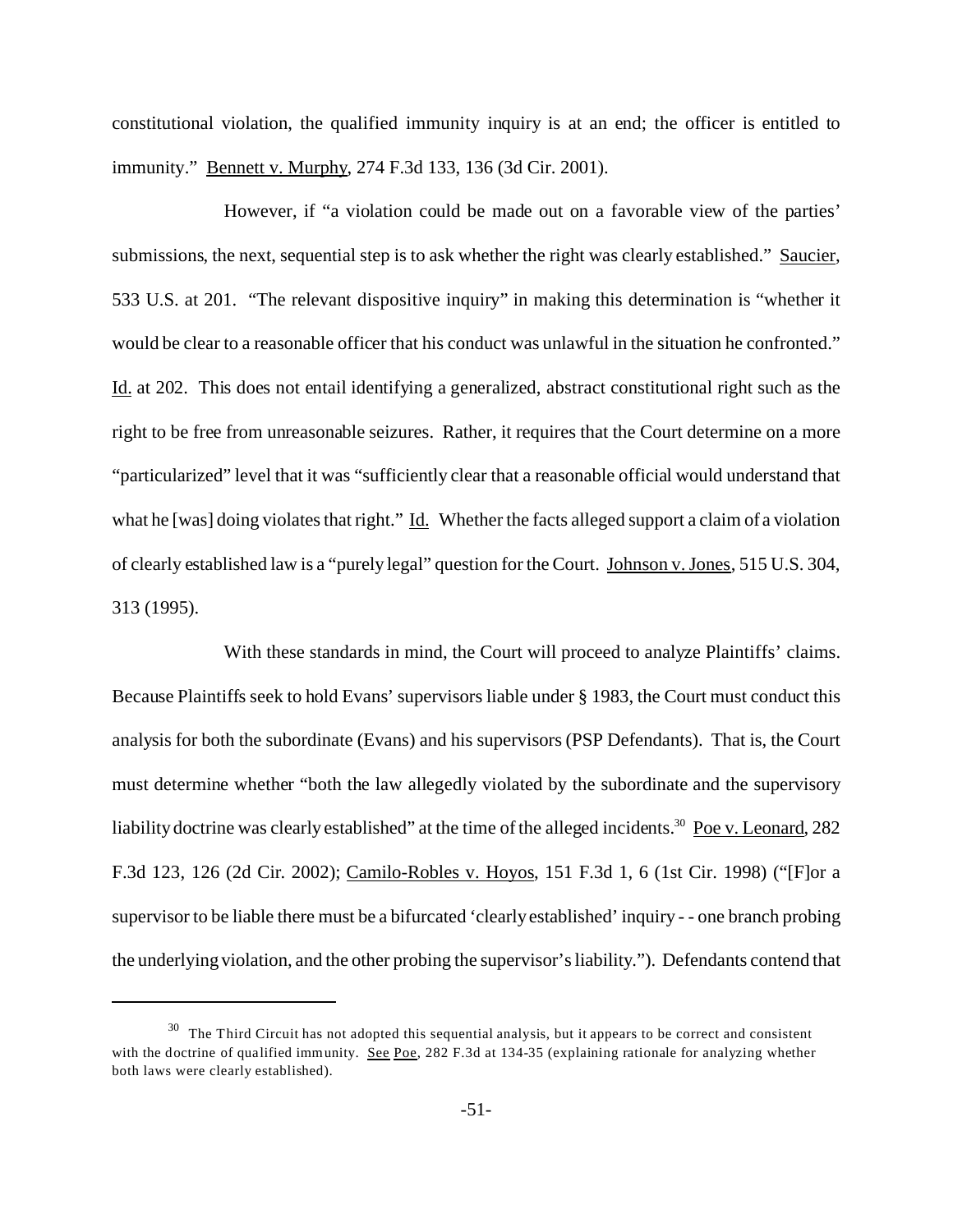the law governing Evans' conduct was not clearly established.

Thus, the Court first must determine whether the facts alleged, taken in the light most favorable to Plaintiffs, show that Evans' conduct violated a constitutional right. Where a police officer exercises unreasonable dominion over a suspect in custody, there may be a violation of the Fourth Amendment. Fontana v. Haskin, 262 F.3d 871, 878-79 (9th Cir. 2001) (noting that sexual advances by police officer may constitute an "unreasonable intrusion on one's bodily integrity" in violation of the Fourth Amendment). To the extent that Plaintiffs were not in custody, the appropriate analysis is under the Fourteenth Amendment. Id. at 881-82.

The Supreme Court has long recognized a substantive due process right to bodily integrity. See Rochin v. California, 342 U.S. 165, 172 (1952) (forcibly extracting contents of suspect's stomach shocks the conscience and violates substantive due process). While not every tort committed by a state actor is transformed into a constitutional violation, the appellate courts have consistently found due process violations when state actors have engaged in sexual misconduct. See, e.g., Haberthur v. City of Ramore, 119 F.3d 720, 723 (8th Cir. 1997) (recognizing due process right to be free from unwanted fondling and touching); Jones v. Wellham, 104 F.3d 620, 628 (4th Cir. 1997) (noting that forcible rape by police officer violates due process rights); Does v. Taylor Indep. Sch. Dist., 15 F.3d 443, 450-52 (5th Cir. 1994) (holding that physical sexual abuse of student by school employee violated due process rights); Black by Black v. Indiana Area Sch. Dist., 985 F.2d 707, 709 n.1 (3d Cir. 1993) (student plaintiffs alleging sexual molestation by school bus driver have liberty interest in bodily integrity); Sepulveda v. Ramirez, 967 F.2d 1413, 1415-16 (9th Cir. 1992) (finding clearly established right to bodily privacy while supplying urine sample).

The threshold question in making a determination as to whether a substantive due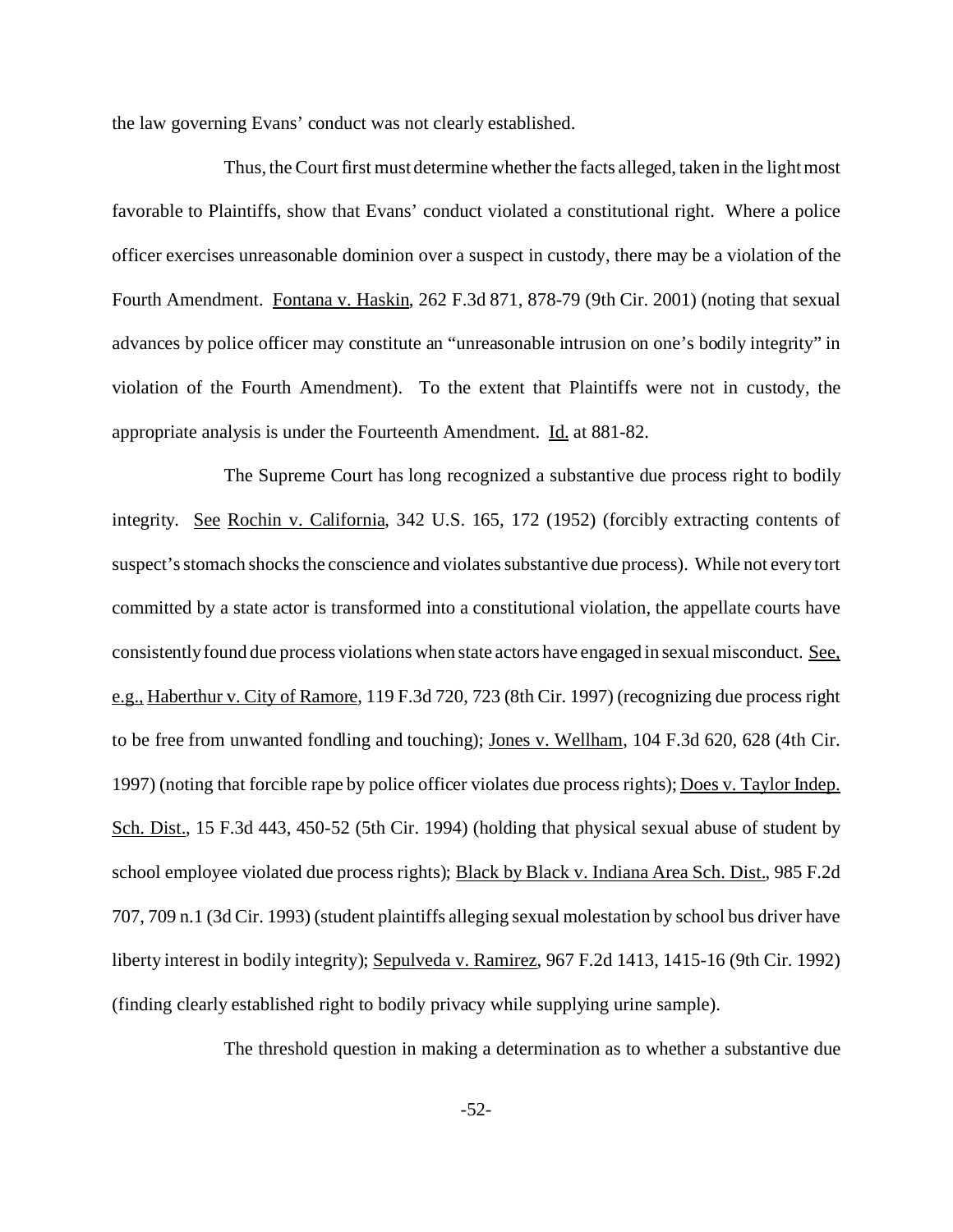process violation has occurred is "whether the behavior of the governmental officer is so egregious, so outrageous, that it may be fairly said to shock contemporary conscience." County of Sacramento v. Lewis, 523 U.S. 833, 847 n.8 (1998); Schieber v. City of Philadelphia, 320 F.3d 409, 417-19 (3d Cir. 2003). Evans' conduct toward Plaintiffs Maslow, Doe, and Wellerwas unquestionably shocking to the conscience. Considering Plaintiffs' allegations in the case at bar, most of which are not factually disputed due to Evans' guilty pleas, Evans' use of his coercive power attendant to his status as a state trooper to violate the intimate bodily integrity of these female citizens is an utterly unacceptable practice. See Stoneking, 882 F.2d 720 (holding that female high school student who had been sexually abused and forced to engage in sexual acts with a band director could maintain a § 1983 civil rights action against the school district). A Fourteenth Amendment right to be free from sexual abuse by public employees may be advanced notwithstanding the absence of physical force. Id.; see also Rogers v. City of Little Rock, 152 F.3d 790, 797 (8th Cir. 1998) ("Rogers was able to establish a due process violation absent physical force because such violation can be based on mental coercion.").

In these cases, Evans' conduct was sufficiently coercive, and so egregious and outrageous that it may be fairly said to shock one's conscience. Defendants' arguments to the contrary are wholly without merit.<sup>31</sup> Evans' sexual predation was an arbitrary exercise of the powers of government. Accordingly, the Court concludes that Maslow and Doe have set forth Fourteenth

<sup>&</sup>lt;sup>31</sup> For example, Defendants argue that "exposing oneself in conjunction with verbal harassment does not clearly constitute a constitutional violation." PSP Defendants' Memorandum of Law in Support of Motion for Summary Judgment at 60. In support of this position, they cite Yelverton v. Sherman, No. 87-CV-0294, 1990 WL 18826 (E.D. Pa. Feb. 27, 1990), a case where a district court dismissed the claims of an inmate who alleged that a prison guard verbally harassed the plaintiff and exposed himself. The conduct in Yelverton was limited to degrading exposure, perhaps flashing, and did not involve any touching or masturbation. Accordingly, the Court rejects Defendants' argument that Plaintiffs in this case have not set forth a clearly established constitutional claim.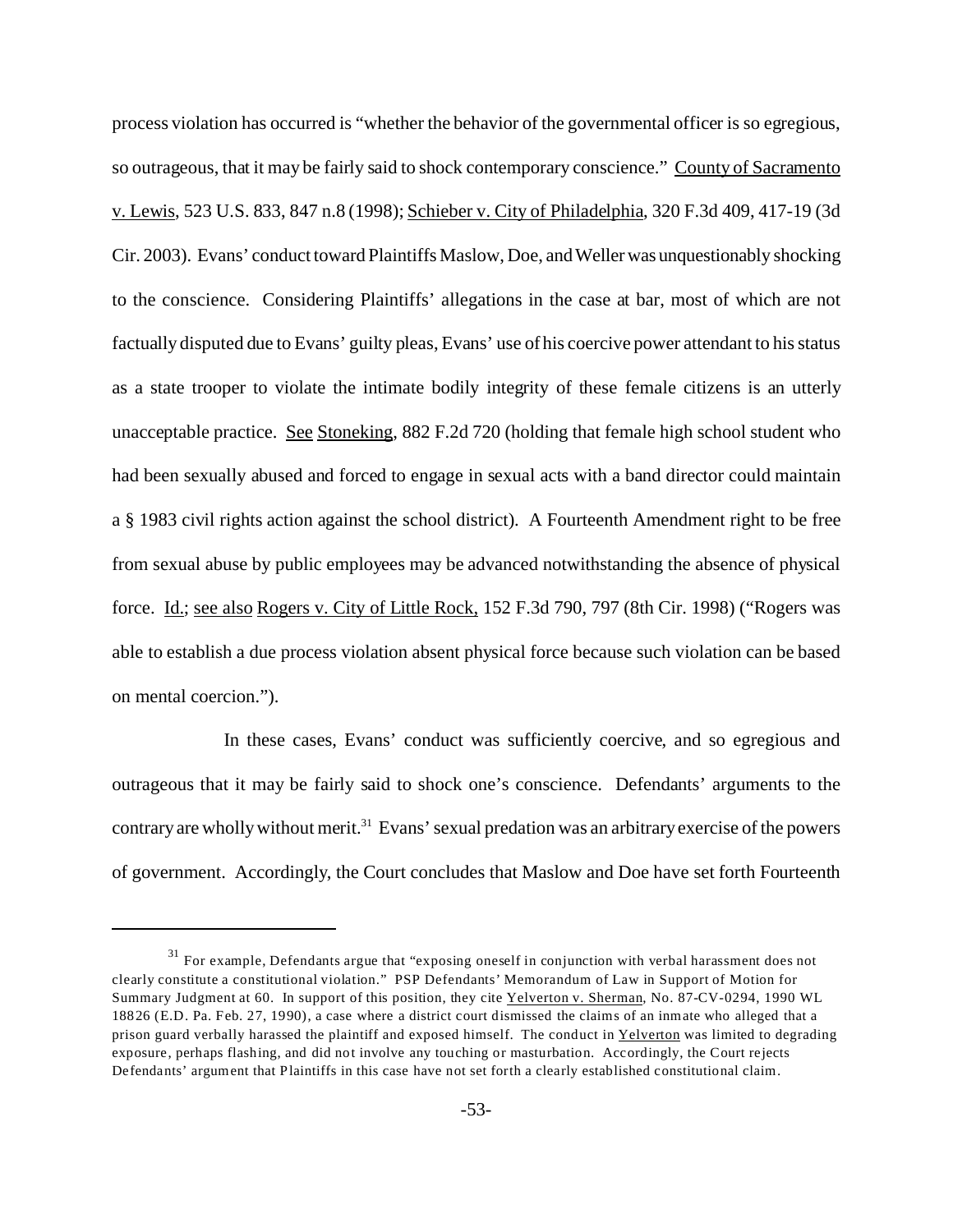Amendment violations and that Weller has advanced constitutional claims under both the Fourth and Fourteenth Amendments.

Because Plaintiffs have presented sufficient evidence from which a reasonable jury could conclude that Evans violated their constitutional rights, the Court must next ask whether those rights were clearly established at the time Plaintiffs' claims arose. That is, would it be clear to a reasonable officer in Evans' position that his conduct (unwanted sexual advances and improper touching) was unlawful in the situations he confronted? Because it was clearly established in early 1999 (the time of Evans' alleged misconduct against Weller) that Plaintiffs possessed a right to be free from intrusions to their bodily integrity at the hands of a state actor, the Court concludes that Evans violated Plaintiffs' clearly established rights.

When inquiring as to whether a right is clearly established, the Third Circuit has directed district courts to make reference to judicial precedent. See, e.g., McLaughlin v. Watson, 271 F.3d 566, 571 (3d Cir. 2001) ("clearly established" means "some but not precise factual correspondence" between "relevant precedents and the conduct at issue"), cert. denied, 535 U.S. 989 (2002)). A particular realm of conduct is not protected by qualified immunity merely because it has not been held unlawful before. See Brown, 269 F.3d at 211. The Third Circuit has adopted a "broad view" of what constitutes an established right of which a reasonable person would have known. Burns v. County of Cambria, 971 F.2d 1015, 1024 (3d Cir. 1992). Precise factual correspondence between relevant precedents and the conduct at issue is unnecessary. "If the unlawfulness of the defendant's conduct would have been apparent to a reasonable official based on the current state of the law, it is not necessary that there be binding precedent from this circuit so advising." Brown, 269 F.3d at 212 n. 4; Stoneking, 882 F.2d at 726 ("We expect officials to 'apply general, well-developed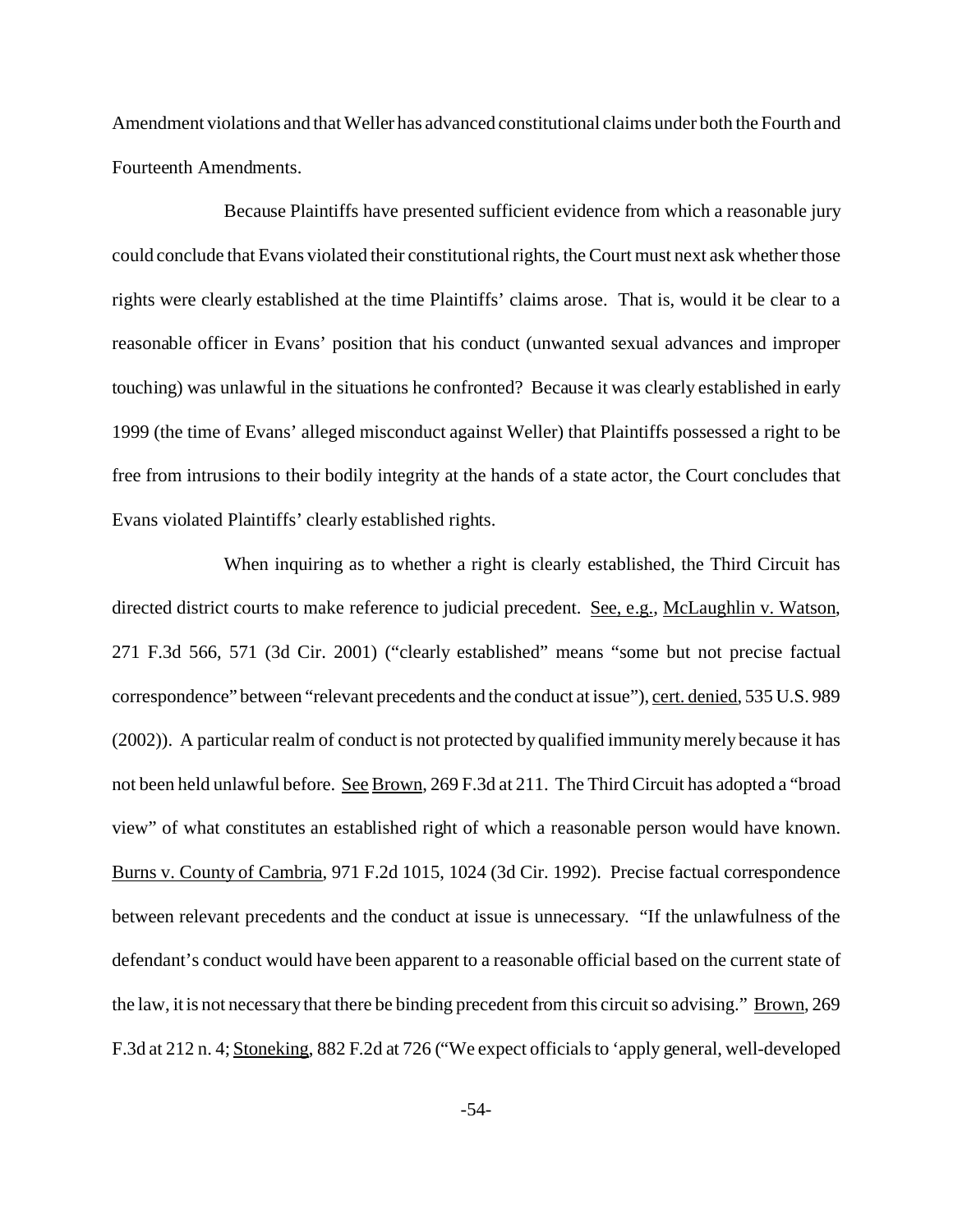legal principles.'") (quoting People of Three Mile Island v. Nuclear Regulatory Comm'n, 747 F.2d 139, 144 (3d Cir. 1984)).

In some factual contexts, such as those involving outrageous conduct by state actors, this exercise must appear unthinkingly mechanical, and almost without meaning. See Stoneking, 882 F.2d at 726 ("It may seem ludicrous to be obliged to consider whether it was 'clearly established' that it was impermissible for school teachers and staff to sexually molest students."). This is such a case. It is beyond question that when Plaintiffs' claim arose it was a clearly established principle of law that a state actor violates another's constitutional rights when he sexually assaults that person in the course of an arrest, or transports a person to her house and then forcibly performs oral sex, or otherwise uses his authority as a state official to force himself sexually upon an unwilling victim. Even if no case had ever proclaimed it so, it would be manifestly clear to any reasonable officer that such conduct is unlawful. Cf. Anderson v. Creighton, 483 U.S. 635, 640 (1987) (in order for conduct to give rise to liability, the "unlawfulness must be apparent"). As the Eighth Circuit has noted, "[n]o degree of sexual assault by a police officer acting under color of state law could ever be proper." Rogers, 152 F.3d at 796. Sexual abuse under color of law "is so contrary to fundamental notions of liberty and so lacking of any redeeming social value that no reasonable individual could believe that sexual abuse by a state actor is constitutionally permissible under the due process clause." <u>Doe v. Claiborne County, Tenn.</u>, 103 F.3d 495 (6th Cir. 1995). In any event, there exists judicial precedent with "some but not precise factual correspondence" to the instant matter,<sup>32</sup> and the Court does not hesitate to conclude that the law governing Evans' conduct was

 $32$  That there are relatively few published opinions addressing these extreme and disgusting circumstances is perhaps some evidence that this kind of conduct is, thankfully, rare.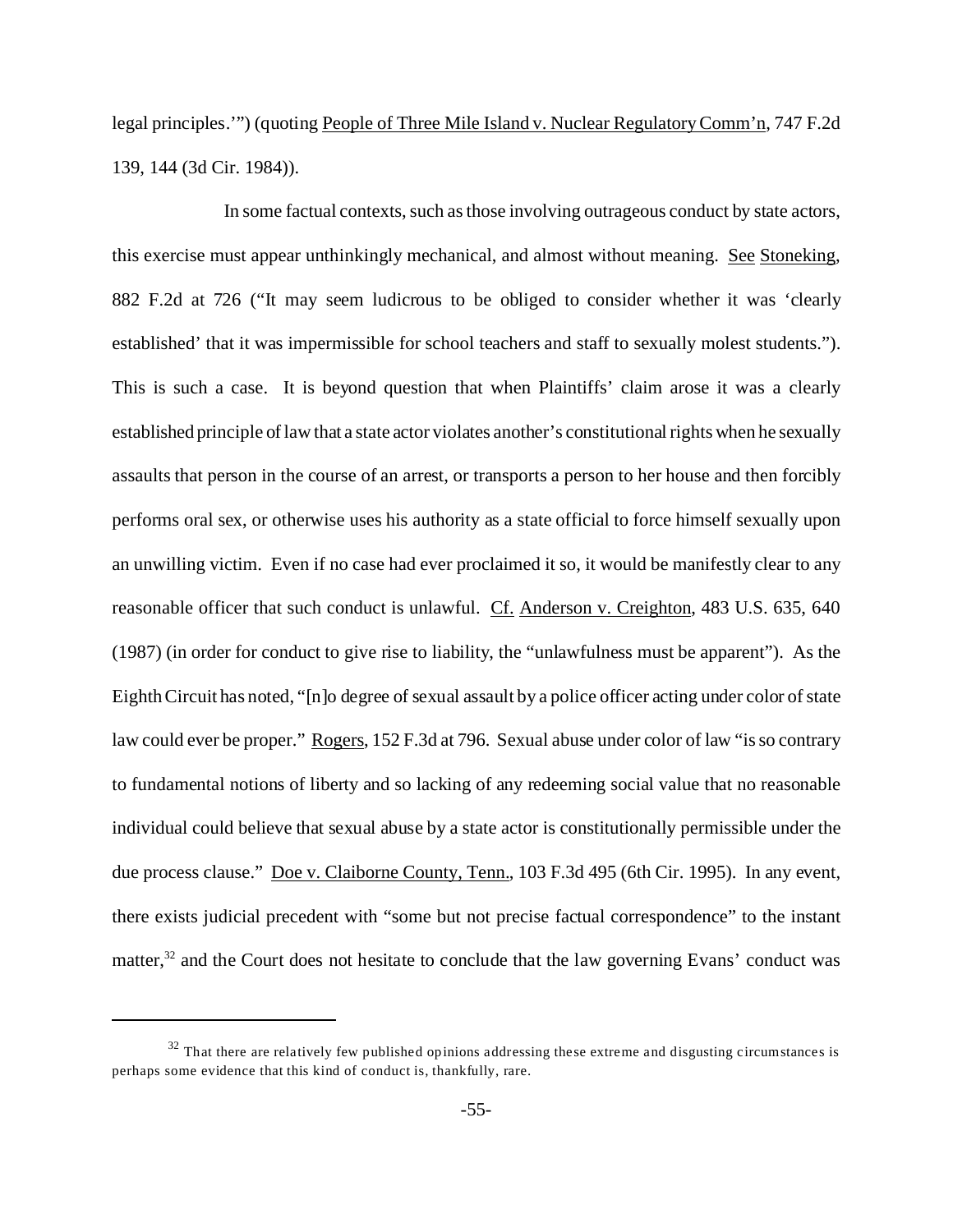clearly established by early 1999, when the misconduct at issue occurred. See, e.g., Rogers, 152 F.3d at 796 (police officer who stops woman for broken tail light, follows her home and rapes her violates woman's due process rights); Haberthur, 119 F.3d at 723-24 (holding plaintiffs sufficiently allege violation of substantive due process rights where police officer reached his hand under plaintiff's shirt, fondled a "private erogenous zone," and "caressed her body while making sexually suggestive remarks"); Bennett v. Pippin, 74 F.3d 578, 589 (5th Cir. 1996) (sheriff's rape of murder suspect violates substantive due process rights); Taylor Indep. Sch. Dist., 15 F.3d at 451 ("surely the Constitution protects a schoolchild from physical sexual abuse--here, sexually fondling a 15-year old girl and statutory rape--by a public schoolteacher."); Stoneking, 882 F.2d at 726 ("constitutional right ... to freedom from invasion of her personal security through sexual abuse[] was well established" in 1980); Dill v. Oslick, No. Civ.A.97-6753, 1999 WL 508675, at \*5 (E.D. Pa. July 19, 1999) (prisoner's right "not to be sexually assaulted by a guard" and "right to freedom from invasion of bodily integrity" were clearly established in 1995).

Having addressed the law applicable to the subordinate, the Court must next determine whether the supervisory liability doctrine, as it applies to this context, was clearly established. See Poe, 282 F.3d at 134 (a supervisor may not be held liable unless the law governing both subordinates and supervisors was clearly established). As set forth above, Plaintiffs have adduced sufficient facts to make out a constitutional violation, thus satisfying the first step in the Saucier analysis. See 533 U.S. at 201.

The Court concludes that it was clearly established by early 1999 that a supervisor who was deliberately indifferent in the face of an unreasonable risk of harm could be held liable under § 1983 if his inaction bore an affirmative causal link to the harm suffered by the plaintiff. See,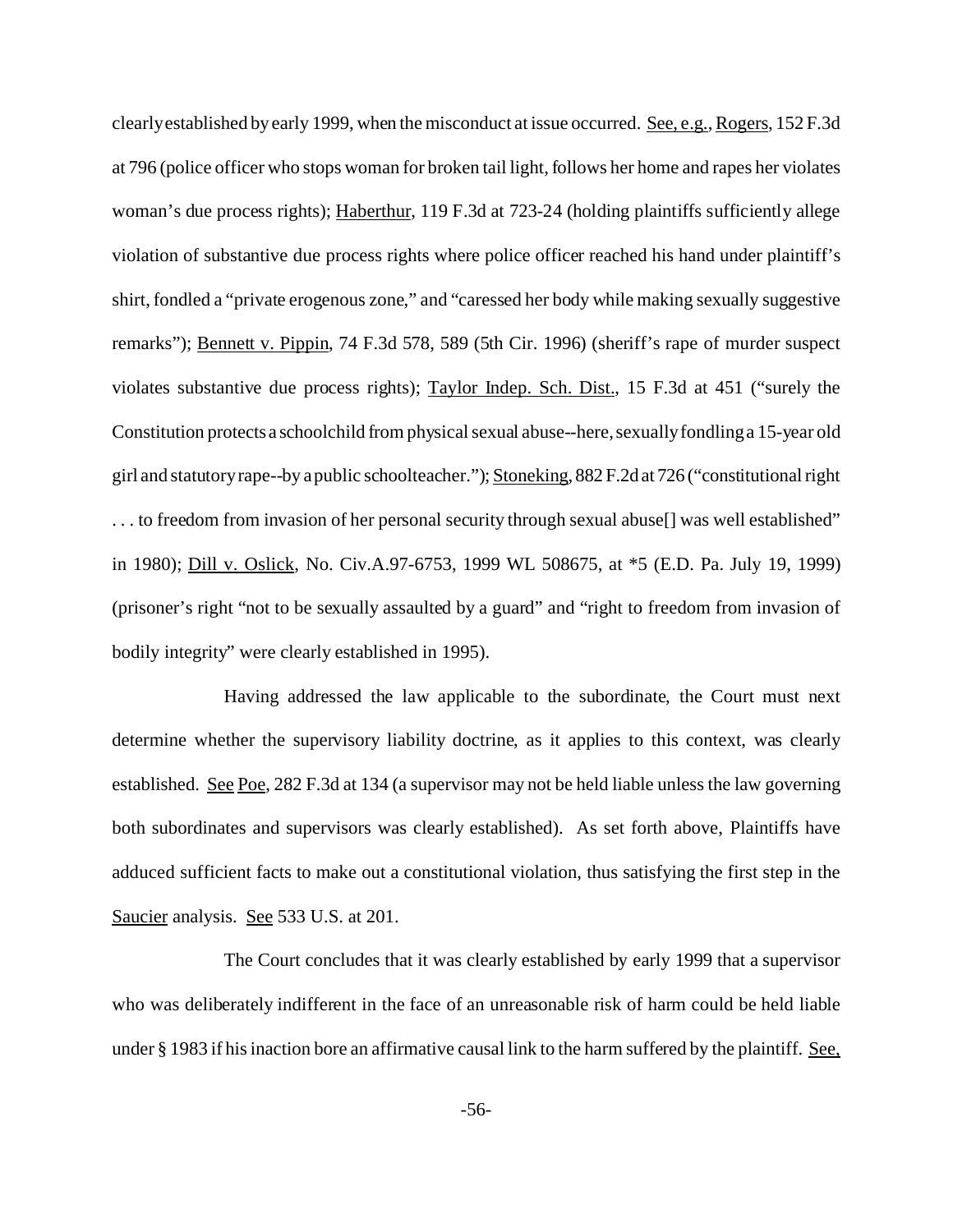e.g., Shaw v. Stroud, 13 F.3d 791, 802 (4th Cir. 1994); Black, 985 F.2d at 712 (plaintiff can establish liability by demonstrating that defendant's conduct "played an affirmative role in bringing about the sexual abuse and that the [supervisor] acted with deliberate indifference to that abuse"); Stoneking, 882 F.2d at 730 (by 1981 "it was clearly established law that [supervisory] officials may not with impunity maintain a custom, practice or usage that communicated condonation or authorization of assaultive behavior"); Harris v. City of Pagedale, 821 F.2d 499, 505-06 (8th Cir. 1987) (finding deliberate indifference where city officials were notified on "repeated occasions" of employee misconduct but "repeatedly failed to take any remedial action"); C.M. v. Southeast Delco Sch. Dist., 828 F. Supp. 1179, 1185 (E.D. Pa. 1993) (school administrators may have acted with deliberate indifference as to teacher's physical, verbal and sexual abuse of students when other teachers made multiple complaints to administrators, complaints conveyed message that teacher was a "depraved and dangerous man," and administrators knew of students' reluctance to report abuse). The Court is satisfied that these cases, as well as those discussed above, present rules of law and factually analogous circumstances that would inform a reasonable supervisor in Defendants' positions and compel them to act differently than Plaintiffs allege they acted here.

In pressing their case for qualified immunity, Defendants argue that reasonable individuals, confronted with the circumstances they were facing, could disagree as to the legality of their actions or inactions. The Court is mindful that qualified immunity protects all but the "plainly incompetent" and serves to protect public officials where they neither knew nor should have known their legal obligations. Malley v. Briggs, 475 U.S. 335, 341 (1986); Andrews, 895 F.2d at 1480. Again, the scope of clearly established law is broadly viewed in the Third Circuit, and there need not be factually exact precedent on point. Given the nature, quality and quantity of scandalous and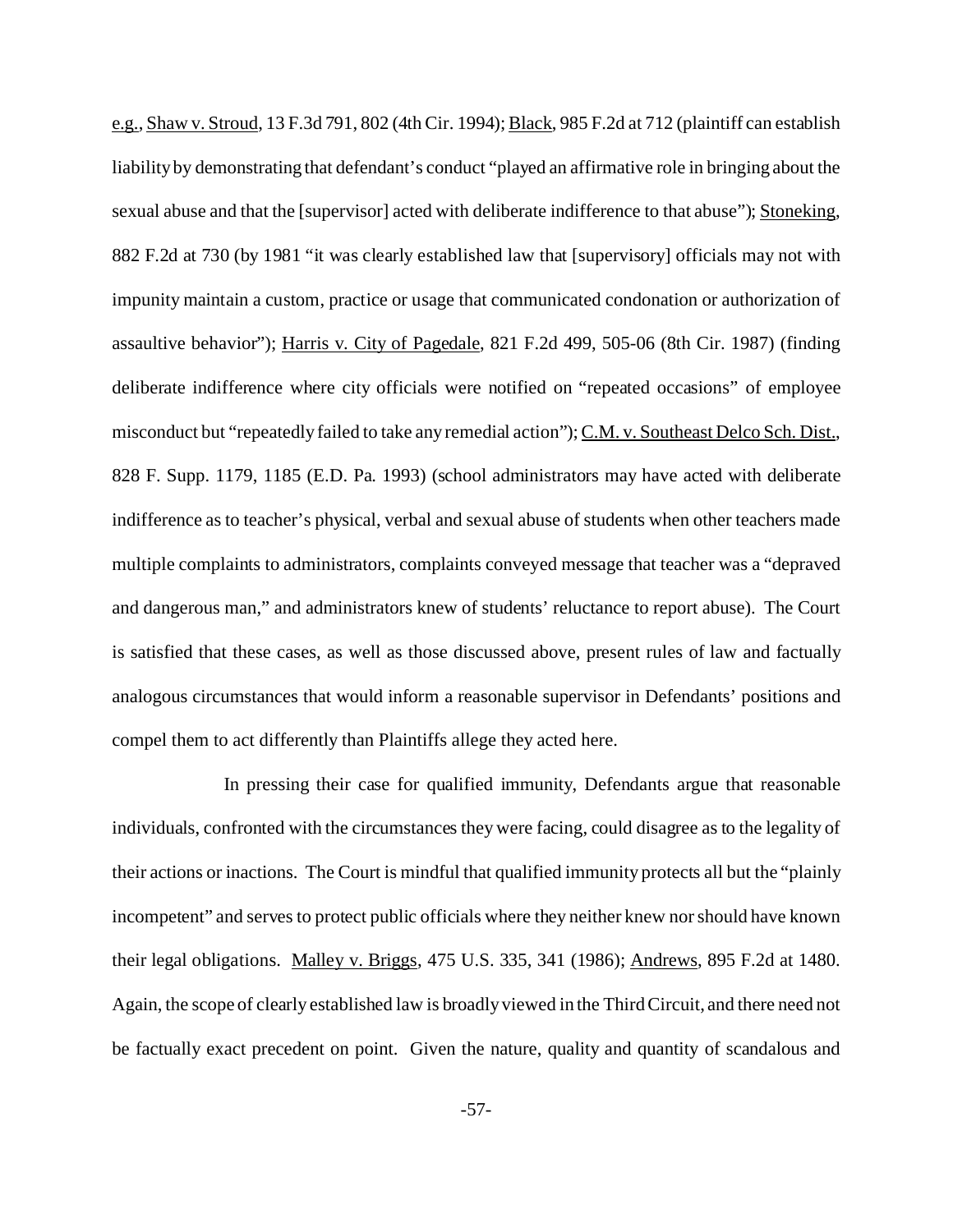troubling information known to these Defendants, the Court cannot conclude that their legal obligations could have been unclear. Each of these Defendants was aware that Evans had used his authority as a state trooper improperly and that the objects of his egregious misconduct were, on far too many occasions, women or young girls in the community. Defendants contend that it is only with the benefit of hindsight that the extent of Evans' depravity and risk to the community could be known and that these officials acted reasonably at the time. However, the Court is satisfied that the information known to these Defendants in early 1999 would compel a reasonable officer to intervene and take appropriate steps to prevent Evans from abusing his position of power for his own perverted sexual gratification. In these circumstances, no reasonable officer could believe that the Constitution demanded less. Accordingly, these Defendants are not entitled to qualified immunity.<sup>33</sup>

# **CONCLUSION**

For the foregoing reasons, the PSP Defendants' Motions for Summary Judgment are granted in part and denied in part, and Plaintiffs' Motion to Supplement the Record is granted. The Court concludes that the PSP Defendants are entitled to summary judgment on the failure to screen in hiring claims. With respect to the failure to supervise claims, the motion is denied as to Defendants Werts, Krupiewski, Kreiser, LaCrosse, and Fasy The record contains evidence which could support a finding that these PSP Defendants encouraged, condoned, tolerated and approved of Evans' pattern of sexual misconduct, and that they knew of the risk to Plaintiffs before those injuries occurred. Nor are these Defendants entitled to qualified immunity. The motion is also

 $33$  Defendants do not argue that the law relating to § 1983 civil conspiracies was not clearly established. Rather, they argue only that on the facts alleged, Plaintiffs fail to make out such a claim. To the contrary, as explained supra, Plaintiffs have presented prima facie evidence to show that LaCrosse, Hunsicker, and Brose conspired with Evans to cover up the A.B. incident.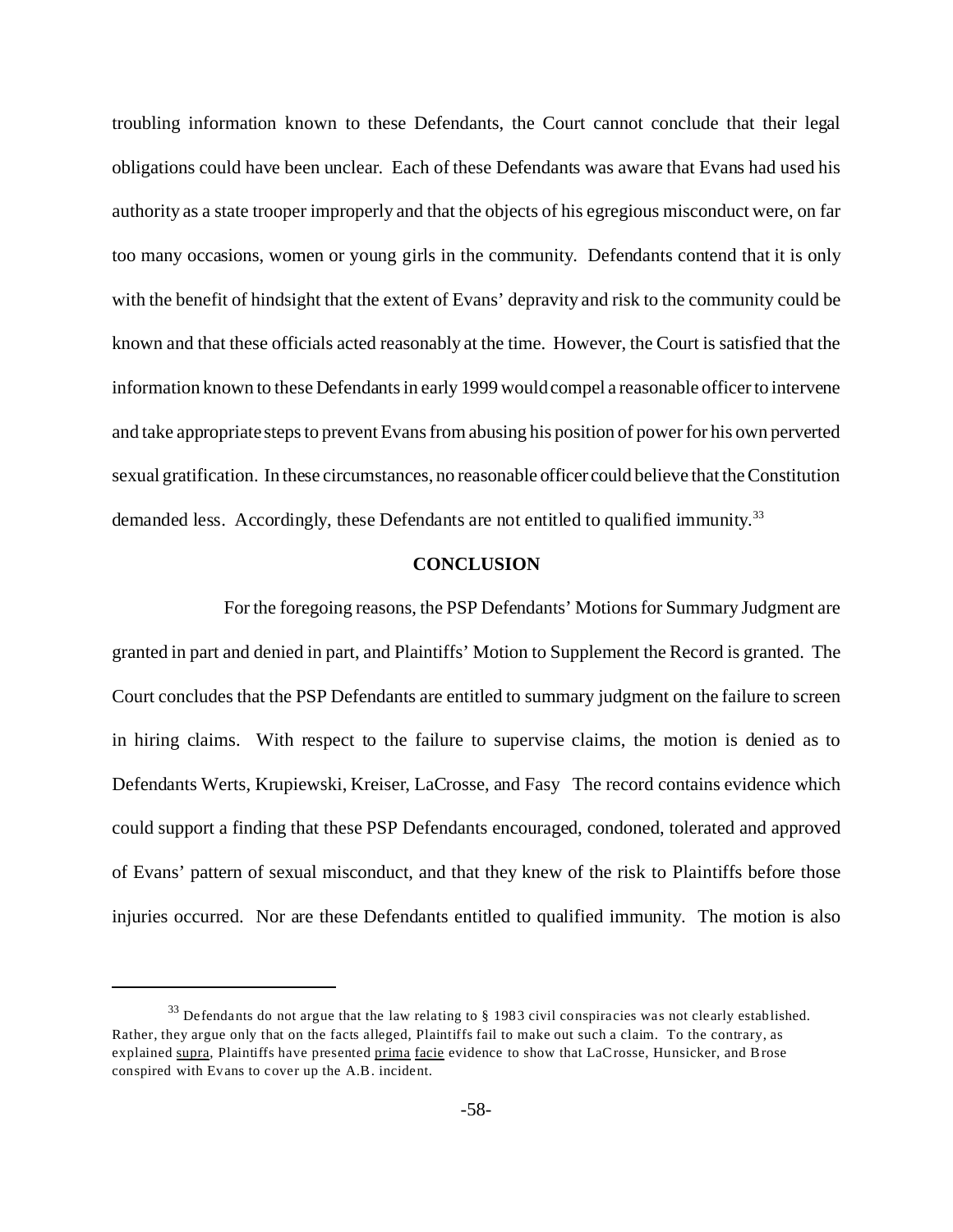denied with respect to the civil conspiracy claims against LaCrosse, Brose, and Hunsicker. Furthermore, the motion is denied without prejudice as to Defendants Evanko, Coury, and Conley.

An appropriate Order follows.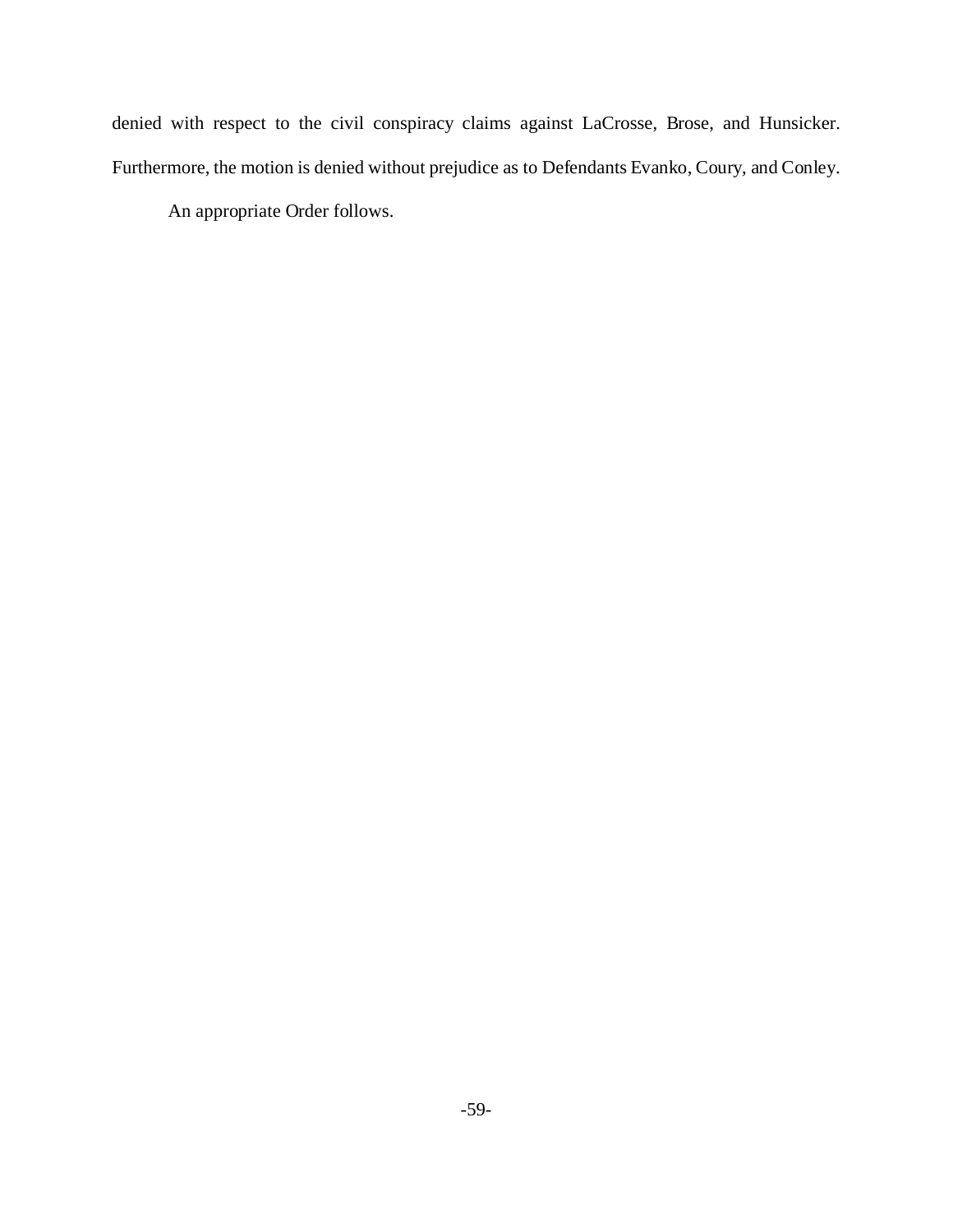# **IN THE UNITED STATES DISTRICT COURT FOR THE EASTERN DISTRICT OF PENNSYLVANIA**

| DENISE MASLOW, LINDA WELLER,      | No. 01-CV-3636            |
|-----------------------------------|---------------------------|
| MARY DOE, NANCY DOE, and L.H.,    |                           |
| <b>Plaintiffs</b>                 |                           |
|                                   | <b>CONSOLIDATED CASES</b> |
| $\mathbf{v}$ .                    | No. 00-CV-5660            |
|                                   | No. 00-CV-5805            |
| MICHAEL K. EVANS, PAUL J. EVANKO, | No. 01-CV-1538            |
| THOMAS COURY, HAWTHORNE           | No. 01-CV-2166            |
| CONLEY, ROBERT G. WERTS,          | No. 01-CV-3636            |
| THOMAS J. LACROSSE, ROBERT B.     |                           |
| TITLER, DAVID B. KREISER, DENNIS  |                           |
| HUNSICKER, KEVIN T. KRUPIEWSKI    |                           |
| and GARY FASY,                    |                           |
| <b>Defendants</b>                 |                           |
|                                   |                           |

#### **ORDER**

**AND NOW**, this 7th day of November, 2003, for the reasons set forth in the attached

Memorandum Opinion, it is hereby **ORDERED** and **DECREED** as follows:

**(1)** The Motion for Summary Judgment of Defendant Sergeant Gary Victor Fasy [Doc. No. 63] is **GRANTED IN PART** and **DENIED IN PART**. The Motion is **GRANTED** insofar as it relates to the state law claims and the 42 U.S.C. § 1983 civil conspiracy claim advanced against Fasy but **DENIED** with respect to the supervisory liability claims. Judgment is entered in favor of Sergeant Gary Victor Fasy and against Plaintiffs Denise Maslow, Linda Weller and Nancy Doe on the 42 U.S.C. § 1983 civil conspiracy and state law claims. Plaintiffs' claims advanced pursuant to 42 U.S.C. §§ 1985(3) and 1986 are **DISMISSED WITH PREJUDICE** pursuant to Fed. R. Civ. P.  $41(a)(2)$ .

**(2)** The Motion for Summary Judgment of Defendants Commissioner Paul J. Evanko, Deputy Commissioner Thomas Coury, Major Hawthorne Conley, Major Robert G. Werts, Captain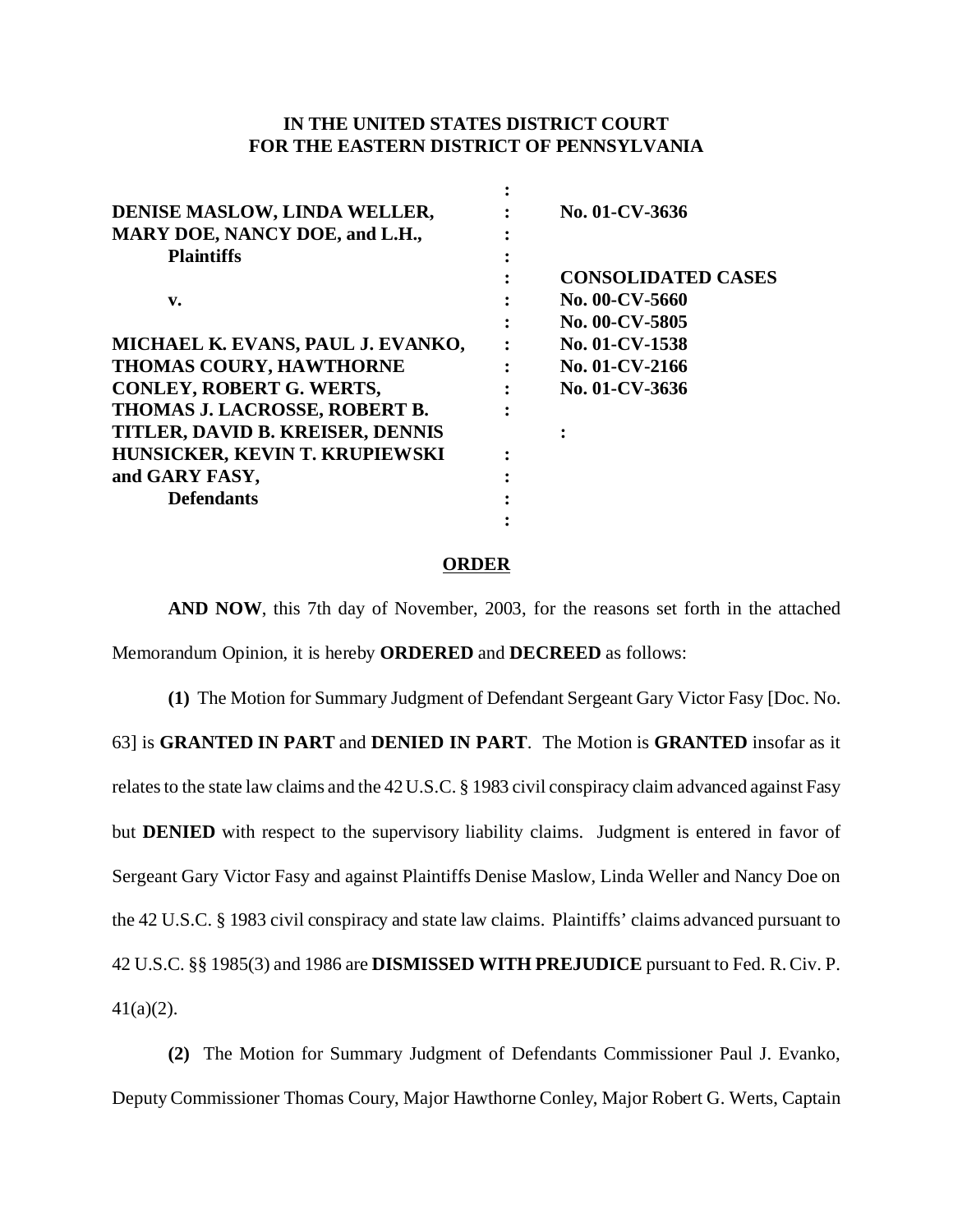Thomas J. LaCrosse, Captain Robert B. Titler, Lieutenant David B. Kreiser, Lieutenant Dennis Hunsicker, Sergeant Kevin T. Krupiewski, Corporal Gary L. Dance, Jr., Corporal Laura Bowman, Corporal Douglas R. Brose, Corporal Robert L. Murray and Trooper David Seip [Doc. No. 64] is **GRANTED IN PART** and **DENIED IN PART** as follows:

**A.** Any and all claims against Corporal Laura Bowman, Corporal Gary Dance, Corporal Robert Murray, Trooper David Seip and Captain Robert B. Titler are **DISMISSED WITH PREJUDICE** in accordance with Fed. R. Civ. P. 41(a)(2). Any and all claims against all Defendants advanced pursuant to 42 U.S.C. §§ 1985(3) and § 1986 are also **DISMISSED WITH PREJUDICE** pursuant to Fed. R. Civ. P. 41(a)(2);

**B.** The Motion for Summary Judgment is **GRANTED** insofar as it relates to any and all state law claims against all Defendants. Judgment is entered in favor of all Defendants and against all Plaintiffs on all state law claims;

**C.** The Motion for Summary Judgment is **DENIED WITHOUT PREJUDICE** insofar as it relates to the 42 U.S.C. § 1983 claims against Commissioner Paul J. Evanko, Deputy Commissioner Thomas Coury and Major Hawthorne Conley;

**D.** The Motion for Summary Judgment is **GRANTED** as to Plaintiffs' Failure to Screen in Hiring Claims. Judgment is hereby entered in favor of Defendants and against Plaintiffs Denise Maslow, Linda Weller and Nancy Doe on those claims;

**E.** The Motion for Summary Judgment is **DENIED** insofar as it relates to the supervisory liability claims against Major Robert G. Werts, Captain Thomas J. LaCrosse, Lieutenant David B. Kreiser and Sergeant Kevin T. Krupiewski;

**F.** The Motion for Summary Judgment is **DENIED** insofar as it relates to the civil